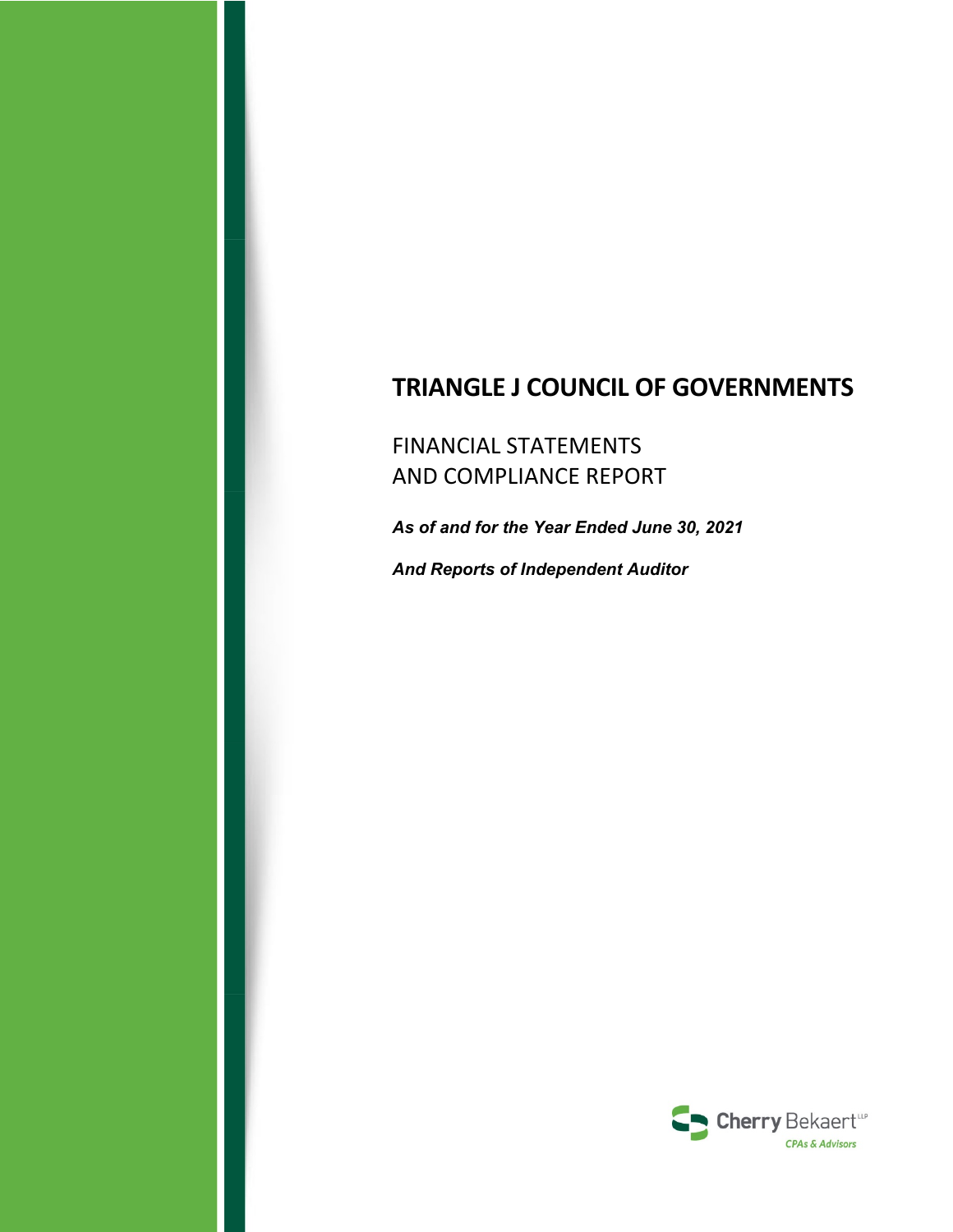**TRIANGLE J COUNCIL OF GOVERNMENTS** TABLE OF CONTENTS

| <b>FINANCIAL STATEMENTS</b>                                                         |  |
|-------------------------------------------------------------------------------------|--|
| Government-Wide Financial Statements:                                               |  |
|                                                                                     |  |
|                                                                                     |  |
| <b>Fund Financial Statements:</b>                                                   |  |
|                                                                                     |  |
| Statement of Revenues, Expenditures, and Changes in Fund Balances - General Fund 12 |  |
| Reconciliation of the Statement of Revenues, Expenditures, and Changes              |  |
|                                                                                     |  |
| Statement of Revenues, Expenditures, and Changes in Fund Balances                   |  |
|                                                                                     |  |
|                                                                                     |  |
|                                                                                     |  |
|                                                                                     |  |

## **REQUIRED SUPPLEMENTAL INFORMATION**

| Other Postemployment Healthcare Benefits – Schedule of Changes                  |  |
|---------------------------------------------------------------------------------|--|
|                                                                                 |  |
| Other Postemployment Healthcare Benefits – Schedule of Employer Contributions34 |  |
| Local Government Employees' Retirement System – Schedule of Proportionate Share |  |
|                                                                                 |  |
|                                                                                 |  |

## **SUPPLEMENTARY INFORMATION**

| Supplemental Schedule of Program Revenues - Budget and Actual - General Fund  39-41     |  |
|-----------------------------------------------------------------------------------------|--|
| Supplemental Schedule of Program Expenditures – Budget and Actual – General Fund  42-44 |  |

## **COMPLIANCE SECTION**

| Report of Independent Auditor on Internal Control over Financial Reporting and on  |  |
|------------------------------------------------------------------------------------|--|
| Compliance and on Other Matters Based on an Audit of Financial Statements          |  |
|                                                                                    |  |
| Report of Independent Auditor on Compliance with Requirements Applicable to        |  |
| Each Major Federal Program and on Internal Control over Compliance Required by the |  |
|                                                                                    |  |
| Report of Independent Auditor on Compliance with Requirements Applicable to        |  |
| Each Major State Program and on Internal Control over Compliance Required by the   |  |
|                                                                                    |  |
|                                                                                    |  |
|                                                                                    |  |
|                                                                                    |  |
|                                                                                    |  |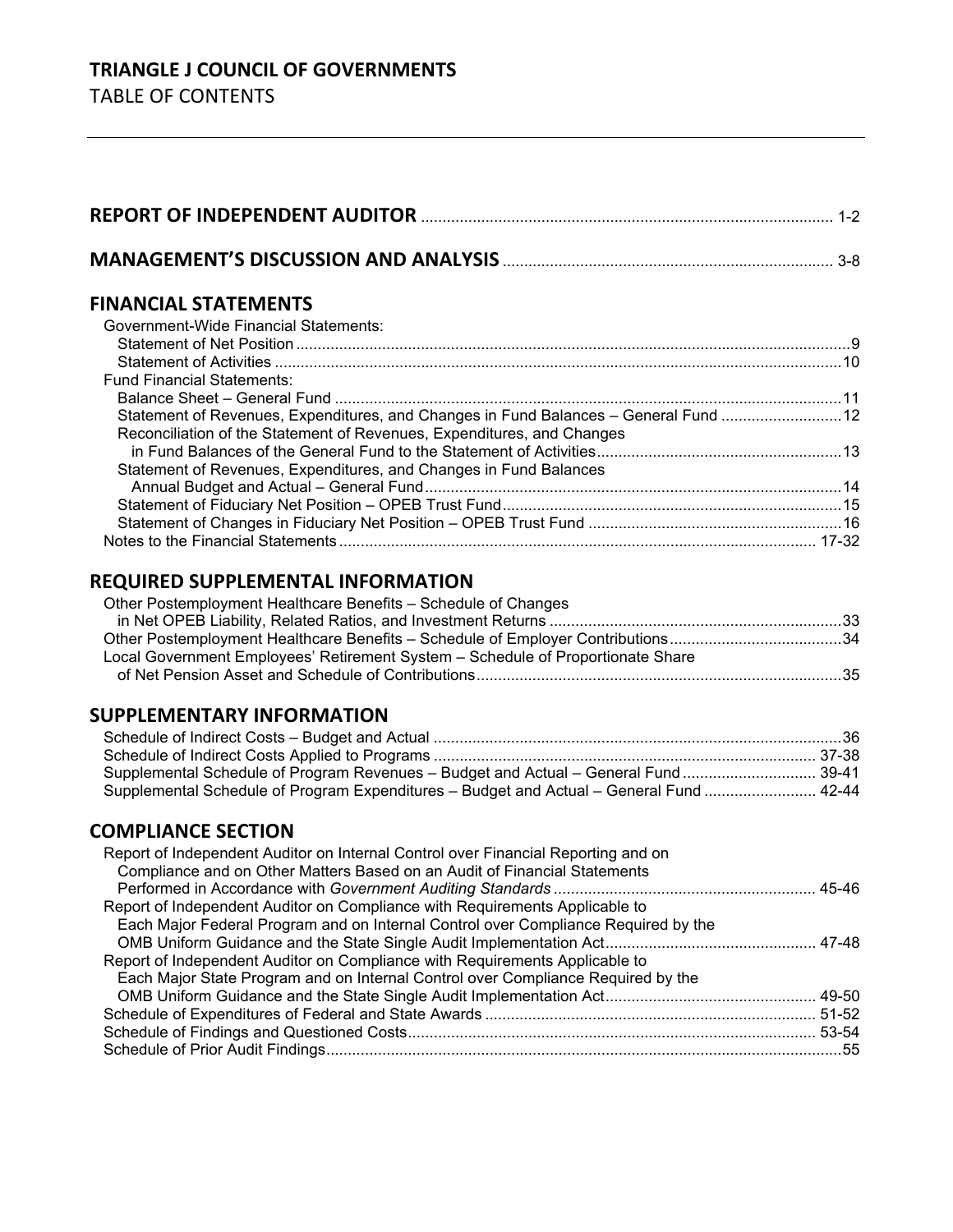

### **Report of Independent Auditor**

To the Board of Delegates Triangle J Council of Governments Research Triangle Park, North Carolina

### **Report on the Financial Statements**

We have audited the accompanying financial statements of the governmental activities, the general fund, and the fiduciary fund of the Triangle J Council of Governments (the "Council"), as of and for the year ended June 30, 2021, and the related notes to the financial statements, which collectively comprise the Council's basic financial statements as listed in the table of contents.

### **Management's Responsibility for the Financial Statements**

Management is responsible for the preparation and fair presentation of these financial statements in accordance with accounting principles generally accepted in the United States of America; this includes the design, implementation, and maintenance of internal control relevant to the preparation and fair presentation of financial statements that are free from material misstatement, whether due to fraud or error.

#### **Auditor's Responsibility**

Our responsibility is to express an opinion on these financial statements based on our audit. We conducted our audit in accordance with auditing standards generally accepted in the United States of America and the standards applicable to financial audits contained in *Government Auditing Standards*, issued by the Comptroller General of the United States. Those standards require that we plan and perform the audit to obtain reasonable assurance about whether the financial statements are free of material misstatement.

An audit involves performing procedures to obtain audit evidence about the amounts and disclosures in the financial statements. The procedures selected depend on the auditor's judgment, including the assessment of the risks of material misstatement of the financial statements, whether due to fraud or error. In making those risk assessments, the auditor considers internal control relevant to the Council's preparation and fair presentation of the financial statements in order to design audit procedures that are appropriate in the circumstances, but not for the purpose of expressing an opinion on the effectiveness of the Council's internal control. Accordingly, we express no such opinion. An audit also includes evaluating the appropriateness of accounting policies used and the reasonableness of significant accounting estimates made by management, as well as evaluating the overall financial statement presentation.

We believe the audit evidence we have obtained is sufficient and appropriate to provide a basis for our audit opinions.

### **Opinions**

In our opinion, based on our audit, the financial statements referred to above present fairly, in all material respects, the respective financial position of the governmental activities, the general fund, and the fiduciary fund of the Council, as of June 30, 2021, and the respective changes in financial position and the budgetary comparison for the general fund for the year then ended in accordance with accounting principles generally accepted in the United States of America.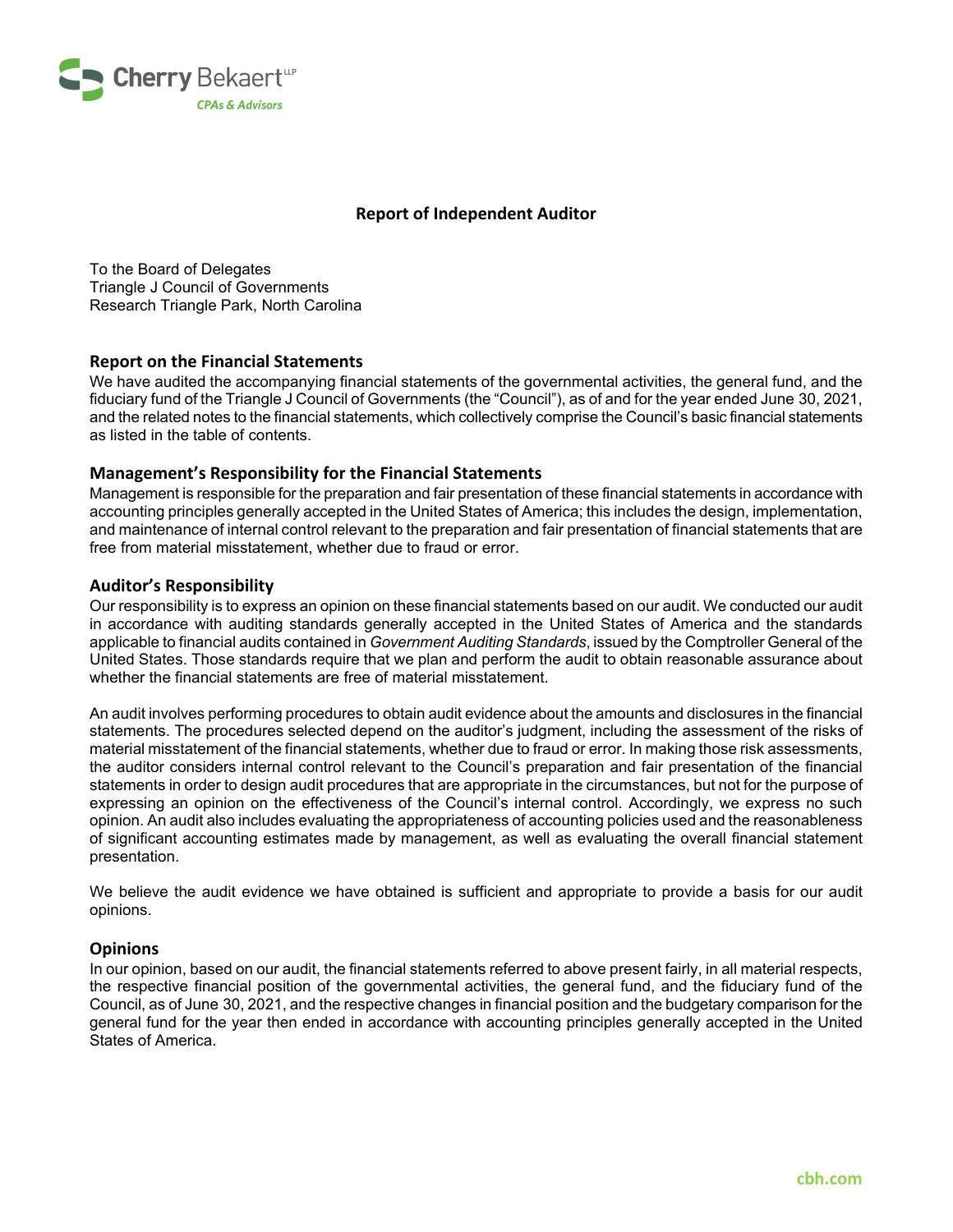### **Other Matters**

#### *Required Supplementary Information*

Accounting principles generally accepted in the United States of America require that the Management's Discussion and Analysis and the required supplemental information, as listed in the table of contents, be presented to supplement the basic financial statements. Such information, although not a required part of the basic financial statements, is required by the Governmental Accounting Standards Board who considers it to be an essential part of financial reporting for placing the basic financial statements in an appropriate operational, economic, or historical context. We have applied certain limited procedures to the required supplementary information in accordance with auditing standards generally accepted in the United States of America, which consisted of inquiries of management about the methods of preparing the information and comparing the information for consistency with management's responses to our inquiries, the basic financial statements, and other knowledge we obtained during our audit of the basic financial statements. We do not express an opinion or provide any assurance on the information because the limited procedures do not provide us with sufficient evidence to express an opinion or provide any assurance.

#### *Supplementary and Other Information*

Our audit was conducted for the purpose of forming opinions on the financial statements that collectively comprise the basic financial statements of the Council. The supplementary information, as listed in the table of contents, as well as the Schedule of Expenditures of Federal and State Awards, as required by *Title 2 U.S. Code of Federal Regulations (CFR) Part 200*, Uniform Administrative Requirements, Cost Principles, and Audit Requirements for Federal Awards (Uniform Guidance), and the State Single Audit Implementation Act, are presented for purposes of additional analysis and are not a required part of the basic financial statements.

The supplementary information and the Schedule of Expenditures of Federal and State Awards are the responsibility of management and were derived from and relates directly to the underlying accounting and other records used to prepare the basic financial statements. Such information has been subjected to the auditing procedures applied in the audit of the basic financial statements and certain additional procedures, including comparing and reconciling such information directly to the underlying accounting and other records used to prepare the basic financial statements or to the basic financial statements themselves, and other additional procedures in accordance with auditing standards generally accepted in the United States of America. In our opinion, the supplementary information and the Schedule of Expenditures of Federal and State Awards are fairly stated, in all material respects, in relation to the basic financial statements as a whole.

#### *Other Reporting Required by Government Auditing Standards*

In accordance with *Government Auditing Standards*, we have also issued our report dated December 21, 2021, on our consideration of the Council's internal control over financial reporting and on our tests of its compliance with certain provisions of laws, regulations, contracts, and grant agreements, and other matters. The purpose of that report is solely to describe the scope of our testing of internal control over financial reporting and compliance and the results of that testing, and not to provide an opinion on the effectiveness of the Council's internal control over financial reporting or on compliance. That report is an integral part of an audit performed in accordance with *Government Auditing Standards* in considering the Council's internal control over financial reporting and compliance.

huny Bekaert LLP

Raleigh, North Carolina December 21, 2021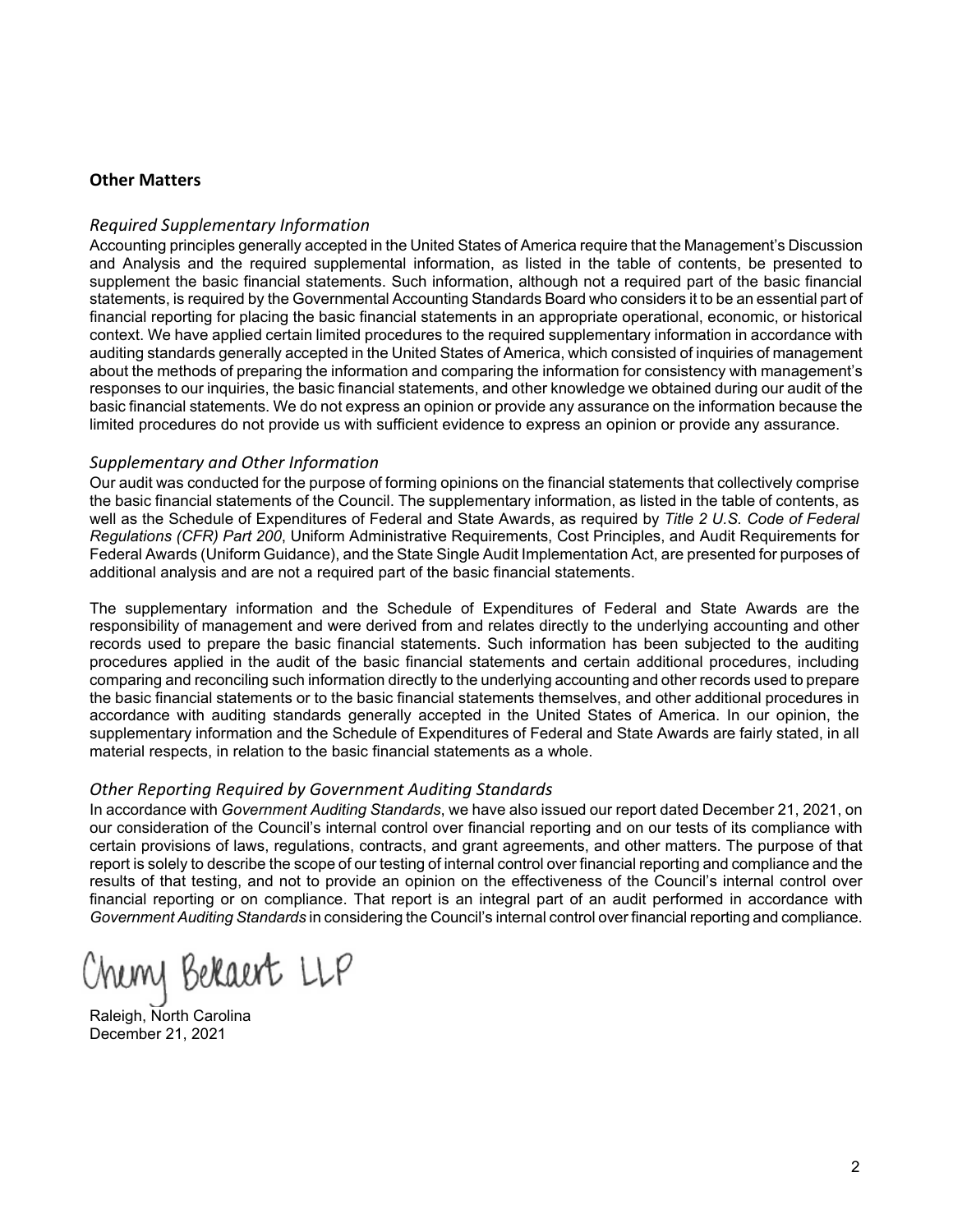*JUNE 30, 2021*

The Triangle J Council of Governments (the "Council") is a voluntary organization of municipal and county governments in North Carolina's Region J. This regional council is one of 16 regional councils established in 1972 by the General Assembly to aid, assist, and improve the capabilities of local governments in administration, planning, fiscal management, and development. The legislature designated that Region J be comprised of Durham, Orange, Wake, Chatham, Johnston, Lee and Moore counties. These seven counties and the 39 municipalities therein were eligible for membership in the Council. The Council has since established itself as a leader in intergovernmental cooperation and planning, bringing together elected officials and local government staff to address issues on a regional basis. Upon the dissolution of Region H in the summer of 2001, the Council gained Moore County as a seventh member county of Region J. The Council serves as administrator for programs related to Public Safety, Transportation, Economic and Physical Development, Environmental Protection, and Human Services.

This section of the Council's financial report represents our discussion and analysis of the financial performance of the Council for the year ended June 30, 2021. This information should be read in conjunction with the audited financial statements included in this report.

### **Financial Highlights**

- The liabilities of the Council exceeded its assets at the close of the fiscal year by \$770,069 (*net position*).
- The Council's total net position decreased by \$294,947 as a result of the increase in expenses being more than the increase in revenues.
- As of the close of the current fiscal year, the Council's general fund reported an ending fund balance of \$1,658,098. Of this amount \$4,073,447 is restricted by state statute.

### **Overview of the Financial Statements**

This discussion and analysis is intended to serve as an introduction to the Council's basic financial statements which consist of three components as follows: 1) government-wide financial statements, 2) fund financial statements, and 3) notes to the financial statements. The basic financial statements present two different views of the Council's finances through the use of government-wide statements and fund financial statements. In addition to the basic financial statements, this report contains other supplementary information that will enhance the reader's understanding of the financial condition of the Council.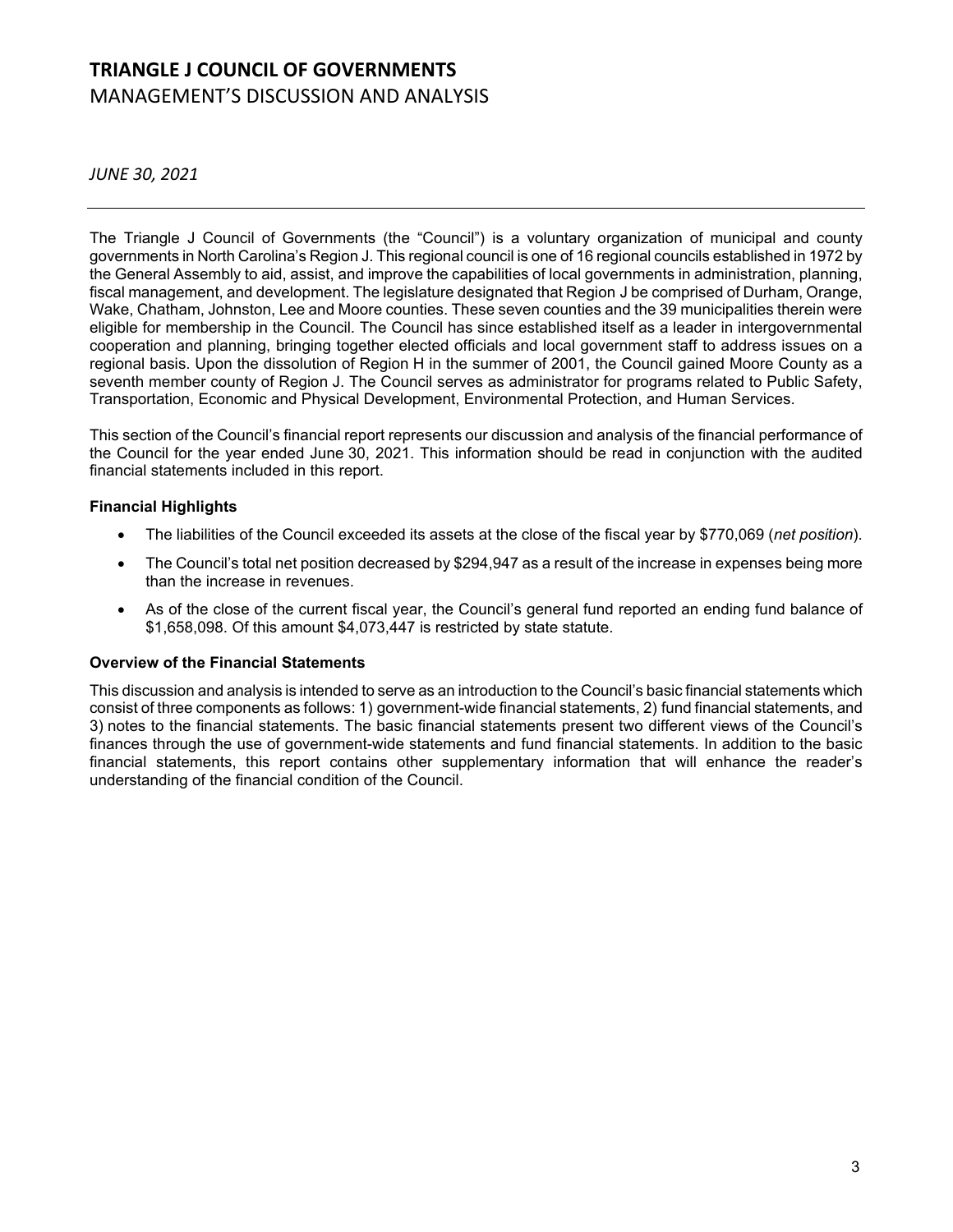## *JUNE 30, 2021*

## Figure 1





### **Basic Financial Statements**

The first two statements (pages 9 and 10) in the basic financial statements are the *government-wide statements*. They provide both short and long-term information about the Council's financial status. The next statements (pages 11 through 16) are *fund financial statements*. These statements focus on the activities of the individual parts of the Council's government. These statements provide more detail than the government-wide statements. There are three parts to the fund financial statements: 1) the governmental funds statements, 2) the budgetary comparison statements, and 3) the other postemployment benefit trust fund statements.

The next section of the basic financial statements is the *notes*. The notes to the financial statements explain in detail some of the data contained in those statements. After the notes, supplementary information is provided to show details about the Council's indirect costs. Budgetary information required by the General Statutes also can be found in this part of the statements.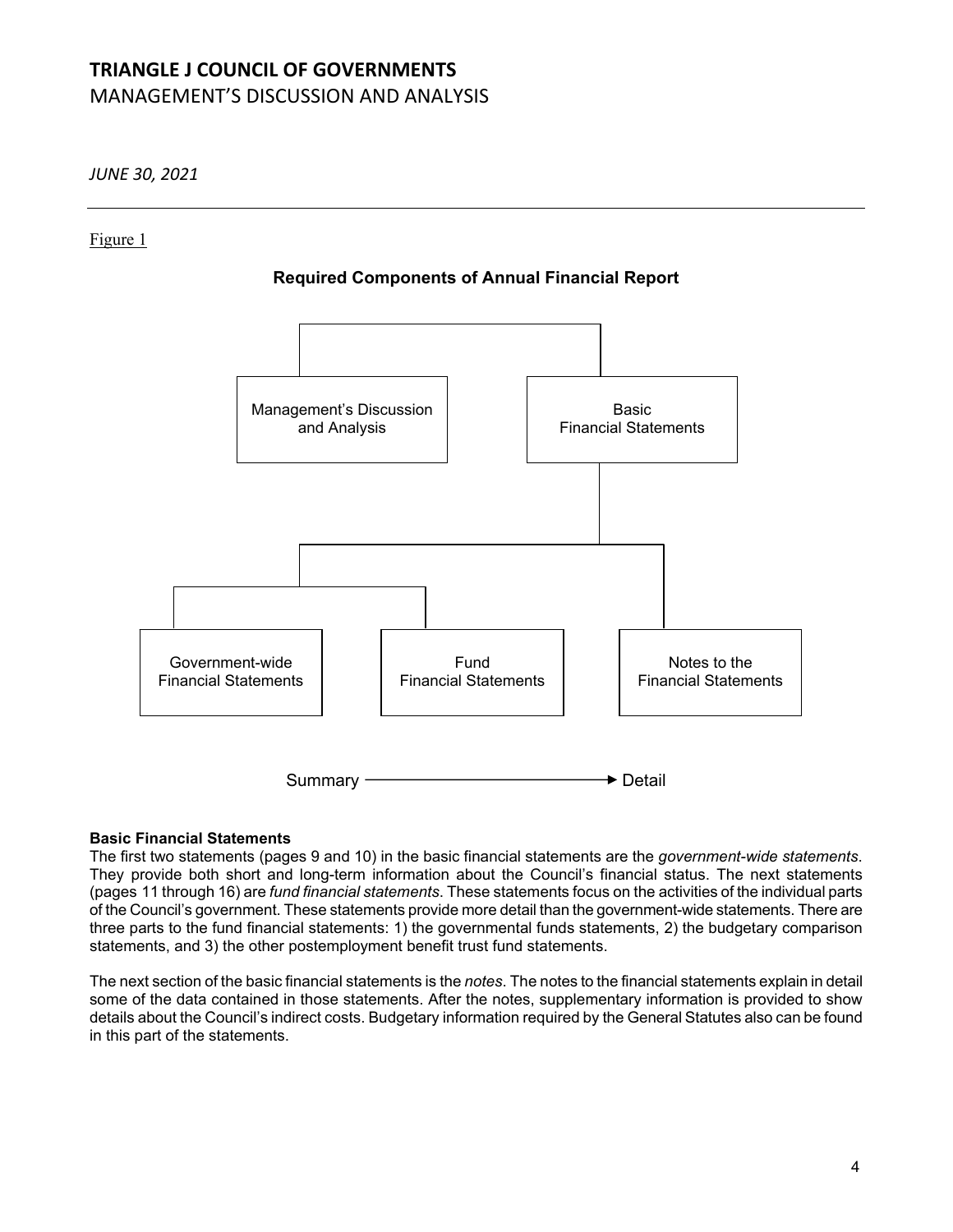*JUNE 30, 2021*

#### **Government-Wide Financial Statements**

The government-wide financial statements are designed to provide the reader with a broad overview of the Council's finances, similar in format to a financial statement of a private-sector business. The government-wide statements provide short and long-term information about the Council's financial status as a whole.

The two government-wide statements report the Council's net position and how it has changed. Net position is the difference between the Council's total assets and total liabilities. Measuring net position is one way to gauge the Council's financial condition.

Government-wide financial statements may be divided into as many as three categories: 1) governmental activities, 2) business-type activities, and 3) component units. The governmental activities include all of the Council's basic services such as general administration, economic and community development, human services, environmental protection, and transportation planning services. State and Federal grants and contributions from regional non-profits, supporting entities, and local governments comprising the service area of the Council finance most of these activities.

### **Fund Financial Statements**

The fund financial statements provide a more detailed look at the Council's most significant activities. A fund is a grouping of related accounts that is used to maintain control over resources that have been segregated for specific activities or objectives. The Council, like all other governmental entities in North Carolina, uses fund accounting to ensure and reflect compliance (or non-compliance) with finance-related legal requirements, such as the General Statutes or the Council's budget ordinance. One of the funds of the Council can be classified within the governmental funds category, while the other fund of the Council can be classified with the fiduciary funds category.

*Governmental Funds* – Governmental funds are used to account for those functions reported as governmental activities in the government-wide financial statements. All of the Council's basic services are accounted for in governmental funds. These funds focus on how assets can readily be converted into cash flow in and out, and what monies are left at yearend that will be available for spending in the next year. Governmental funds are reported using an accounting method called modified accrual accounting. This method also has a current financial resources focus. As a result, the governmental fund financial statements give the reader a detailed short-term view that helps to determine if there are more or less financial resources available to finance the Council's programs. The relationship between governmental activities (reported in the statement of net position and the statement of activities) and governmental funds is described in a reconciliation that is part of the fund financial statements.

The Council adopts an annual budget for its General Fund, as required by the General Statutes. The budget is a legally adopted document that incorporates input from the constituent member local governments, the management of the Council, and the decisions of the Board of Delegates ("Board") about which services to provide and how to pay for them. It also authorizes the Council to obtain funds from identified sources to finance these current period activities. The budgetary statement provided for the General Fund demonstrates how well the Council complied with the budget ordinance and whether or not the Council succeeded in providing the services as planned when the budget was adopted. The budgetary comparison statement uses the budgetary basis of accounting and is presented using the same format, language, and classifications as the legal budget document.

The statement shows four columns: 1) the original budget as adopted by the Board, 2) the final budget as amended by the Board, 3) the actual resources, charges to appropriations, and ending balances in the General Fund, and 4) the difference or variance between the final budget and the actual resources and charges.

*Fiduciary Fund* – Fiduciary funds are used to account for resources held for the benefit of parties outside of the Council. The Council's fiduciary fund is for their Other Postemployment Benefit ("OPEB") trust fund.

*Notes to the Financial Statements* – The notes provide additional information that is essential to a full understanding of the data provided in the government-wide and fund financial statements. The notes to the financial statements begin on page 17 of this report.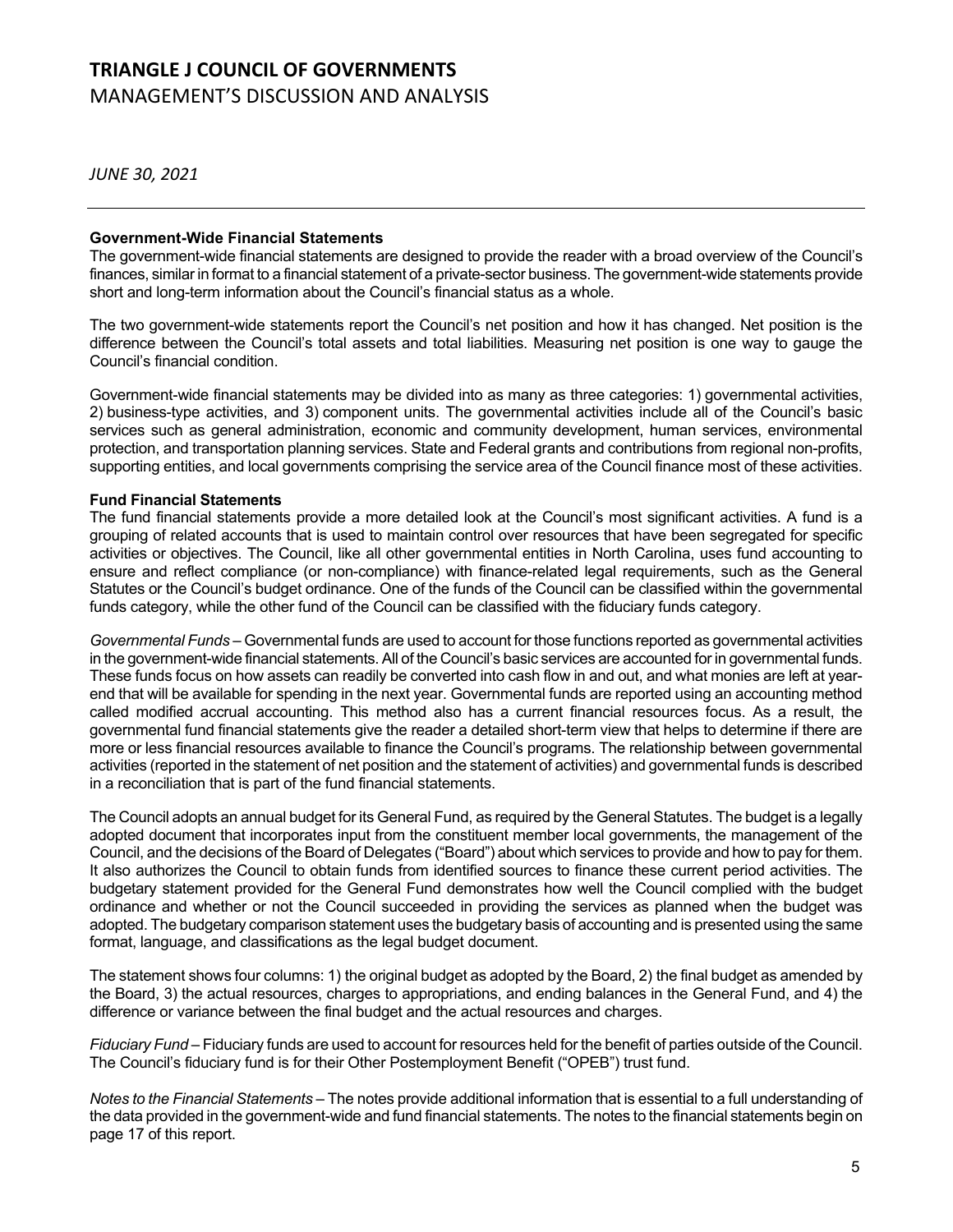*JUNE 30, 2021*

### **Government-Wide Financial Analysis**

#### **Table 1 Condensed Statement of Net Position June 30,**

|                                              | <b>Governmental Activities</b> |             |    |             |
|----------------------------------------------|--------------------------------|-------------|----|-------------|
|                                              |                                | 2021        |    | 2020        |
| <b>Assets:</b>                               |                                |             |    |             |
| <b>Current assets</b>                        | \$                             | 5,860,071   | \$ | 5,101,755   |
| Capital assets                               |                                | 13,334      |    | 20,429      |
|                                              |                                | 5,873,405   |    | 5,122,184   |
| <b>Deferred Outflows of Resources</b>        |                                | 1,036,860   |    | 1,074,086   |
| Liabilities:                                 |                                |             |    |             |
| <b>Current liabilities</b>                   |                                | 4,096,252   |    | 3,427,453   |
| Noncurrent liabilities                       |                                | 3,400,514   |    | 3,195,471   |
|                                              |                                | 7,496,766   |    | 6,622,924   |
| <b>Deferred Inflows of Resources</b>         |                                | 183,568     |    | 48,468      |
| <b>Net Position:</b>                         |                                |             |    |             |
| Net investment in capital assets             |                                | 13,334      |    | 15,816      |
| Restricted by stabilization of State Statute |                                | 4,073,447   |    | 2,194,246   |
| Unrestricted                                 |                                | (4,856,850) |    | (2,685,184) |
|                                              | \$                             | (770,069)   | \$ | (475, 122)  |

As noted earlier, net assets may serve over time as one useful indicator of a government's financial condition. The liabilities of the Council exceeded assets by \$770,069 of June 30, 2021. The Council's net position decreased by \$294,947 for the fiscal year ended June 30, 2021. Of the net position, \$13,334 reflects the Council's net investment in capital assets (office and computer equipment, software, and vehicles). The Council uses these capital assets to provide services to constituent local government members; consequently, these assets are not available for future spending.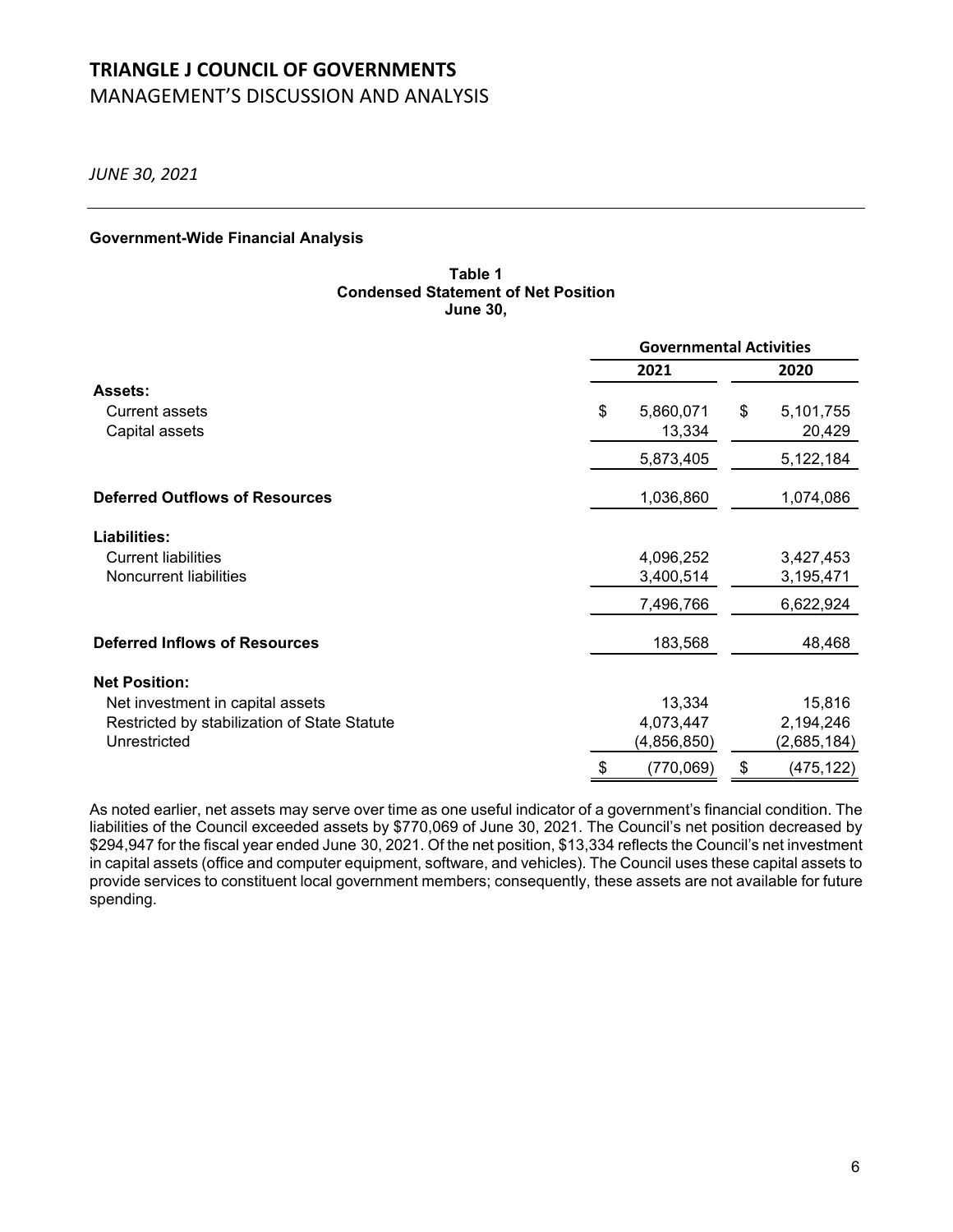*JUNE 30, 2021*

#### **Table 2 Condensed Statement of Activities June 30,**

|                                           | <b>Governmental Activities</b> |            |    |            |
|-------------------------------------------|--------------------------------|------------|----|------------|
|                                           |                                | 2021       |    | 2020       |
| Revenues:                                 |                                |            |    |            |
| Program Revenues:<br>Charges for services | \$                             | 1,556,445  | \$ | 975,065    |
| Intergovernmental revenues                |                                | 15,988,809 |    | 14,072,600 |
| <b>General Revenues:</b>                  |                                |            |    |            |
| Local government dues                     |                                | 1,125,915  |    | 1,167,963  |
| Unrestricted investment earnings          |                                | 346        |    | 18,196     |
| <b>Total Revenues</b>                     |                                | 18,671,515 |    | 16,233,824 |
| Expenses:                                 |                                |            |    |            |
| <b>Governmental Activities:</b>           |                                |            |    |            |
| General government                        |                                | 988,907    |    | 876,766    |
| Transportation                            |                                | 120,762    |    | 130,697    |
| Environmental protection                  |                                | 3,053,610  |    | 2,741,045  |
| Economic and physical development         |                                | 1,573,203  |    | 871,177    |
| Human services                            |                                | 13,229,980 |    | 11,416,945 |
| <b>Total Expenses</b>                     |                                | 18,966,462 |    | 16,036,630 |
| Change in net position                    |                                | (294, 947) |    | 197,194    |
| Net position, July 1                      |                                | (475,122)  |    | (672,316)  |
| Net position, June 30                     | \$                             | (770,069)  | \$ | (475, 122) |

*Governmental Activities*. Governmental activities decreased the Council's net position by \$294,947.

The Council's revenues were \$18.67 million. 86% of the Council's revenues come from federal and state revenues.

The Council's expenditures were \$18.97 million. 70% of the Council's expenditures were related to Human Services programs and 16% of expenses were environmental protection program related.

### **Financial Analysis of the Council's Funds**

As noted earlier, the Council uses fund accounting to ensure and demonstrate compliance with finance-related legal requirements.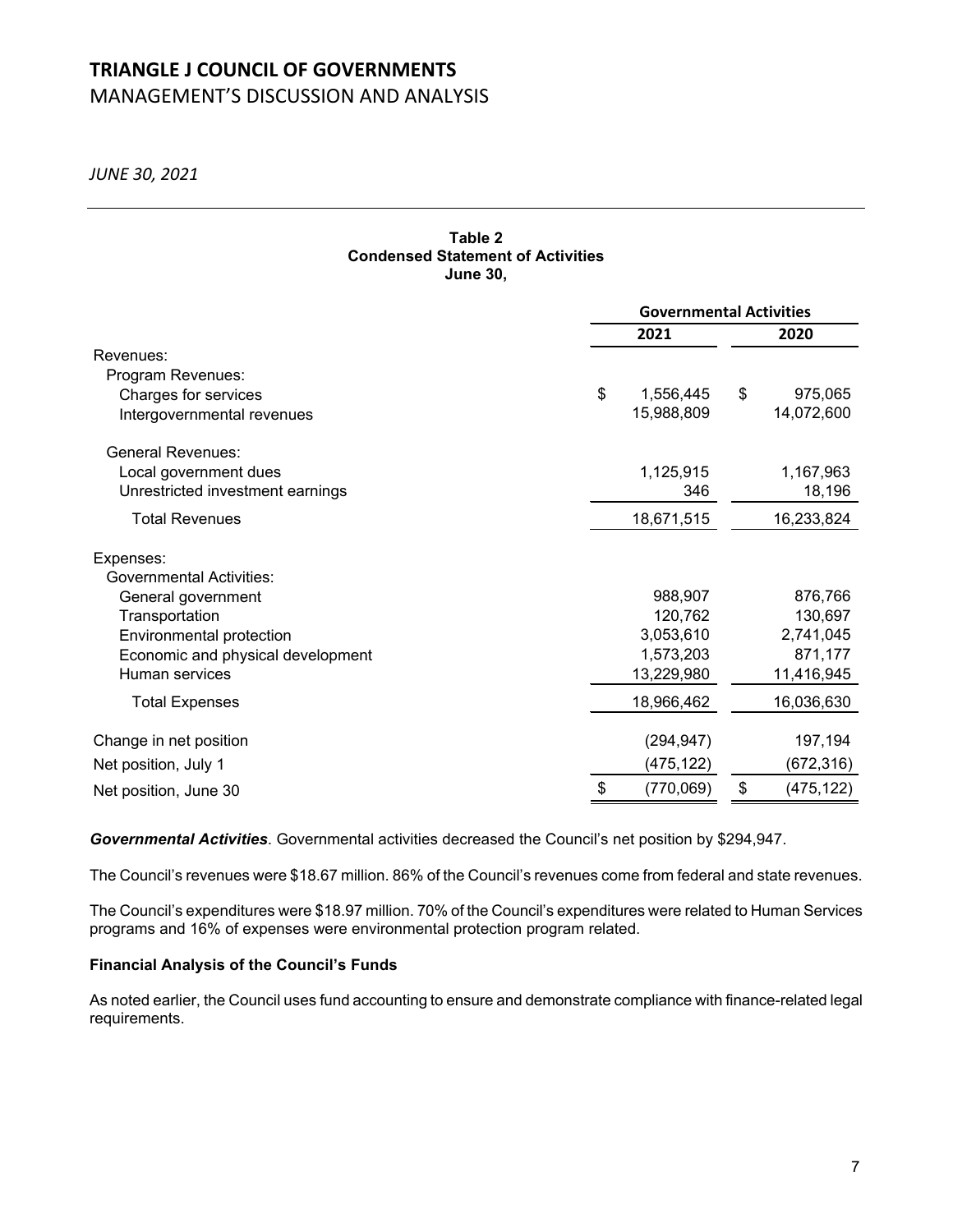*JUNE 30, 2021*

*Governmental Funds*. The focus of the Council's governmental funds is to provide information on near-term inflows, outflows, and balances of usable resources. Specifically, unreserved fund balance can be a useful measure of a government's net resources available for spending at the end of the fiscal year. The General Fund is the operating fund of the Council. At the end of the fiscal year, the General Fund unassigned fund balance reflects a deficit of \$3,243,122 while total fund balance was \$1,658,098, a consequence of State Statute requirements that program receivables are restricted. As a measure of the General Fund's liquidity, it may be useful to compare both unassigned fund balance and total fund balance to total fund expenditures. The purpose of the comparison is to understand what resources are available for the coming year operations. At June 30, 2021, the fund balance of the governmental funds of the Council increased by \$41,953 over the prior year.

*Governmental Funds Budgetary Highlights*. During the fiscal year, the Council revised the budget on several occasions. Generally, budget amendments fall into one of three categories: 1) amendments made to adjust the estimates that are used to prepare the original budget ordinance once exact information is available; 2) amendments to recognize new funding amounts from external sources, such as federal and state grants; and 3) increases in appropriations that become necessary to maintain services. The Council's total revenues were \$3.7 million less than budgeted and the Council's total expenses were \$3 million less than budgeted.

### **Capital Asset and Debt Administration**

*Capital Assets.* The Council's investment in capital assets for its governmental activities as of June 30, 2021 totals \$13,334 (net of accumulated depreciation). These assets include the GIS software system, vehicles, furniture, fixtures, and equipment, and are substantially depreciated. This amount is small because the Council does not own the bulk of its facilities but operates under operating leases which call for payments of rent.

Additional information on the Council's capital assets can be found in Note 4 of the basic financial statements.

*Long-Term Debt*. The Council's long-term debt consisted of the following for its governmental activities as of June 30, 2021: a net OPEB obligation of \$2,295,814, compensated absences accrued of \$183,113, and net pension liability of \$921,587, totaling \$3,400,514.

Additional information on the Council's debt can be found in Note 6 of the basic financial statements.

### **Economic Factors and Next Year's Budgets and Rates**

The governmental activities of the Council make up the largest percentage of both revenues and expenditures. The Council conducts its administration of the government programs primarily within the indirect cost budget of the government programs it monitors and administers.

The proposed budget for the coming fiscal year calls for funded expenditures of approximately \$18.5 million. The change in the proposed budget over the current year is attributable to an increase in grant funding and project income.

### **Requests for Information**

This report is intended to provide a summary of the financial condition of the Council. Questions or requests for additional information should be addressed to:

> Judy Weller, Finance Director 4307 Emperor Blvd., Ste. 110 Durham, NC 27703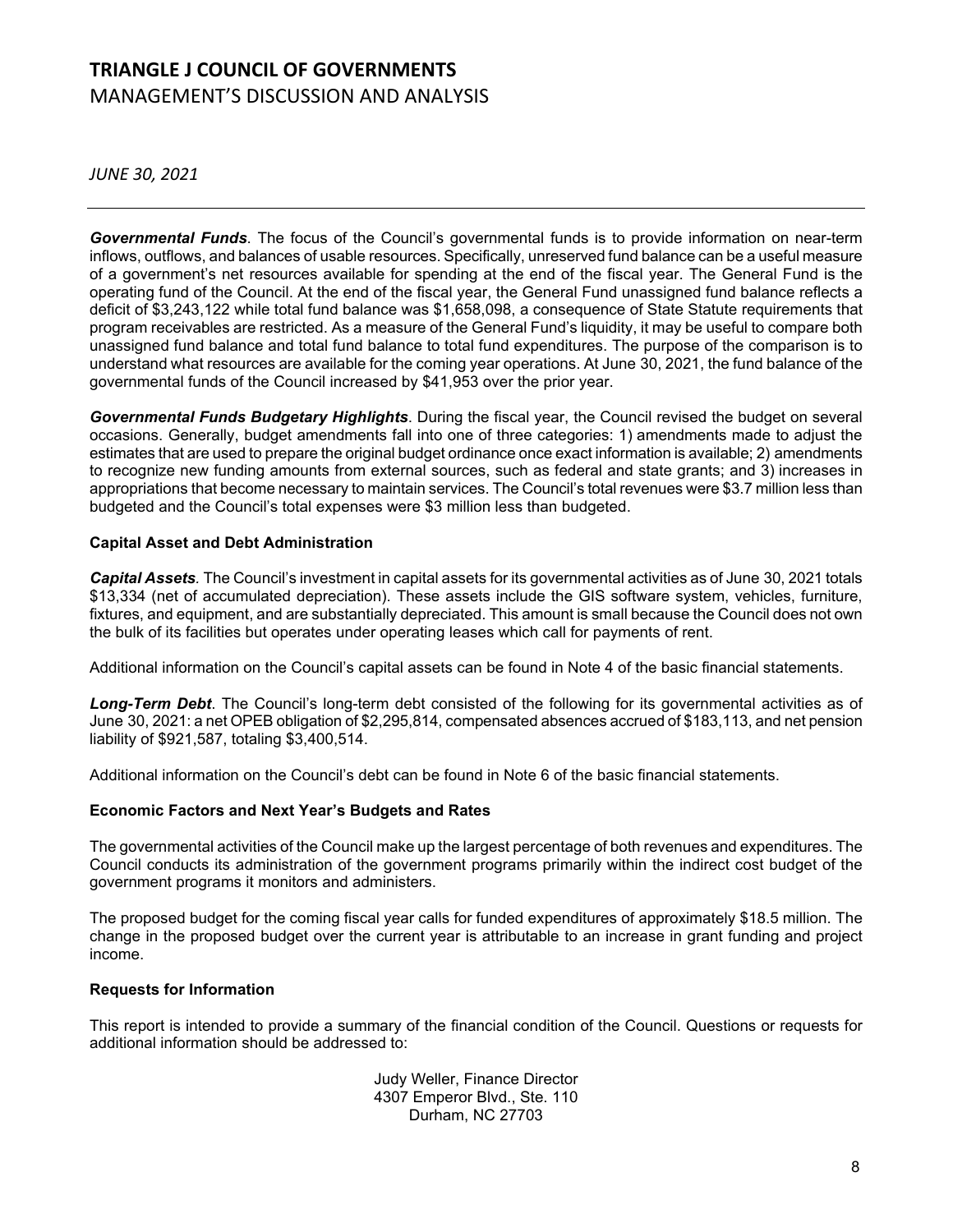## **TRIANGLE J COUNCIL OF GOVERNMENTS** STATEMENT OF NET POSITION

*JUNE 30, 2021*

|                                                                                                                             | Governmental<br><b>Activities</b> |                                 |
|-----------------------------------------------------------------------------------------------------------------------------|-----------------------------------|---------------------------------|
| <b>ASSETS</b>                                                                                                               |                                   |                                 |
| <b>Current Assets:</b><br>Cash and cash investments<br>Accounts receivable<br>Prepaid items                                 | \$                                | 1,786,624<br>4,066,074<br>7,373 |
| <b>Total Current Assets</b>                                                                                                 |                                   | 5,860,071                       |
| <b>Noncurrent Assets:</b><br>Capital assets, net of accumulated depreciation                                                |                                   | 13,334                          |
| <b>Total Noncurrent Assets</b>                                                                                              |                                   | 13,334                          |
| <b>Total Assets</b>                                                                                                         |                                   | 5,873,405                       |
| DEFERRED OUTFLOWS OF RESOURCES<br>Pension deferrals<br><b>OPEB</b> deferrals<br><b>Total Deferred Outflows of Resources</b> |                                   | 548,249<br>488,611<br>1,036,860 |
| <b>LIABILITIES</b>                                                                                                          |                                   |                                 |
| <b>Current Liabilities:</b><br>Accounts payable and accrued liabilities<br>Unearned grant revenue                           |                                   | 3,797,864<br>298,388            |
| <b>Total Current Liabilities</b>                                                                                            |                                   | 4,096,252                       |
| Noncurrent Liabilities:<br>Compensated absences accrued<br>Net pension liability<br>Net OPEB obligation                     |                                   | 183,113<br>921,587<br>2,295,814 |
| <b>Total Noncurrent Liabilities</b>                                                                                         |                                   | 3,400,514                       |
| <b>Total Liabilities</b>                                                                                                    |                                   | 7,496,766                       |
| <b>DEFERRED INFLOWS OF RESOURCES</b><br>Pension deferrals<br>OPEB deferrals<br><b>Total Deferred Inflows of Resources</b>   |                                   | 1,228<br>182,340<br>183,568     |
| <b>NET POSITION</b><br>Net investment in capital assets<br>Restricted:                                                      |                                   | 13,334                          |
| <b>Stabilization by State Statute</b><br>Unrestricted                                                                       |                                   | 4,073,447<br>(4,856,850)        |
| <b>Total Net Position</b>                                                                                                   | \$                                | (770,069)                       |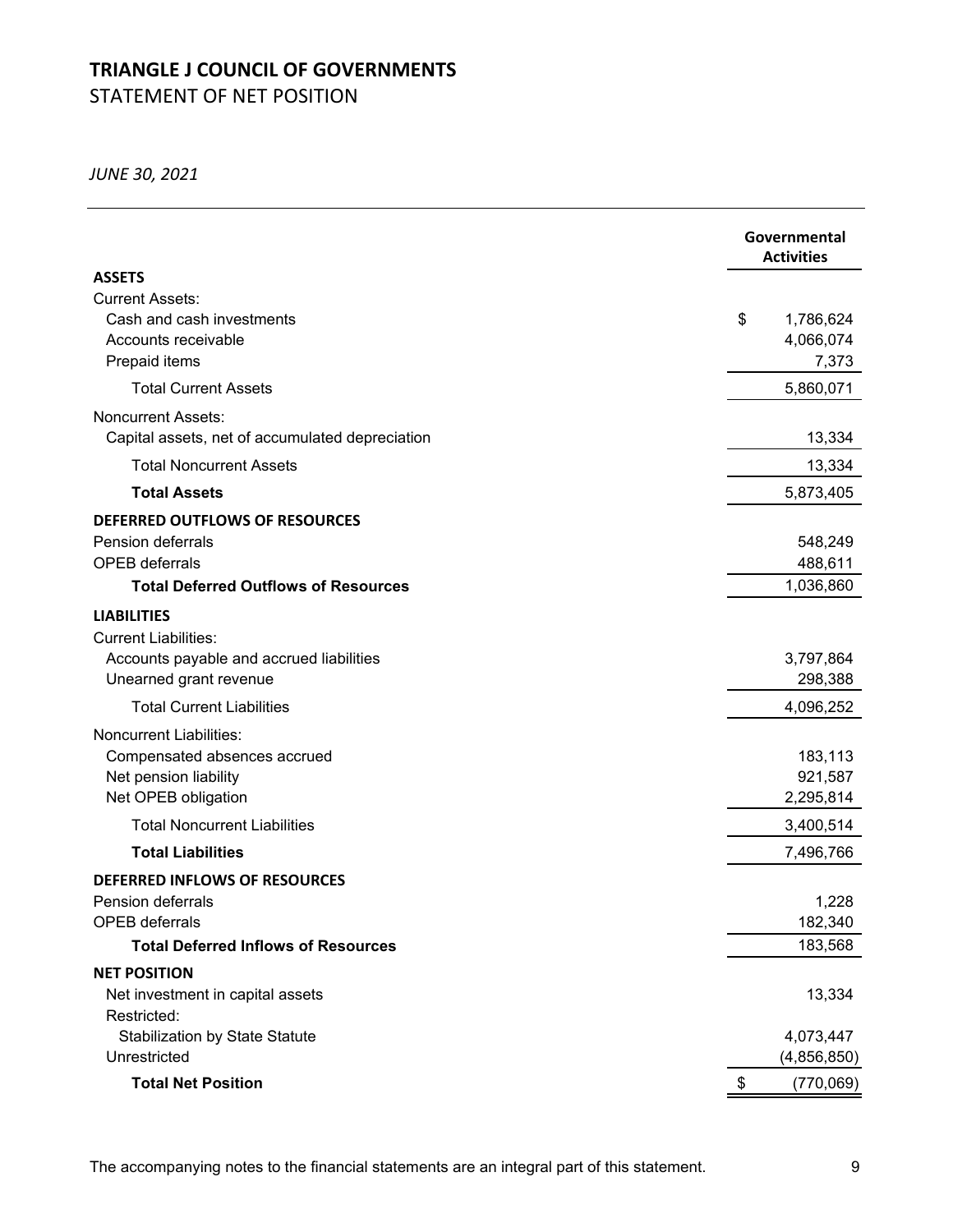STATEMENT OF ACTIVITIES

| <b>Functions/Programs</b>            |     | <b>Expenses</b> | <b>Program Revenues</b><br><b>Charges for</b><br><b>Services</b> | <b>Operating</b><br><b>Grants and</b><br><b>Contributions</b> | Net (Expense)<br><b>Revenue and</b><br><b>Changes in</b><br><b>Net Position</b><br>Primary<br>Government<br>Governmental<br><b>Activities</b> |
|--------------------------------------|-----|-----------------|------------------------------------------------------------------|---------------------------------------------------------------|-----------------------------------------------------------------------------------------------------------------------------------------------|
| <b>Governmental Activities:</b>      |     |                 |                                                                  |                                                               |                                                                                                                                               |
| General government                   | \$  | 988,907         | \$<br>273,065                                                    | \$<br>403,074                                                 | \$<br>(312, 768)                                                                                                                              |
| Transportation                       |     | 120,762         |                                                                  | 84,762                                                        | (36,000)                                                                                                                                      |
| Environmental protection             |     | 3,053,610       | 512,234                                                          | 1,719,007                                                     | (822, 369)                                                                                                                                    |
| Economic and physical development    |     | 1,573,203       | 750,475                                                          | 856,989                                                       | 34,261                                                                                                                                        |
| Human services                       |     | 13,229,980      | 20,671                                                           | 12,924,977                                                    | (284, 332)                                                                                                                                    |
| <b>Total Governmental Activities</b> | \$. | 18,966,462      | \$<br>1,556,445                                                  | \$<br>15,988,809                                              | (1,421,208)                                                                                                                                   |
| <b>General Revenues:</b>             |     |                 |                                                                  |                                                               |                                                                                                                                               |
| Local revenues                       |     |                 |                                                                  |                                                               | 1,125,915                                                                                                                                     |
| Unrestricted investment earnings     |     |                 |                                                                  |                                                               | 346                                                                                                                                           |
| <b>Total General Revenues</b>        |     |                 |                                                                  |                                                               | 1,126,261                                                                                                                                     |
| Change in net position               |     |                 |                                                                  |                                                               | (294, 947)                                                                                                                                    |
| Net position, beginning of year      |     |                 |                                                                  |                                                               | (475, 122)                                                                                                                                    |
| Net position, end of year            |     |                 |                                                                  |                                                               | (770,069)                                                                                                                                     |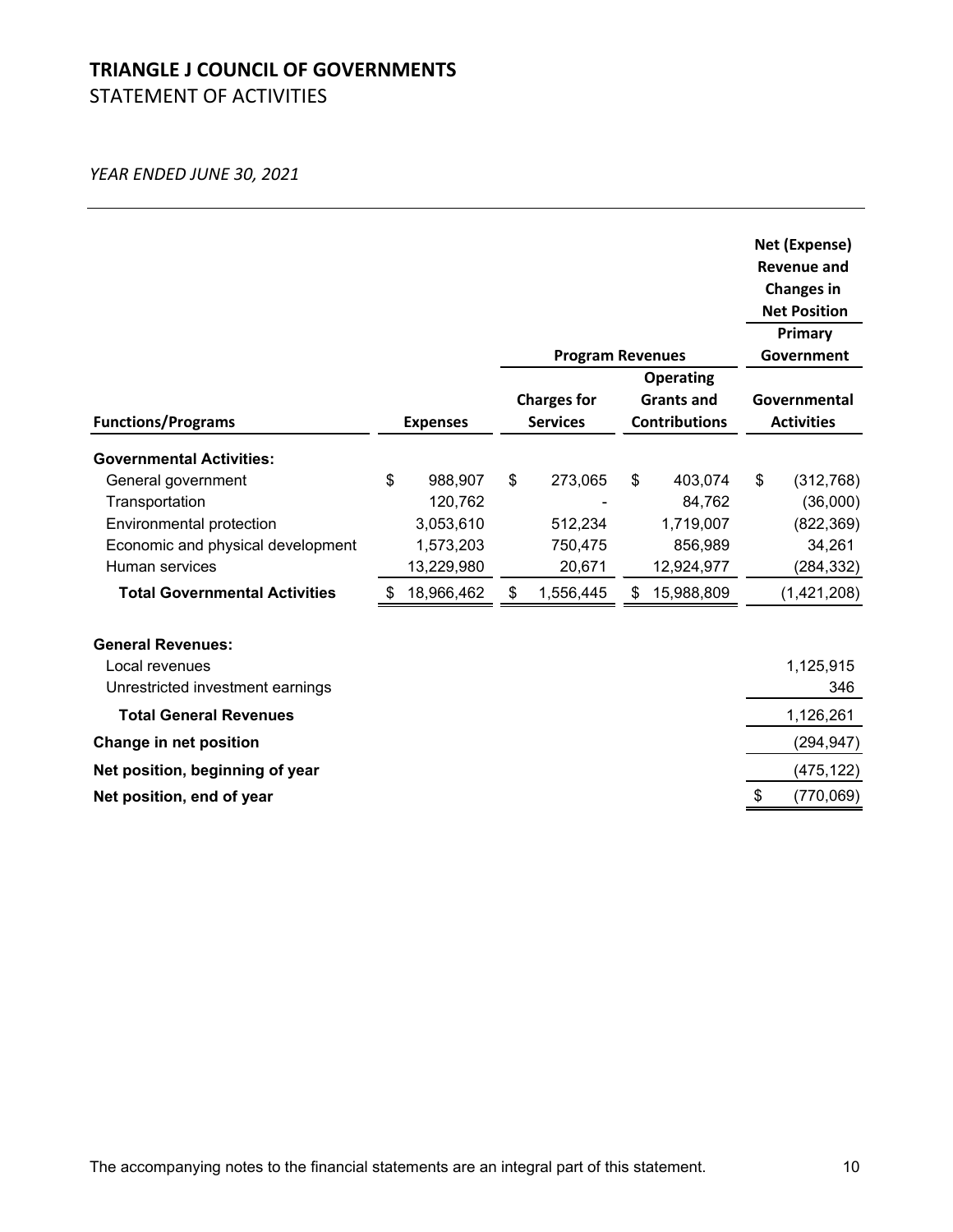# BALANCE SHEET – GENERAL FUND

*JUNE 30, 2021*

| <b>ASSETS</b>                                                                                                                              |                   |
|--------------------------------------------------------------------------------------------------------------------------------------------|-------------------|
| Cash and investments                                                                                                                       | \$<br>1,786,624   |
| Accounts receivable                                                                                                                        | 4,066,074         |
| Prepaid items                                                                                                                              | 7,373             |
| <b>Total Assets</b>                                                                                                                        | \$<br>5,860,071   |
| <b>LIABILITIES</b>                                                                                                                         |                   |
| Program accounts payable and accrued expenses                                                                                              | \$<br>3,797,864   |
| Unearned grant revenue                                                                                                                     | 298,388           |
| <b>Total Liabilities</b>                                                                                                                   | 4,096,252         |
| <b>DEFERRED INFLOWS OF RESOURCES</b>                                                                                                       |                   |
| Unavailable revenues                                                                                                                       | 105,721           |
| <b>Total Deferred Inflows of Resources</b>                                                                                                 | 105,721           |
| <b>FUND BALANCES</b>                                                                                                                       |                   |
| Nonspendable for prepaid items                                                                                                             | 7,373             |
| Restricted:                                                                                                                                |                   |
| <b>Stabilization by State Statute</b>                                                                                                      | 4,073,447         |
| Committed:                                                                                                                                 |                   |
| Unemployment insurance                                                                                                                     | 39,478            |
| Assigned:                                                                                                                                  |                   |
| Triangle Area Water Supply Monitoring Project                                                                                              | 79,368            |
| <b>Clean Water Education Partnership</b>                                                                                                   | 60,358            |
| Triangle Water Supply Partnership<br>Development & Infrastructure Planning                                                                 | 441,781<br>73,058 |
| <b>CORE</b>                                                                                                                                | 99,297            |
| ESFR 2018 Lee County                                                                                                                       | 11,082            |
| ESFR 2019 Durham County                                                                                                                    | 2,779             |
| ESFR 2019 Harnett County                                                                                                                   | 12,312            |
| URP 2019 Lee County                                                                                                                        | 887               |
| Unassigned                                                                                                                                 | (3,243,122)       |
| <b>Total Fund Balances</b>                                                                                                                 | 1,658,098         |
| <b>Total Liabilities, Deferred Inflows of Resources, and Fund Balances</b>                                                                 | \$<br>5,860,071   |
| Amounts reported for governmental activities in the                                                                                        |                   |
| statement of net position are different because:                                                                                           |                   |
| Ending fund balances - governmental funds.                                                                                                 | \$<br>1,658,098   |
| Capital assets used in governmental activities are not                                                                                     |                   |
| financial resources and, therefore, are not reported in the funds.                                                                         | 13,334            |
| Some liabilities, including capital lease obligations and accrued vacation, are not                                                        |                   |
| due and payable in the current period and, therefore, are not reported in the funds.                                                       | (183, 113)        |
| Changes in accounts receivable due from other governments not collected within                                                             | 105,721           |
| 90 days after year-end is deferred in the fund.<br>OPEB activity (including long-term liability, deferred outflows, and deferred inflows). | (1,989,543)       |
| Pension activity (including long-term liability, deferred outflows, and deferred inflows)                                                  |                   |
| is not reported in the funds.                                                                                                              | (374, 566)        |
| Net position of governmental activities                                                                                                    | \$<br>(770,069)   |
| The accompanying notes to the financial statements are an integral part of this statement.                                                 | 11                |
|                                                                                                                                            |                   |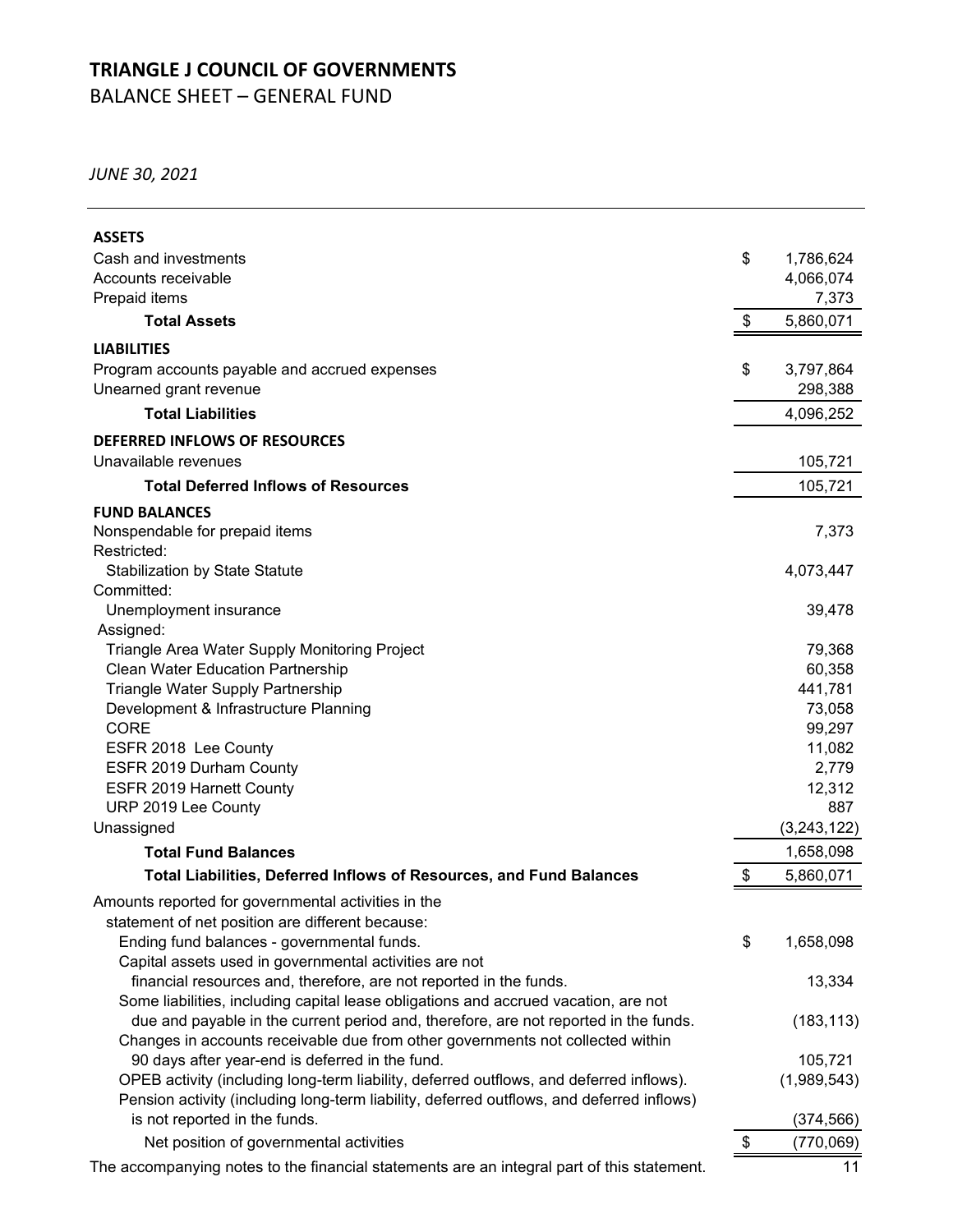## STATEMENT OF REVENUES, EXPENDITURES, AND CHANGES IN FUND BALANCES – GENERAL FUND

| Revenues:                         |                 |
|-----------------------------------|-----------------|
| Federal government grants         | \$<br>2,373,948 |
| State government grants           | 202,405         |
| Federal and state pass through    | 12,735,653      |
| Member assessments                | 648,405         |
| Special assessments               | 849,183         |
| Local aging share                 | 275,915         |
| Program income/fees               | 1,525,494       |
| Other income                      | 17,214          |
| Interest income                   | 346             |
| <b>Total Revenues</b>             | 18,628,563      |
| Expenditures:                     |                 |
| General government                | 609,055         |
| Transportation                    | 120,762         |
| Environmental protection          | 3,053,610       |
| Economic and physical development | 1,573,203       |
| Human services                    | 13,229,980      |
| <b>Total Expenditures</b>         | 18,586,610      |
|                                   |                 |
| Net change in fund balances       | 41,953          |
| Fund balances, beginning of year  | 1,616,145       |
| Fund balances, end of year        | \$<br>1,658,098 |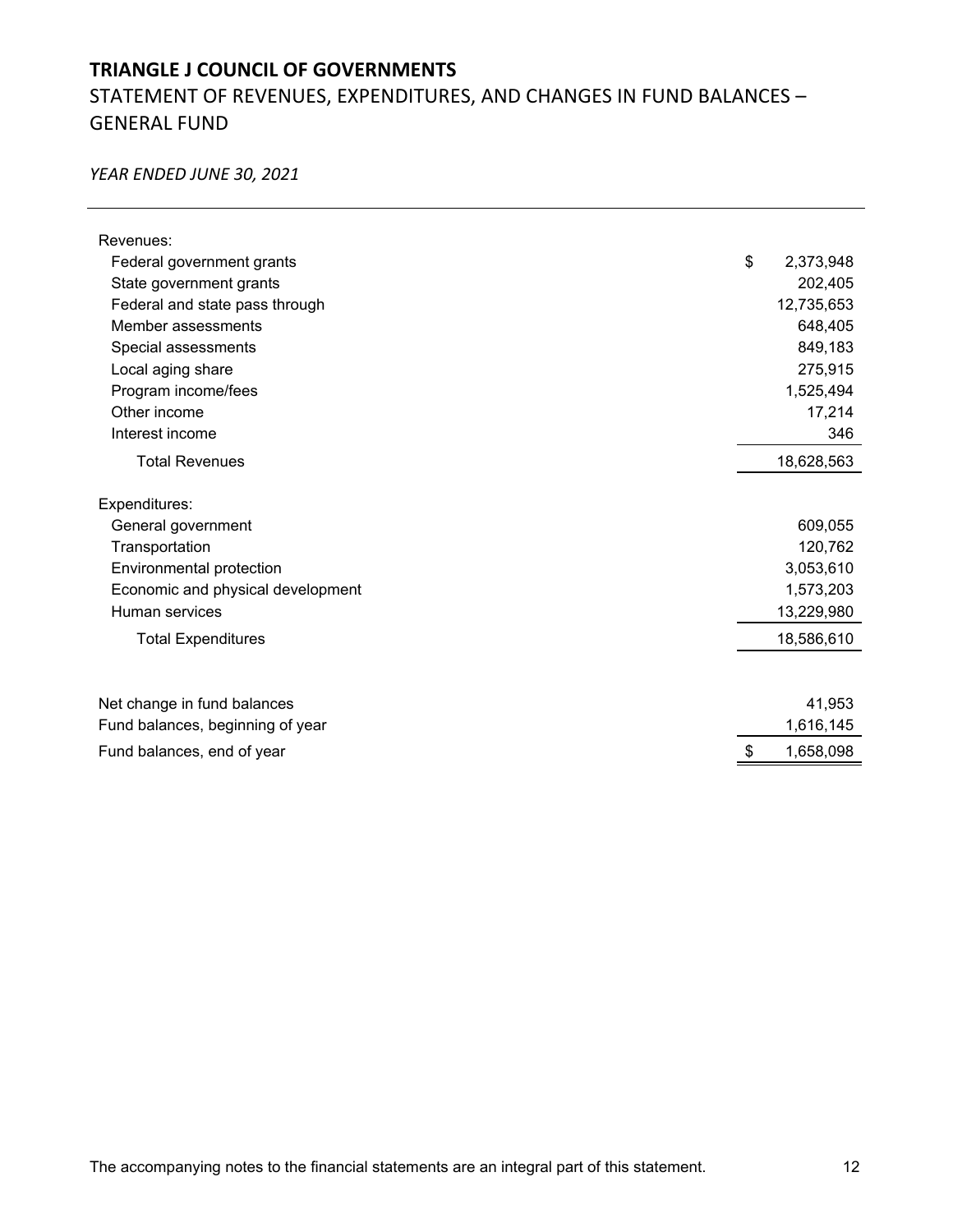## RECONCILIATION OF THE STATEMENT OF REVENUES, EXPENDITURES, AND CHANGES IN FUND BALANCES OF THE GENERAL FUND TO THE STATEMENT OF ACTIVITIES

| Amounts reported for governmental activities in the statement of activities are different because:                                                                                                                                                                                               |              |
|--------------------------------------------------------------------------------------------------------------------------------------------------------------------------------------------------------------------------------------------------------------------------------------------------|--------------|
| Net change in fund balances - total governmental funds                                                                                                                                                                                                                                           | \$<br>41,953 |
| Governmental funds report capital outlays as expenditures; however,<br>in the statement of activities, the cost of those assets is allocated<br>over their estimated useful lives and reported as depreciation<br>expense in the current period:<br>Depreciation expense for governmental assets | (7,095)      |
| Some expenses reported in the statement of activities do not require<br>the use of current financial resources in governmental funds and,<br>therefore, are not reported as expenditures in the governmental funds:                                                                              |              |
| Principal payments made on capital leases                                                                                                                                                                                                                                                        | 4,613        |
| Pension related changes                                                                                                                                                                                                                                                                          | (117, 333)   |
| OPEB related changes                                                                                                                                                                                                                                                                             | (238, 183)   |
| \$<br>(183, 113)<br>Current year accrued absences                                                                                                                                                                                                                                                |              |
| 161,260<br>Prior year accrued absences                                                                                                                                                                                                                                                           |              |
| Additions to compensated absences                                                                                                                                                                                                                                                                | (21, 853)    |
| Certain revenues are not recognized in the governmental funds since<br>they do not provide current financial resources are recognized in the                                                                                                                                                     |              |
| <b>Statement of Activities</b>                                                                                                                                                                                                                                                                   | 42,951       |
| Change in net position of governmental activities                                                                                                                                                                                                                                                | (294,947)    |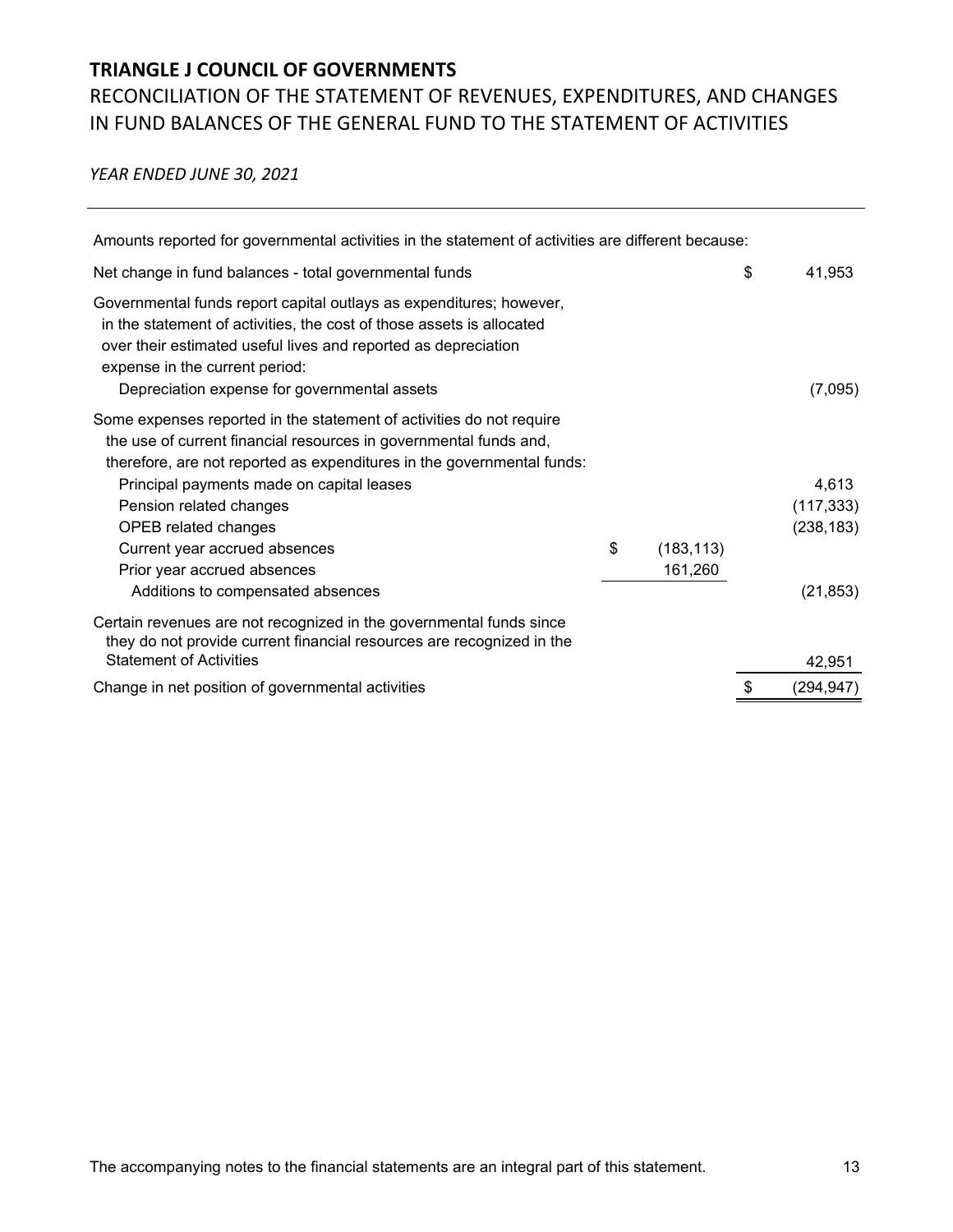## STATEMENT OF REVENUES, EXPENDITURES, AND CHANGES IN FUND BALANCES ANNUAL BUDGET AND ACTUAL – GENERAL FUND

|                                   |                 | <b>Budgeted Amounts</b> |                 | Variance with<br><b>Final Budget</b><br><b>Positive</b> |
|-----------------------------------|-----------------|-------------------------|-----------------|---------------------------------------------------------|
|                                   | Original        | <b>Final</b>            | <b>Actual</b>   | (Negative)                                              |
| Revenues:                         |                 |                         |                 |                                                         |
| Federal government grants         | 2,095,174<br>\$ | 2,834,776<br>\$         | 2,385,131<br>\$ | (449, 645)<br>\$                                        |
| State government grants           | 457,266         | 408,639                 | 202,405         | (206, 234)                                              |
| Federal and state pass through    | 11,125,542      | 15,059,050              | 12,735,653      | (2,323,397)                                             |
| Member assessments                | 648,408         | 680,563                 | 648,405         | (32, 158)                                               |
| Special assessments               | 866,542         | 866,542                 | 849,183         | (17, 359)                                               |
| Local aging share                 | 276,043         | 275,915                 | 275,915         |                                                         |
| Program income/fees               | 1,042,703       | 1,688,078               | 1,513,494       | (174, 584)                                              |
| Other income                      | 241,421         | 475,496                 | 18,031          | (457, 465)                                              |
| Interest income                   | 8,500           | 8,500                   | 346             | (8, 154)                                                |
| <b>Total Revenues</b>             | 16,761,599      | 22,297,559              | 18,628,563      | (3,668,996)                                             |
| Expenditures:                     |                 |                         |                 |                                                         |
| General government                | 636,579         | 780,132                 | 609,055         | 171,077                                                 |
| Transportation                    | 147,486         | 166,476                 | 120,762         | 45,714                                                  |
| Environmental protection          | 3,513,743       | 3,954,148               | 3,053,610       | 900,538                                                 |
| Economic and physical development | 1,247,102       | 1,879,248               | 1,573,203       | 306,045                                                 |
| Human services                    | 11,216,689      | 15,517,555              | 13,229,980      | 2,287,575                                               |
| <b>Total Expenditures</b>         | 16,761,599      | 22,297,559              | 18,586,610      | 3,710,949                                               |
| Net change in fund balances       | \$              | \$                      | 41,953          | 41,953<br>\$                                            |
| Fund balances, beginning of year  |                 |                         | 1,616,145       |                                                         |
| Fund balances, end of year        |                 |                         | \$<br>1,658,098 |                                                         |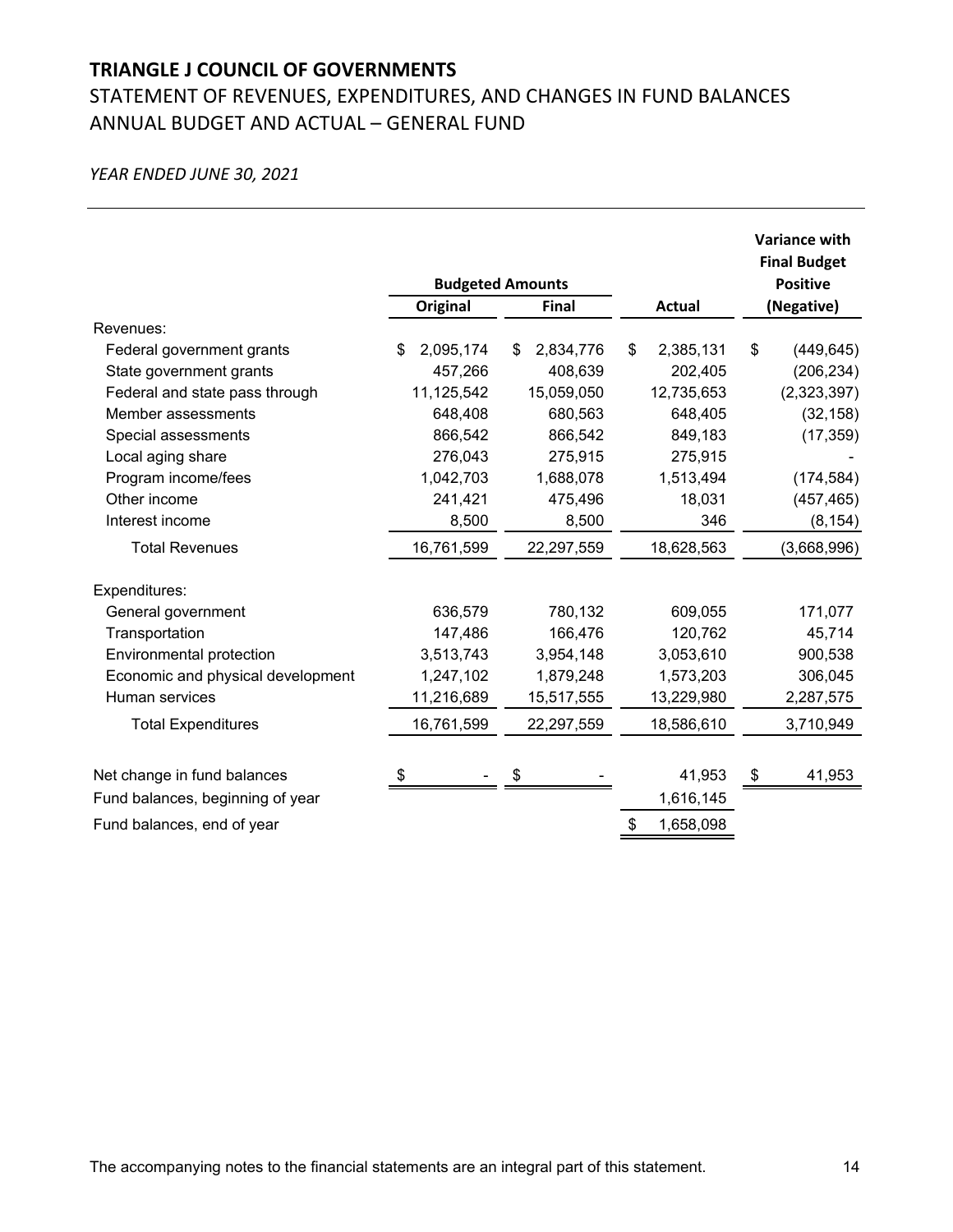## STATEMENT OF FIDUCIARY NET POSITION – OPEB TRUST FUND

*JUNE 30, 2021*

| <b>ASSETS</b><br>Cash and cash equivalents          | \$ | 264,356 |
|-----------------------------------------------------|----|---------|
| <b>NET POSITION</b><br>Restricted for OPEB benefits | S  | 264,356 |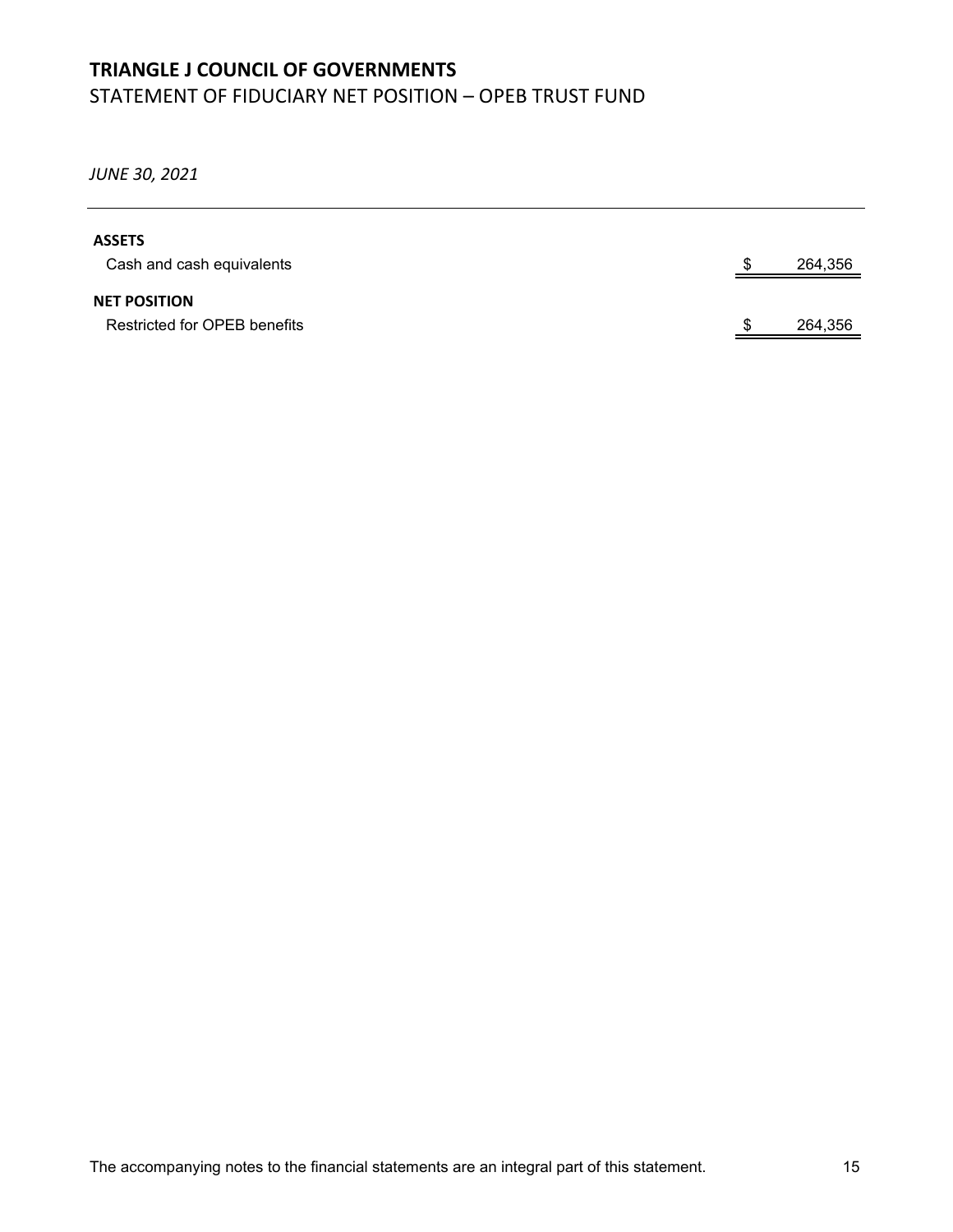## STATEMENT OF CHANGES IN FIDUCIARY NET POSITION – OPEB TRUST FUND

| Additions:                                    |              |
|-----------------------------------------------|--------------|
| <b>Employer contributions</b>                 | \$<br>97,346 |
| Net appreciation in fair value of investments | 20           |
| <b>Total Additions</b>                        | 97,366       |
|                                               |              |
| Deductions:                                   |              |
| Benefit payments                              | 34,301       |
| <b>Total Deductions</b>                       | 34,301       |
|                                               |              |
| Change in net position                        | 63,065       |
| Net position, beginning of year               | 201,291      |
| Net position, end of year                     | 264,356      |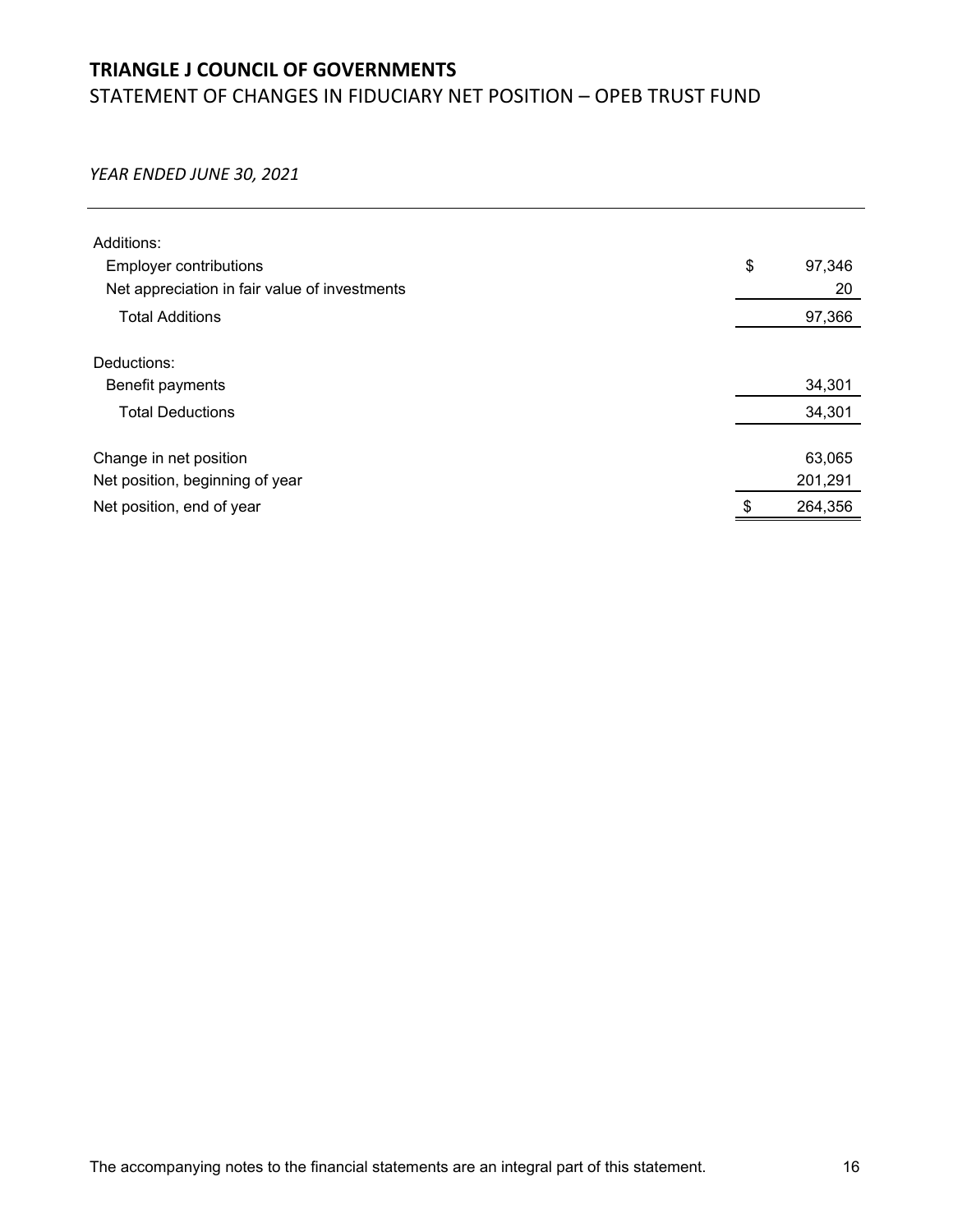*JUNE 30, 2021*

### **Note 1—Nature of operations and summary of significant accounting policies**

The accounting policies of the Triangle J Council of Governments (the "Council") conform to accounting principles generally accepted in the United States of America ("U.S. GAAP") as applicable to governments. The following is a summary of the more significant accounting policies:

*Reporting Entity –* The Council is one of 16 regional councils of government formed pursuant to the General Statutes of North Carolina, Chapter 160A, Article 20, Part 2. Membership in the Council consists of seven counties (Durham, Orange, Wake, Chatham, Johnston, Lee, and Moore) and 39 municipalities from within those counties. The Board of Delegates is comprised of one delegate from each governmental unit.

*Purpose –* The Council's purpose is to provide a forum for consideration of multi-jurisdictional matters affecting health, safety, welfare, education, recreation, economic conditions, regional planning, and development. The amount of local contribution from the members for the year ended June 30, 2021 (based on July 1999 capital) was \$0.39 for the first 150,000 persons, then \$0.20 per person thereafter. County dues exclude the incorporated population of the municipalities.

During the year ended June 30, 2017, the Council created Triangle J Regional Corporation, a 501(c)(3) not-for-profit organization. There was no activity within Triangle J Regional Corporation during the year ended June 30, 2021.

### *Basis of Presentation*

*Government-Wide Financial Statements* – The Council has implemented Government Accounting Standards Board ("GASB") 34, *Basic Financial Statements – and Management's Discussion and Analysis – for State and Local Governments*, and related standards. The statement of net position and the statement of activities display information about the Council. These statements include the financial activities of the overall council. Eliminations have been made to minimize the double counting of internal activities. These statements display the governmental activities of the Council. Governmental activities generally are financed through intergovernmental revenues and other non-exchange transactions.

The statement of activities presents a comparison between direct expenses and program revenues for each function of the Council's governmental activities. Direct expenses are those that are specifically associated with a program or function and, therefore, are clearly identifiable to a particular function. Program revenues include (a) fees and charges paid by the recipients of goods or services offered by the programs and (b) grants and contributions that are restricted to meeting the operational requirements of a particular program. Revenues that are not classified as program revenues, including member dues, are presented as general revenues.

*Fund Financial Statements* – The fund financial statements provide information about the Council's funds. The Council maintains one governmental fund and one fiduciary fund which are described as follows:

*General Fund* – The General Fund is the general operating fund of the Council. The General Fund accounts for all financial resources except those that are required to be accounted for in another fund. The primary revenue sources are technical assistance contracts, contracts and fees, and member dues. The primary expenditures are for area agencies on aging, planning assistance and administration, and the regional initiatives group.

*Other Postemployment Benefit Trust Fund* – The Other Postemployment Benefit ("OPEB") Trust Fund is used to report resources that are required to be held in trust for the members and beneficiaries of the other postemployment benefit plan. The OPEB Trust Fund accounts for the Council's contributions for healthcare coverage provided to qualified retirees.

*Measurement Focus and Basis of Accounting –* In accordance with North Carolina Statutes, all funds of the Council are maintained during the year using the modified accrual basis of accounting.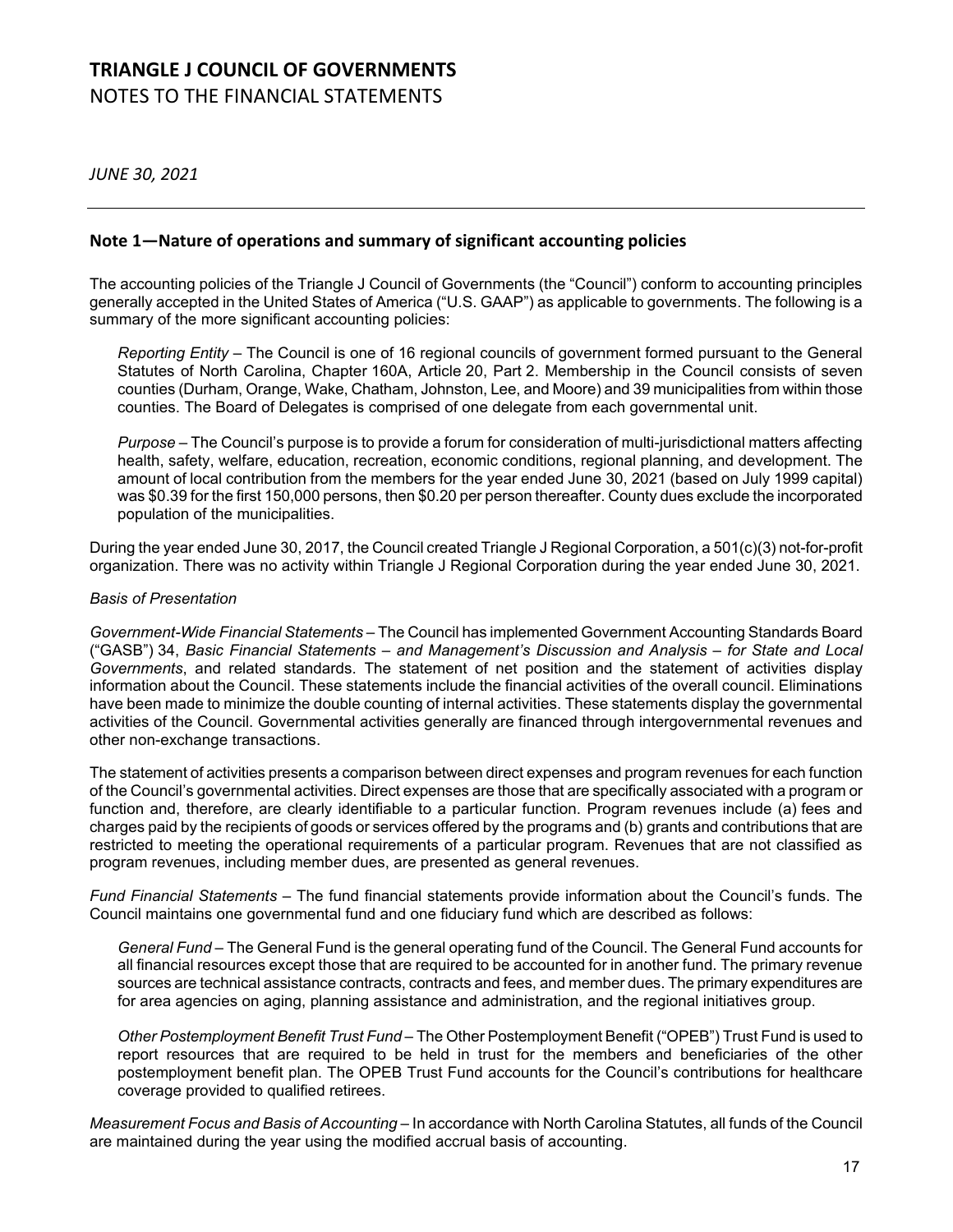*JUNE 30, 2021*

### **Note 1—Nature of operations and summary of significant accounting policies (continued)**

*Government-Wide Financial Statements* – The government-wide financial statements are reported using the economic resources measurement focus and the accrual basis of accounting. Revenues are recorded when earned and expenses are recorded at the time liabilities are incurred, regardless of when the related cash flows take place. Non-exchange transactions, in which the Council gives (or receives) value without directly receiving (or giving) equal value in exchange, include grants. Revenues from grants are recognized in the fiscal year in which all eligibility requirements have been satisfied.

*Governmental Fund Financial Statements* – Governmental funds are reported using the current financial resources measurement focus and the modified accrual basis of accounting. Under this method, revenues are recognized when measurable and available. General capital asset acquisitions are reported as expenditures in governmental funds.

*Budgetary Data –* The Council's budget ordinance is adopted, as required by the North Carolina General Statutes, on or before July 1 for the next fiscal year.

Expenditures may not legally exceed appropriations at the program or project level. The Council's finance officer is authorized to transfer appropriations within a program or project; however, any revisions that alter total expenditure of any program must be approved by the governing board.

The appropriations are formally budgeted and legally controlled on a program or project basis. The annual budget, which is prepared on the modified accrual basis of accounting as required by North Carolina Statute, is amended during the fiscal year by the Board of Delegates, and the budget amounts reflected in the statement of revenues, expenditures, and changes in fund balance represent the budget as amended to June 30, 2021. Unencumbered annual appropriations lapse at each fiscal year-end and must be re-appropriated in the following fiscal year's budget.

*Estimates –* The preparation of financial statements in conformity with U.S. GAAP requires management to make estimates and assumptions that affect certain reported amounts and disclosures. Accordingly, actual results could differ from those estimates.

*Indirect Costs –* Indirect costs in program or project expenditures are those costs not readily assignable to a program or incurred for a common or joint purpose benefiting more than one program or project. Indirect costs are charged to programs or projects during the year based on direct salaries and fringe benefits using the actual rate.

### *Assets, Liabilities, Deferred Outflows and Inflows of Resources, and Fund Equity*

*Deposits and Investments –* All deposits of the Council are made in board-designated official depositories and are either insured by the Federal Deposit Insurance Corporation ("FDIC") or held in investment vehicles authorized by the State Treasurer.

State law [G.S. 159-30 (c)] authorizes the Council to invest in obligations of the United States or obligations fully guaranteed both as to principal and interest by the United States; obligations of the state of North Carolina; bonds and notes of any North Carolina local government or public council; obligations of certain non-guaranteed Federal agencies; certain high quality issues of commercial paper and bankers' acceptances; and the North Carolina Capital Management Trust ("NCCMT").

The Council's investments are primarily in securities of the NCCMT Government Portfolio. The NCCMT Government Portfolio, a SEC-registered (2a-7) money market mutual fund, is measured at amortized cost which approximates fair value, and is the NCCMT's share price. Because the NCCMT Government Portfolio has a weighted average maturity of less than 90 days, it is presented as an investment with a maturity of less than six months.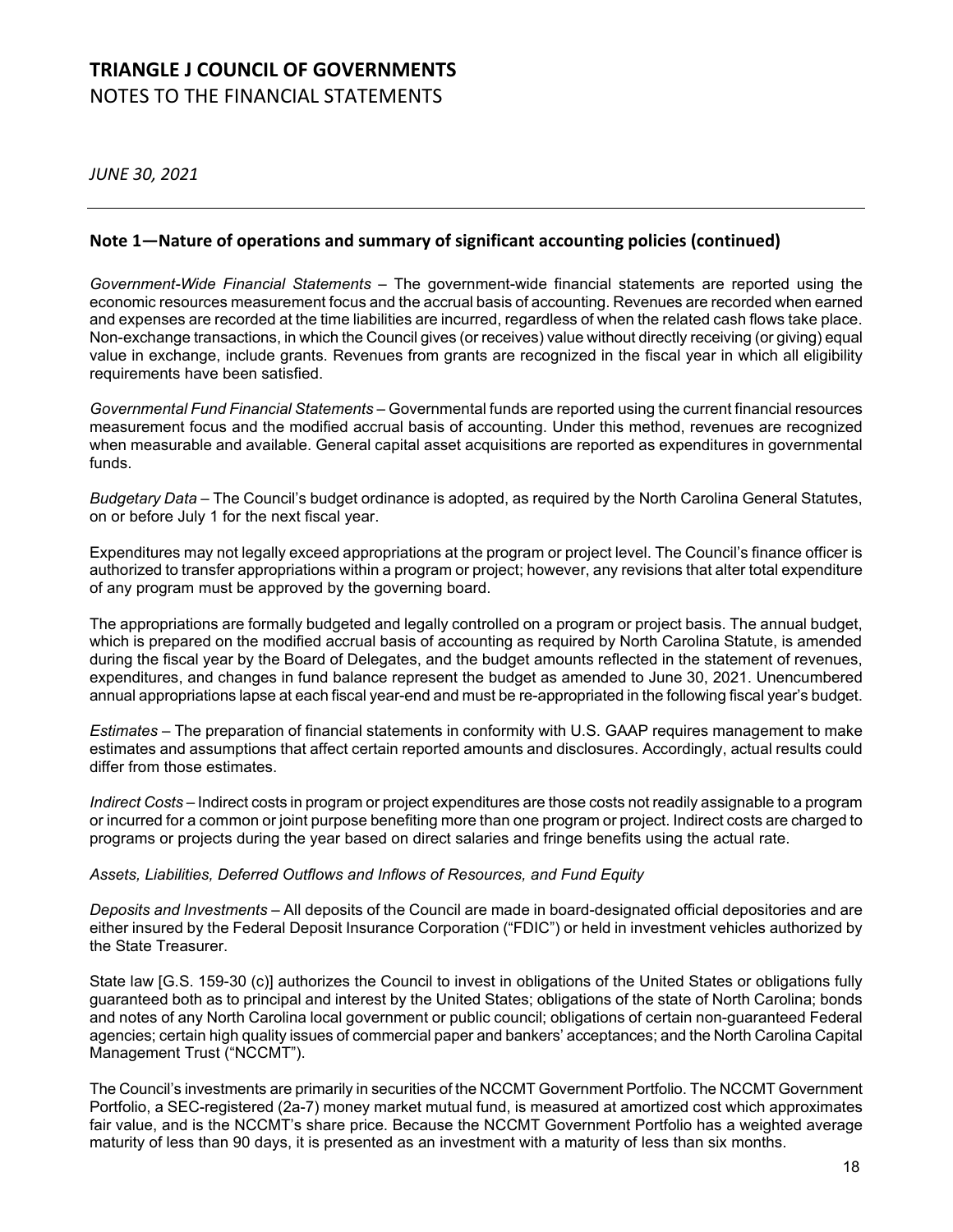*JUNE 30, 2021*

### **Note 1—Nature of operations and summary of significant accounting policies (continued)**

*Cash and Cash Equivalents –* The Council combines cash from program awards into one operating account to facilitate disbursements and investments and to maximize investment income. The Council considers all highly liquid investments (including restricted assets) with a maturity of three months or less when purchased to be cash and cash equivalents.

*Accounts Receivable –* The Council considers all revenues available if they are collected within 90 days subsequent to year-end except for grant receivables. Grant-related receivables are considered to be available regardless of when the amounts are collected. Grant revenues which are unearned at year-end are recorded as unearned revenues.

Those revenues susceptible to accrual are member dues, investment earnings, technical assistance contracts, contracts and fees, and federal and state restricted intergovernmental revenues. Expenditures driven grants are recognized as revenue when the qualifying expenditures have been incurred and all other grant requirements have been satisfied.

The Council provides for losses on receivables on the allowance method. The allowance method is based on experience, third party contracts, and other circumstances, which may affect the ability of debtors to meet their obligations. It is the Council's policy to charge-off uncollectible receivables when management determines the receivable will not be collected. Management of the Council believes all receivables will be collected. Therefore, no allowance for uncollectible accounts is considered necessary.

*Capital Assets –* Capital assets are defined by the Council as assets with an initial, individual cost greater than or equal to \$5,000 and an estimated useful life in excess of two years. Council assets meeting this definition are recorded at original cost at the time of acquisition and depreciated over the useful lives, ranging from 5 to10 years, on a straight-line basis. When an asset is disposed of, the cost of the asset and the related accumulated depreciation are removed from the books. Any gain or loss on disposition is reflected in the earnings for the period.

*Compensated Absences –* Council policy provides the accumulation of earned vacation up to 240 hours. Leave is fully vested when earned. Accumulated earned vacation at June 30, 2021 was \$183,113. Accumulated vacation is accounted for on a LIFO basis, assuming employees are taking leave as it is earned. The current portion of the accumulated vacation pay is not considered to be material and, therefore, no provision has been made in the accompanying financial statements. Employees can accumulate an unlimited amount of sick leave. Accrued sick leave may be used in the determination of length of service for retirement benefit purposes. Since the Council has no further obligation for accumulated sick leave, no accrual for sick leave has been made.

Coverage for other postretirement benefits is provided through common insurance carriers.

*Deferred Outflows of Resources –* In addition to assets, the statement of net position will sometimes report a separate section for deferred outflows of resources. This separate financial statement element represents a consumption of net position that applies to a future period and so will not be recognized as an expense or expenditure until then. The Council has two items that meet this criterion, its contributions and other deferrals made to the Local Government Employees' Retirement System ("LGERS") and contributions and other deferrals made to the Council's OPEB plan.

*Deferred Inflows of Resources –* In addition to liabilities, the statement of net position will sometimes report a separate section for deferred inflows of resources. This separate financial statement element represents an acquisition of net position that applies to a future period and so will not be recognized as revenue until then. The Council has two items that meet this criterion, deferrals related to future changes of the pension and OPEB liabilities.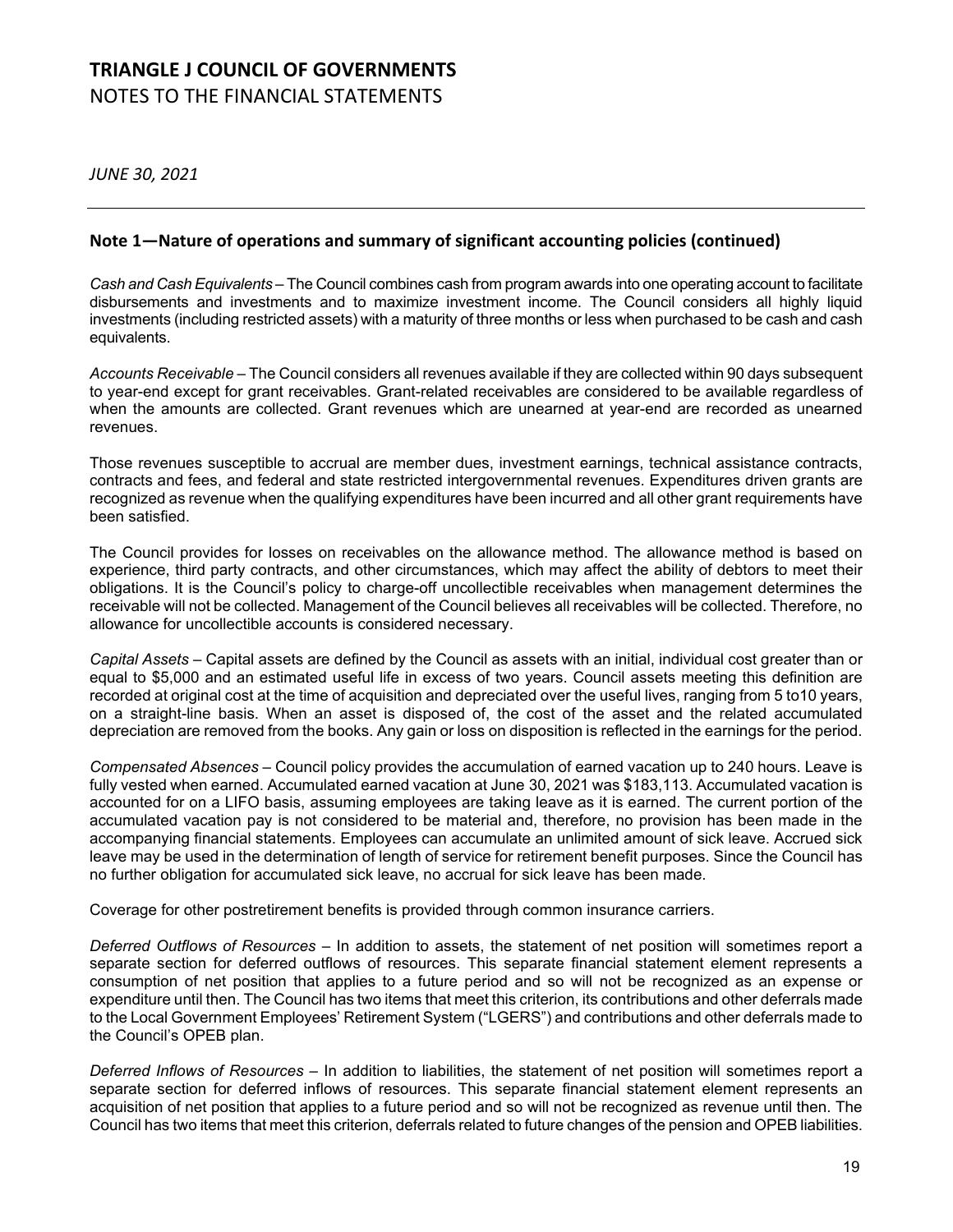*JUNE 30, 2021*

### **Note 1—Nature of operations and summary of significant accounting policies (continued)**

*Net OPEB Liability –* The Council maintains one postemployment benefit plan. The plan's financial statement is prepared using the accrual basis of accounting. Plan member contributions are recognized in the period in which the contributions are due. Contributions are recognized when due, and the Council will provide the contributions to the Plan. Benefits and refunds are recognized when due and payable in accordance with the term of the plan. The actuarial methods and assumptions used include techniques that are designed to reduce the effects of short-term volatility in actuarial accrued liabilities and the actuarial value of assets, consistent with the long-term perspective of the calculations. Short-term money market debt instruments, deposits, and repurchase agreements are reported at cost or amortized cost, which approximates fair value. Certain longer term United States government and United States agency securities are valued at the last reported sales price. Administration costs of the plan are financed through investment earnings.

*Pension –* For purposes of measuring the net pension liability, deferred outflows of resources and deferred inflows of resources related to pensions, and pension expense, information about the fiduciary net position of the LGERS, and additions to/deductions from LGERS' fiduciary net position have been determined on the same basis as they are reported by LGERS. For this purpose, plan members' contributions are recognized in the period in which the contributions are due. The Council's employer contributions are recognized when due and the Council has a legal requirement to provide contributions. Benefits and refunds are recognized when due and payable in accordance with the terms of LGERS. Investments are reported at fair value.

*Unearned Revenue –* Unearned revenue represents grant receipts not yet earned (not expended).

*Net Position –* Net position in the government-wide financial statements is classified as net investment in capital assets; restricted and unrestricted. Restricted net position represents constraints on resources that are either externally imposed by creditors, grantors, contributors, or laws or regulations of other governments, or imposed by law through State Statute.

In the governmental fund financial statements, fund balance is composed of five classifications designed to disclose the hierarchy of constraints placed on how fund balance can be spent.

The governmental fund types classify fund balances as follows:

*Nonspendable –* This classification includes amounts that cannot be spent because they are either (a) not in spendable form or (b) legally or contractually required to be maintained intact.

*Prepaid Items* – Portion of fund balance that is not an available resource because it represents amounts prepaid relating to ensuing year's budget which are not spendable resources.

*Restricted* – This classification includes amounts that are restricted to specific purposes externally imposed by creditors or imposed by law.

*Stabilization by State Statute* – Portion of fund balance that is restricted by State Statute [G.S. 159-8(a)].

*Committed* – Portion of fund balance that can only be used for specific purposes imposed by majority vote by quorum of the Council's governing body (highest level of decision-making authority). Any changes or removal of specific purpose requires majority action by the governing body.

*Unemployment Insurance* – Portion of fund balance restricted by the board for use for unemployment insurance.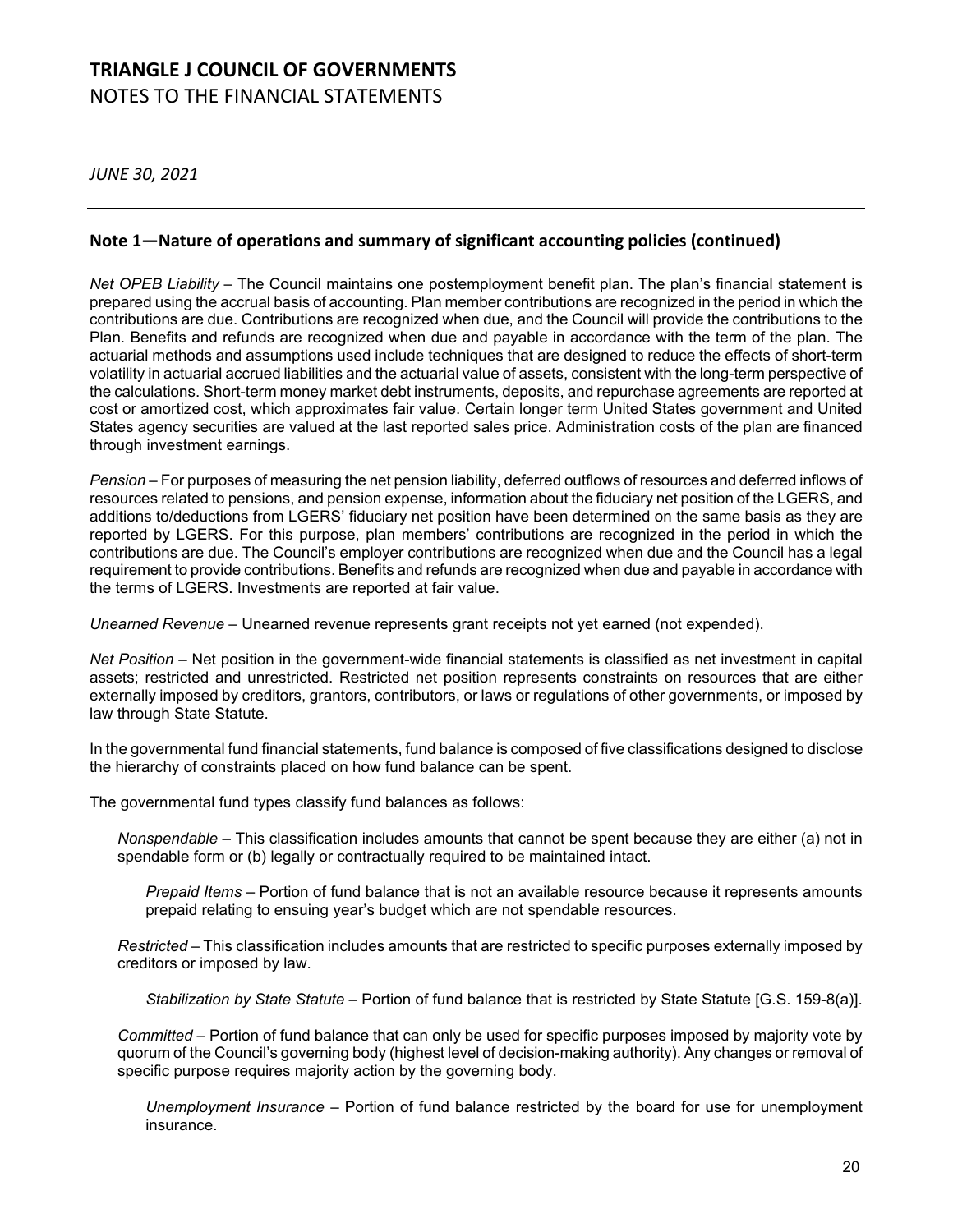*JUNE 30, 2021*

## **Note 1—Nature of operations and summary of significant accounting policies (continued)**

*Assigned* – Portion of fund balance that the Council intends to use for specific purposes.

*Subsequent Year's Expenditures for Triangle Area Water Supply Monitoring Project, Clean Water Education Partnership, Triangle Water Supply Partnership, DIP, CORE, ESFR 2018 Lee County, ESFR 2019 Durham County, ESFR 2019 Harnett County, URP 2019 Lee County*– Portion of fund balance that is appropriated in the next year's budget that is not already classified in restricted or committed. The governing body approves the appropriation; however, the budget ordinance authorizes the Finance Director to modify the appropriations by resource or appropriation within funds.

When both restricted and unrestricted resources are available to use, it is the Council's policy to use restricted resources first then unrestricted resources, as they are needed.

### **Note 2—Deposits and investments**

All of the Council's deposits are either insured or collateralized by using one of two methods. Under the Dedicated Method, all deposits exceeding the federal depository insurance coverage level are collateralized with securities held by the Council's agents in the unit's name. Under the Pooling Method, which is a collateral pool, all uninsured deposits are collateralized with securities held by the State Treasurer's agent in the name of the State Treasurer. Since the State Treasurer is acting in a fiduciary capacity for the Council, these deposits are considered to be held by the agent in the entity's name. The amount of the pledged collateral is based on an approved averaging method for non-interestbearing deposits and the actual current balance for interest-bearing deposits. Depositories using the Pooling Method report to the State Treasurer the adequacy of their pooled collateral covering uninsured deposits. The State Treasurer does not confirm this information with the Council or with the escrow agent. Because of the inability to measure the exact amount of collateral pledged for the Council under the Pooling Method, the potential exists for under-collateralization, and this risk may increase in periods of high cash flows. However, the State Treasurer of North Carolina enforces strict standards of financial stability for each depository that collateralizes public deposits under the Pooling Method.

At June 30, 2021, the Council's deposits had a carrying amount of \$414,432 and a bank balance of \$668,288. Of the bank balance, \$250,000 was covered by FDIC. The remaining bank balance is collateralized under the Pooling Method.

At June 30, 2021, the Council had the following investments:

| <b>Valuation</b><br><b>Measurement</b><br>Method<br><b>Investment Type</b> |                              | <b>Book Value at</b><br>6/30/2021 | <b>Maturity</b>       | Rating |  |
|----------------------------------------------------------------------------|------------------------------|-----------------------------------|-----------------------|--------|--|
| NCCMT - Government Portfolio                                               | <b>Fair Value</b><br>∟evel 1 | \$1,608,420                       | Less than 6<br>months | AAAm   |  |

All investments are measured using the market approach: using prices and other relevant information generated by market transactions involving identical or comparable assets or a group of assets.

Level of fair value hierarchy: Level 1 investment securities are valued using directly observable, quoted prices (unadjusted) in active markets for identical assets.

The Council's investment in the NCCMT's Government Portfolio carried a credit rating of AAAm by Standard & Poor's and AAA-mf by Moody's Investor Service as of June 30, 2021. The Authority has no formal policy regarding credit risk on its investments.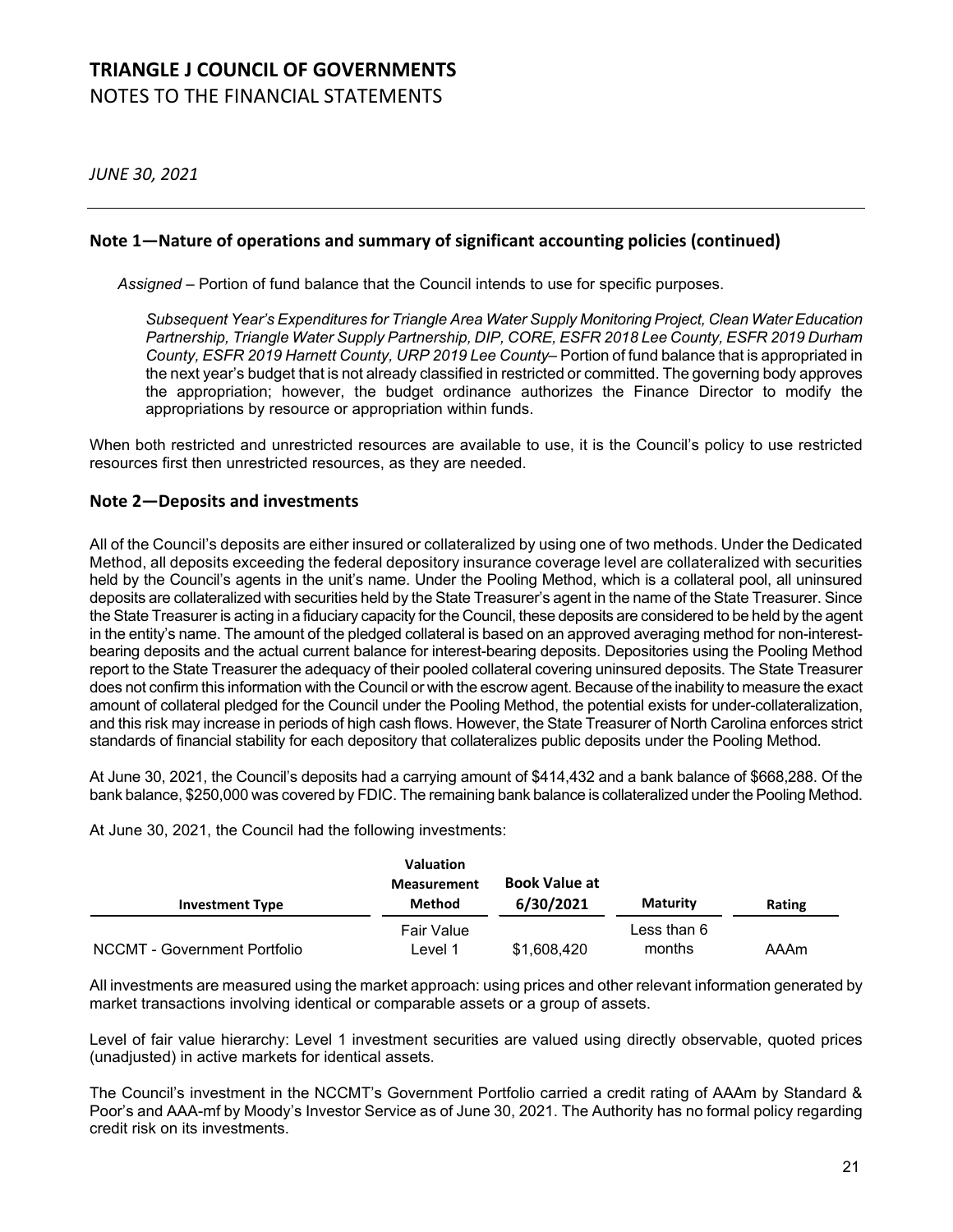*JUNE 30, 2021*

### **Note 3—Receivables**

The amount due from other governments and other receivables that is owed to the Council at June 30, 2021 consists of the following:

| DHHS – Office of the Secretary | \$ 2,810,596 |
|--------------------------------|--------------|
| Other receivables              | 1,255,478    |
|                                | \$4.066.074  |

### **Note 4—Capital assets**

The capital assets of the Council at June 30, 2021 consist of administrative and program equipment and vehicles. The following is a schedule of capital assets:

|                                     | June 30, 2020<br><b>Balance</b> |     | <b>Increases</b> | <b>Decreases</b> | June 30, 2021<br><b>Balance</b> |
|-------------------------------------|---------------------------------|-----|------------------|------------------|---------------------------------|
| Capital assets being depreciated:   |                                 |     |                  |                  |                                 |
| Vehicles                            | \$<br>41,303                    | \$  |                  | \$<br>(23, 524)  | \$<br>17,779                    |
| Capital leases                      | 22,783                          |     |                  |                  | 22,783                          |
|                                     | 64,086                          |     |                  | (23, 524)        | 40,562                          |
| Less accumulated depreciation for:  |                                 |     |                  |                  |                                 |
| <b>Vehicles</b>                     | 25,429                          |     | 2,540            | (23, 524)        | 4,445                           |
| Capital leases                      | 18,228                          |     | 4,555            |                  | 22,783                          |
|                                     | 43,657                          | \$. | 7,095            | (23,524)         | 27,228                          |
| Governmental activities             |                                 |     |                  |                  |                                 |
| capital assets, net of depreciation | \$<br>20,429                    |     |                  |                  | 13,334                          |

### **Note 5—Retirement plan**

### *Local Governmental Employees' Retirement System*

*Plan Description* – The Council is a participating employer in the statewide LGERS, a cost-sharing multiple-employer defined benefit pension plan (the "Plan") administered by the state of North Carolina. LGERS membership is comprised of general employees and local law enforcement officers ("LEO") of participating local governmental entities. Article 3 of G.S. Chapter 128 assigns the authority to establish and amend benefit provisions to the North Carolina General Assembly. Management of the Plan is vested in the LGERS Board of Trustees, which consists of 13 members – nine appointed by the Governor, one appointed by the State Senate, one appointed by the State House of Representatives, and the State Treasurer, and State Superintendent, who serve as ex-officio member. LGERS is included in the Annual Comprehensive Financial Report ("ACFR") for the state of North Carolina. The state's ACFR includes financial statements and required supplementary information for LGERS. That report may be obtained by writing to the Office of the State Controller, 1410 Mail Service Center, Raleigh, North Carolina 27699-1410, or by calling (919) 981-5454.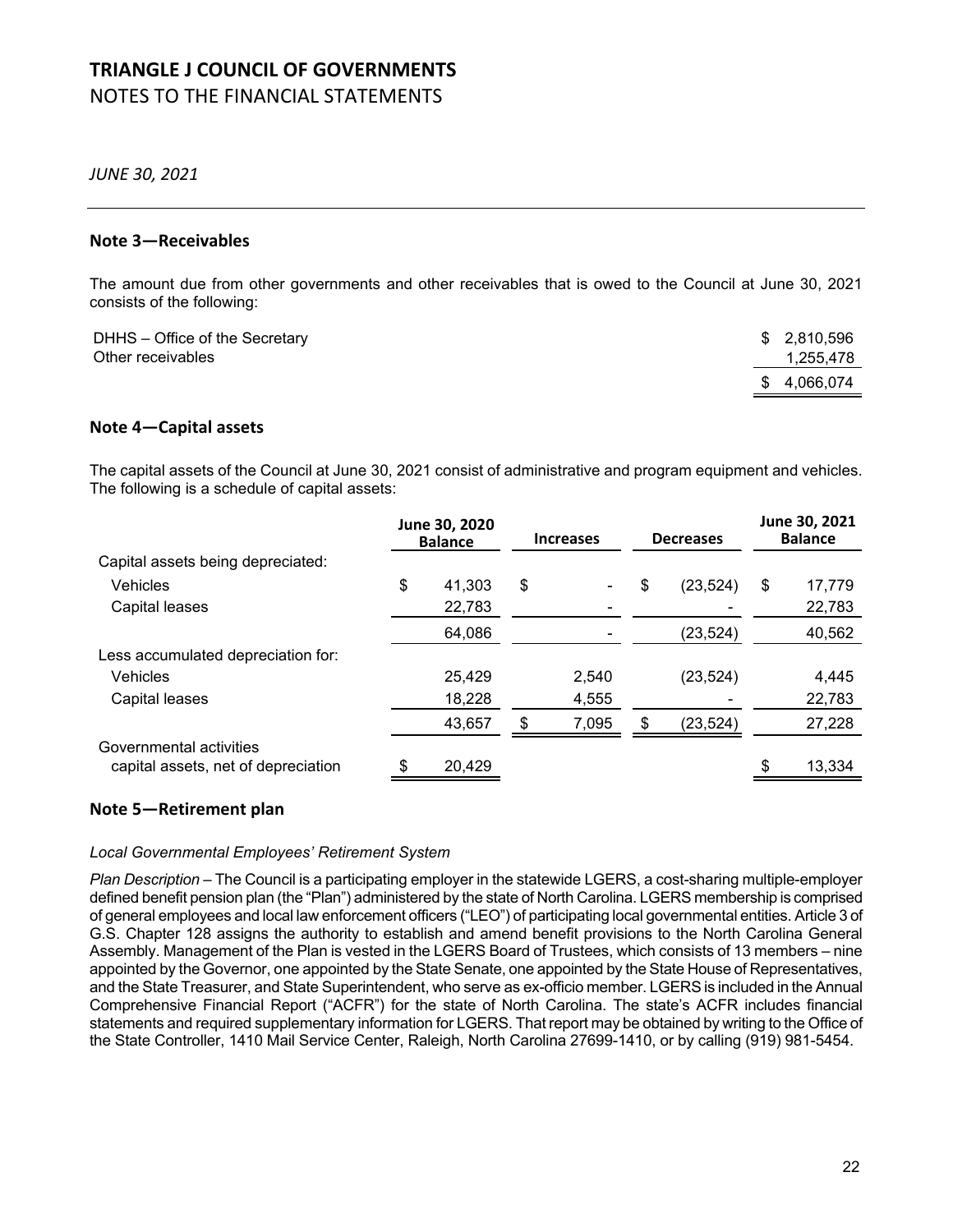*JUNE 30, 2021*

## **Note 5—Retirement plan (continued)**

*Benefits Provided –* LGERS provides retirement and survivor benefits. Retirement benefits are determined as 1.85% of the member's average final compensation, times the member's years of creditable service. A member's average final compensation is calculated as the average of a member's four highest consecutive years of compensation. Plan members are eligible to retire with partial retirement benefits at age 50 with 20 years of creditable service or at age 60 with five years of creditable service. Survivor benefits are available to eligible beneficiaries of members who die while in active service or within 180 days of their last day of service and who have either completed 20 years of creditable service regardless of age or have completed five years of service and have reached age 60. Eligible beneficiaries may elect to receive a monthly Survivor's Alternate Benefit for life or a return of the member's contributions. The Plan does not provide for automatic postretirement benefit increases. Increases are contingent upon actuarial gains of the Plan.

*Contributions –* Contribution provisions are established by G.S. 128-30 and may be amended only by the North Carolina General Assembly. Employees are required to contribute 6% of their compensation. Employer contributions are actuarially determined and set annually by the LGERS Board of Trustees. The Council's contractually required contribution rate for the year ended June 30, 2021 was 10.19% of compensation for general employees, actuarially determined as an amount that, when combined with employee contributions, is expected to finance the costs of benefits earned by employees during the year. Contributions to the Plan from the Council were \$210,512 for the year ended June 30, 2021. The contributions made from the Council equaled the required contributions for the year.

*Refund of Contributions* – Council employees who have terminated service as a contributing member of LGERS may file an application for a refund of their contributions. By state law, refunds to members with at least five years of service include 4% interest. State law requires a 60-day waiting period after service termination before the refund may be paid. The acceptance of a refund payment cancels the individual's right to the employer contributions or any other benefit provided by LGERS.

### *Pension Liabilities, Pension Expense, and Deferred Outflows of Resources and Deferred Inflows of Resources Related to Pensions*

At June 30, 2021, the Council reported a liability of \$921,587 for its proportionate share of the net pension liability. The net pension liability was measured as of June 30, 2020. The total pension liability used to calculate the net pension liability was determined by an actuarial valuation as of December 31, 2019. The total pension liability was then rolled forward to the measurement date of June 30, 2020, utilizing update procedures incorporating the actuarial assumptions. The Council's proportion of the net pension liability was based on a projection of the Council's long-term share of future payroll covered by the pension plan, relative to the projected future payroll covered by the pension plan of all participating LGERS employers, actuarially determined. At June 30, 2021, the Council's proportion was 0.02579%, which was a decrease of 0.0004% from its proportion measured at June 30, 2020.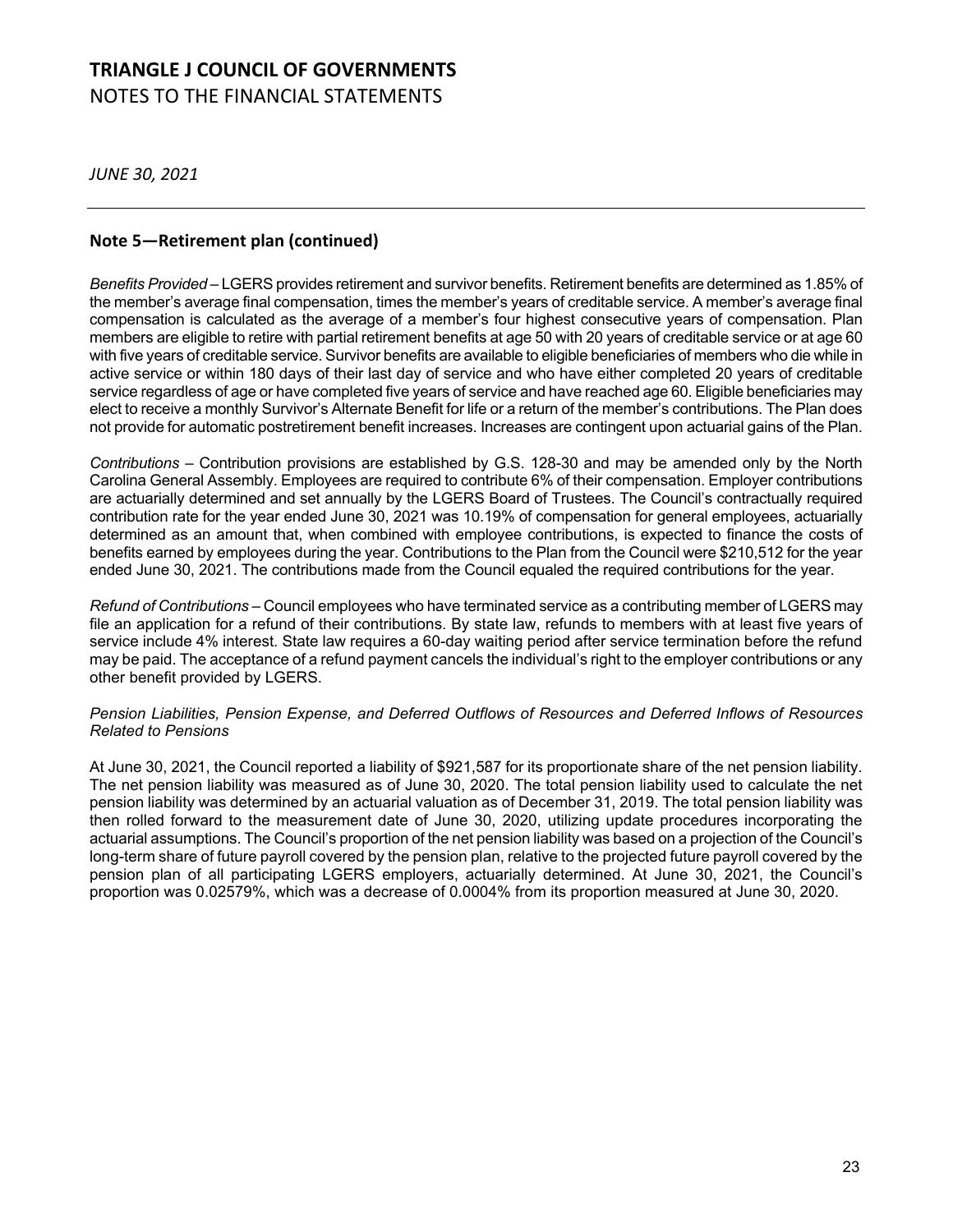*JUNE 30, 2021*

### **Note 5—Retirement plan (continued)**

For the fiscal year ended June 30, 2021, the Council recognized pension expense of \$327,729. At June 30, 2021, the Council reported deferred outflows of resources and deferred inflows of resources related to pensions from the following sources:

|                                                          |   | <b>Deferred</b><br>Outflows of<br><b>Resources</b> | <b>Deferred</b><br>Inflows of<br><b>Resources</b> |
|----------------------------------------------------------|---|----------------------------------------------------|---------------------------------------------------|
| Differences between expected and actual experience       | S | 116,380                                            | \$                                                |
| Changes of assumptions                                   |   | 68,584                                             |                                                   |
| Net difference between projected and actual earnings     |   |                                                    |                                                   |
| on pension plan investments                              |   | 129,689                                            |                                                   |
| Changes in proportion and differences between Council    |   |                                                    |                                                   |
| contributions and proportionate share of contributions   |   | 23,084                                             | 1.228                                             |
| Council contributions subsequent to the measurement date |   | 210,512                                            |                                                   |
|                                                          | S | 548.249                                            | \$<br>1.228                                       |

Deferred outflows of resources related to pensions resulting from the Council's contributions subsequent to the measurement date of \$210,512 will be recognized as an increase of the net pension liability in the year ending June 30, 2022. Other amounts reported as deferred outflows and inflows of resources related to pensions will be recognized in pension expense as follows:

### **Fiscal Years Ending June 30,**

| 2022 | \$<br>99,619  |
|------|---------------|
| 2023 | 123,331       |
| 2024 | 75,178        |
| 2025 | 38,381        |
|      | \$<br>336,509 |

*Actuarial Assumptions –* The total pension liability in the December 31, 2019 actuarial valuation was determined using the following actuarial assumptions, applied to all periods included in the measurement:

| Inflation                 | 3%                                                                 |
|---------------------------|--------------------------------------------------------------------|
| Salary increases          | 3.50% to 8.10%, including inflation and productivity factor        |
| Investment rate of return | 7.00%, net of pension plan investment expense, including inflation |

The plan currently uses mortality rates based on the RP-2014 Total Data Set for Healthy Annuitants Mortality Table that vary be age, gender, employee group (i.e., general, law enforcement officer) and health status (i.e., disabled and healthy). The current mortality rates are based on published tables and based on studies that cover significant portions of the U.S. population. The healthy mortality rates also contain a provision to reflect future mortality improvements.

The actuarial assumptions used in the December 31, 2019 valuation were based on the results of an actuarial experience study as of December 31, 2014.

Future ad hoc COLA amounts are not considered to be substantively automatic and are, therefore, not included in the measurement.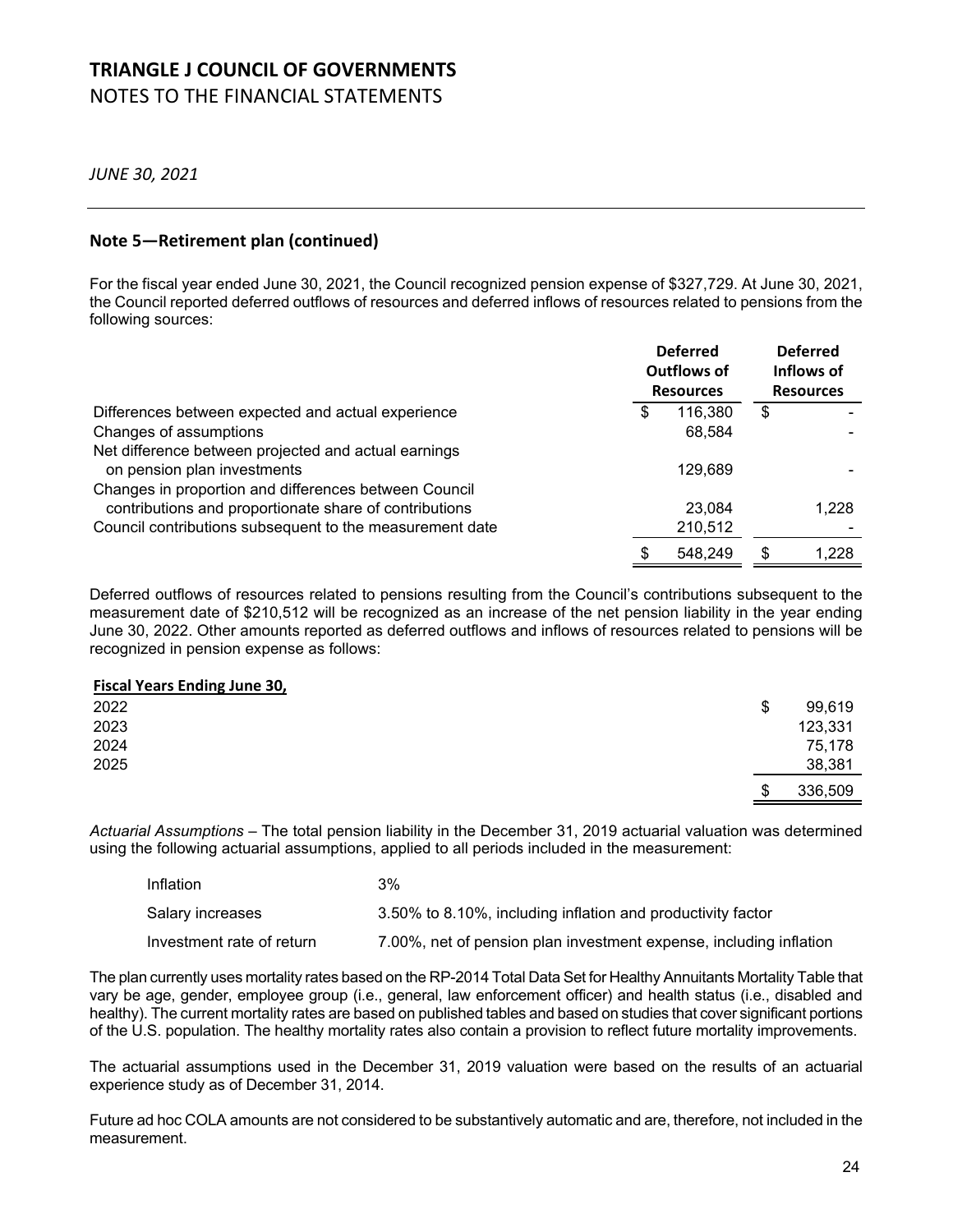*JUNE 30, 2021*

### **Note 5—Retirement plan (continued)**

The projected long-term investment returns and inflation assumptions are developed through review of current and historical capital markets data, sell-side investment research, consultant whitepapers, and historical performance of investment strategies. Fixed income return projections reflect current yields across the U.S. Treasury yield curve and market expectations of forward yields projected and interpolated for multiple tenors and over multiple year horizons. Global public equity return projections are established through analysis of the equity risk premium and the fixed income return projections. Other asset categories and strategies' return projections reflect the foregoing and historical data analysis. These projections are combined to produce the long-term expected rate of return by weighing the expected future real rates of return by the target asset allocation percentage and by adding expected inflation. The target allocation and best estimates of arithmetic real rates of return for each major asset class as of June 30, 2020, are summarized in the following table:

| <b>Asset Class</b>         | <b>Target</b><br><b>Allocation</b> | Long-term<br><b>Expected</b><br><b>Real Estate</b> |
|----------------------------|------------------------------------|----------------------------------------------------|
| Fixed income               | 29.0%                              | 1.4%                                               |
| Global equity              | 42.0%                              | 5.3%                                               |
| Real estate                | 8.0%                               | 4.3%                                               |
| <b>Alternatives</b>        | $8.0\%$                            | 8.9%                                               |
| Opportunistic fixed income | 7.0%                               | $6.0\%$                                            |
| Inflation sensitive        | 6.0%                               | 4.0%                                               |
|                            | 100.0%                             |                                                    |

The information above is based on 30-year expectations developed with the consulting actuary for the liability and investment policy study for the North Carolina Retirement Systems, including LGERS. The long-term nominal rates of return underlying the real rates of return are arithmetic annualized figures. The real rates of return are calculated from nominal rates by multiplicatively subtracting a long-term inflation assumption of 3.05%. All rates of return and inflation are annualized.

*Discount Rate* – The discount rate used to measure the total pension liability was 7.00%. The projection of cash flows used to determine the discount rate assumed that contributions from plan members will be made at the current contribution rate and that contributions from employers will be made at statutorily required rates, actuarially determined. Based on these assumptions, the pension plan's fiduciary net position was projected to be available to make all projected future benefit payments of the current plan members. Therefore, the long-term expected rate of return on pension plan investments was applied to all periods of projected benefit payments to determine the total pension liability.

*Sensitivity of the Council's Proportionate Share of the Net Pension Liability to Changes in the Discount Rate* – The following presents the Council's proportionate share of the net pension liability calculated using the discount rate of 7.00%, as well as what the Council's proportionate share of the net pension liability would be if it were calculated using a discount rate that is one percentage point lower (6.00%) or one percentage point higher (8.00%) than the current rate:

|                                                                       | <b>1% Decrease</b><br>$(6.00\%)$ |     | <b>Discount Rate</b><br>$(7.00\%)$ | 1% Increase<br>$(8.00\%)$ |
|-----------------------------------------------------------------------|----------------------------------|-----|------------------------------------|---------------------------|
| Council's proportionate share of the<br>net pension liability (asset) | 1.869.799<br>\$.                 | -SG | 921.587                            | 133.556                   |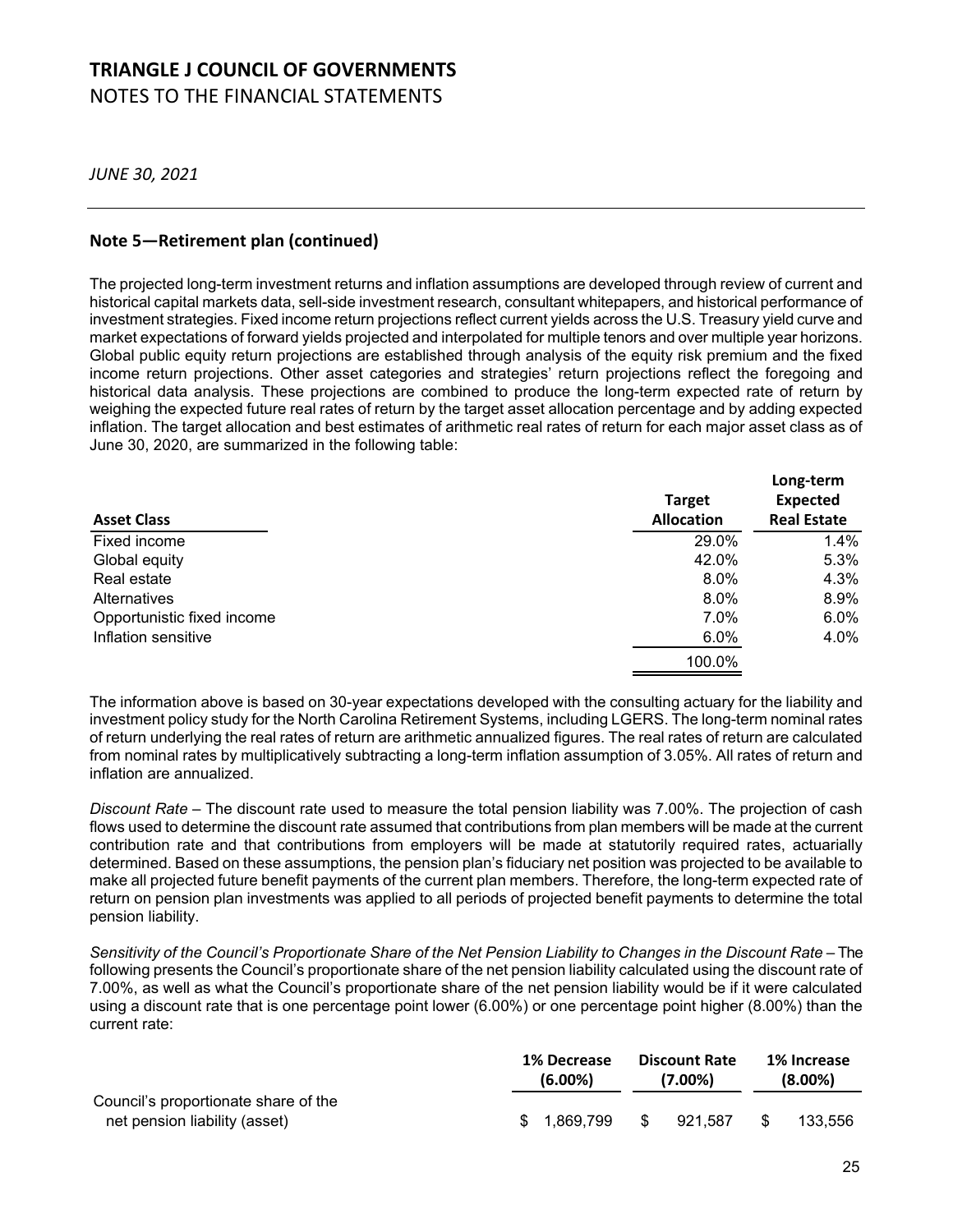*JUNE 30, 2021*

## **Note 5—Retirement plan (continued)**

*Pension Plan Fiduciary Net Position* – Detailed information about the pension plan's fiduciary net position is available in the separately issued ACFR for the state of North Carolina.

### *Supplemental Retirement Income Plan*

All full-time employees of the Council, who are members of LGERS, can voluntarily elect to participate in the Supplemental Retirement Income Plan of North Carolina. This Plan is a defined contribution pension plan governed by the Department of the State Treasurer and a Board of Trustees. Participation begins at the date of employment in a defined contribution plan; benefits depend solely on amounts contributed to the plan plus investment earnings. The Council contributes amounts equal to 5% of each employee's gross annual salary. Contributions are remitted bi-weekly and such contributions vest immediately. Council contributions to the plan totaled \$104,419 for the year ended June 30, 2021.

### **Note 6—Other postemployment benefits**

*Plan Administration –* Under the terms of a Council resolution, the Council administers a single-employer defined benefit healthcare plan (the "Retiree Health Plan"). The plan provides postemployment healthcare benefits to retirees of the Council, provided they participate in the North Carolina LGERS and have at least five years of creditable service with the Council. The Council pays a percentage of the premium for the coverage based on the equivalent years of service as follows:

| $5-10$ years  | 25%  |
|---------------|------|
| 10-15 years   | 50%  |
| 15-20 years   | 75%  |
| Over 20 years | 100% |

Membership in the Retiree Health Plan consisted of 12 retirees and 31 active employees for a total of 43 employees included in the calculation as of June 30, 2021.

Also, the Council's retirees can purchase coverage for their dependents at the Council's group rates. The Council's board may amend the benefit provisions. A separate report was not issued for the Retiree Health Plan.

*Funding Policy –* By Council resolution, the Council pays the full cost of coverage for the healthcare benefits paid to qualified retirees. The Council has chosen to fund the healthcare benefits on a pay-as-you-go basis. In fiscal year ended June 30, 2021, the Council's total contributions were \$97,445. The OPEB Trust Fund is accounted for as a trust fund.

*Benefits Provided* – The Council's plan provides healthcare benefits for retirees. The Council pays a percentage of the cost of coverage for employees' benefits through private insurers.

The following are the Council's contributions to the plan based on years of creditable service as of June 30, 2021:

| <b>Years of Creditable Service</b> | Date Hired<br>Pre-July 1, 2007 | Date Hired on or<br><b>After July 1, 2007</b> |
|------------------------------------|--------------------------------|-----------------------------------------------|
| Less than 10 years                 | 43.75%                         | $0.00\%$                                      |
| 10 to 20 years                     | 32.00%                         | $0.00\%$                                      |
| More than 20 years                 | 24.25%                         | $0.00\%$                                      |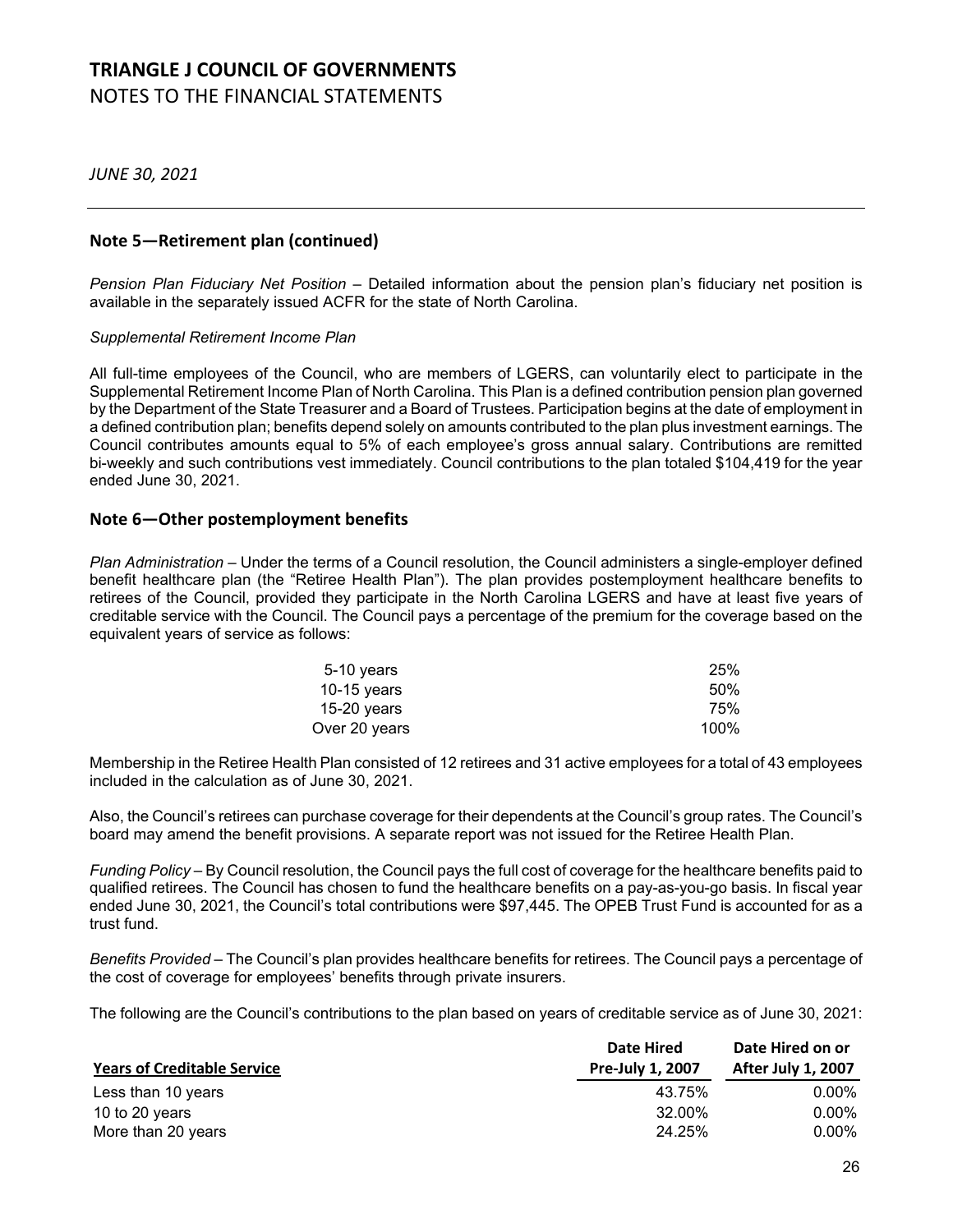*JUNE 30, 2021*

## **Note 6—Other postemployment benefits (continued)**

*Investment Policy* – The Council's policy in regard to the allocation of invested assets is established and may be amended by the board by a majority vote of its members. It is the policy of the board to pursue an investment strategy that reduces risk through the prudent diversification of the portfolio across a broad selection of distinct asset classes. The Council discourages the use of cash and cash equivalents, except for liquidity purposes, and aims to refrain from dramatically shifting asset class allocations over short time spans. Investments are valued at fair value.

The following was the board's adopted asset allocation policy as of June 30, 2021:

|                                                                                                                                                                                                                           |                          | Long-Term             |
|---------------------------------------------------------------------------------------------------------------------------------------------------------------------------------------------------------------------------|--------------------------|-----------------------|
|                                                                                                                                                                                                                           |                          | <b>Expected Real</b>  |
| <b>Asset Class</b>                                                                                                                                                                                                        | <b>Target Allocation</b> | <b>Rate of Return</b> |
| Cash and cash equivalents                                                                                                                                                                                                 | 100%                     | $0.03\%$              |
| For the year ended June 30, 2021, the annual money weighted rate of return on investments, net of investment<br>expense, was 0.03%. The money-weighted rate of return expresses investment performance, net of investment |                          |                       |
| expense, adjusted for the changing amounts actually invested.                                                                                                                                                             |                          |                       |

*Net OPEB Liability of the Council* – The components of the net OPEB liability of the Council at June 30, 2021 were as follows:

| <b>Net OPEB Liability</b>   |     |           |
|-----------------------------|-----|-----------|
| <b>Total OPEB liability</b> | \$. | 2,560,170 |
| Plan fiduciary net position |     | 264,356   |
| Net OPEB liability          | \$. | 2,295,814 |
|                             |     |           |

Plan fiduciary net position as a percentage of the total OPEB liability 10.33% *Actuarial Assumptions* – The total OPEB liability was determined by an actuarial valuation as of June 30, 2020 using the following actuarial assumptions, applied to all periods included in the measurement, unless otherwise specified:

| Inflation                                                | 2.50%                           |
|----------------------------------------------------------|---------------------------------|
| Real wage growth                                         | 0.75%                           |
| Wage inflation                                           | 3.25%                           |
| Salary increases                                         | 3.25-8.41%                      |
| Investment rate of return                                | 0.03%                           |
| Municipal bond index rate - prior measurement date       | 2.21%                           |
| Municipal bond index rate - measurement date             | 2.16%                           |
| Single equivalent interest rate - prior measurement date | 2.02%                           |
| Single equivalent interest rate - measurement date       | $1.92\%$                        |
| Healthcare cost trend rates - Pre-Medicare               | 7.00% for 2020 decreasing to an |
|                                                          | ultimate rate of 4.5% by 2030   |
| Healthcare cost trend rates - Medicare                   | 5.25% for 2020 decreasing to an |
|                                                          | ultimate rate of 4.5% by 2024   |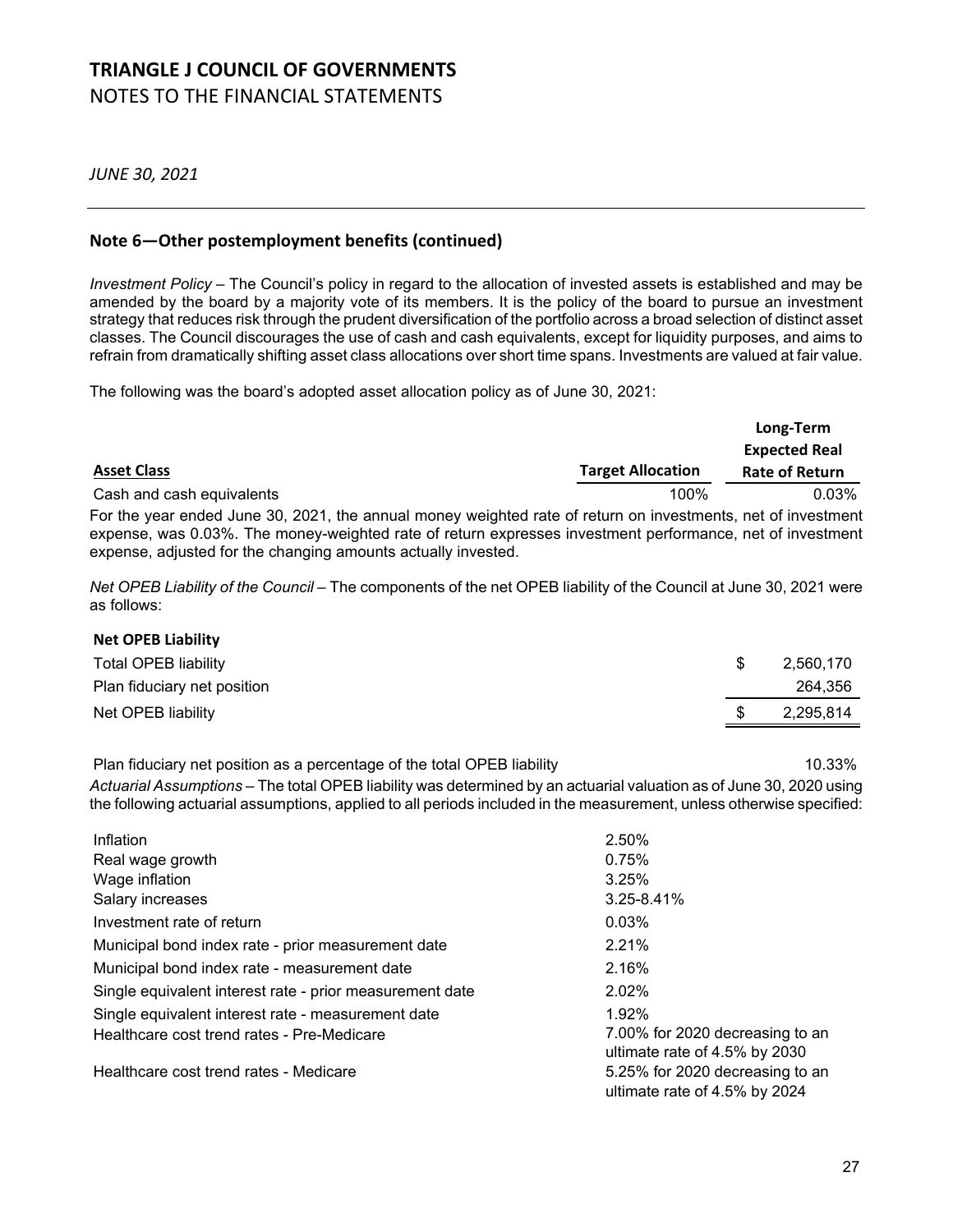*JUNE 30, 2021*

## **Note 6—Other postemployment benefits (continued)**

The total OPEB liability was rolled forward to June 30, 2021, utilizing update procedures incorporating the actuarial assumptions. The discount rate used to measure the total OPEB liability was based upon the single equivalent interest rate.

Mortality rates were based on the Pub-2010 mortality tables, with adjustments for LGERS experience and generational mortality improvements using Scale MP-2019.

The demographic actuarial assumptions for retirement, disability incidence, withdrawal, and salary increases used in the June 30, 2020 valuation were based on the results of an actuarial experience study for the period January 1, 2015 through December 31, 2019, adopted by the LGERS.

The remaining actuarial assumptions used in the June 30, 2020 valuation were based on a review of recent plan experience done concurrently with the June 30, 2020 valuation.

*Sensitivity of the Net OPEB Liability to Changes in the Discount Rate* – The following presents the net OPEB liability of the Council, as well as what the Council's net OPEB liability would be if it were calculated using a discount rate that is one-percentage-point lower or one-percentage-point higher than the current discount rate:

|                    |                        | current                         |                        |           |  |
|--------------------|------------------------|---------------------------------|------------------------|-----------|--|
|                    | 1% Decrease<br>(0.92%) | <b>Discount Rate</b><br>(1.92%) | 1% Increase<br>(2.92%) |           |  |
| Net OPEB liability | 2,860,748              | 2,295,814                       |                        | 1,863,416 |  |

**Current**

*Sensitivity of the Net OPEB Liability to Changes in the Healthcare Cost Trend Rates – The following presents the net* OPEB liability of the Council, as well as what the Council's net OPEB liability would be if it were calculated using healthcare cost trend rate that is one-percentage-point lower or one-percentage-point higher than the current healthcare cost trend rate:

|                    |  | 1% Decrease | <b>Current Rate</b> | 1% Increase |  |  |
|--------------------|--|-------------|---------------------|-------------|--|--|
| Net OPEB liability |  | 788.270     | 2.295.814           | 2.988.863   |  |  |

*Changes in Net OPEB Liability, OPEB Expense, and Deferred Outflows of Resources and Deferred Inflows of Resources Related to OPEB –* At June 30, 2021, the Council reported a net OPEB liability of \$2,295,814. The total OPEB liability used to calculate the net OPEB liability was determined by an actuarial valuation as of June 30, 2020.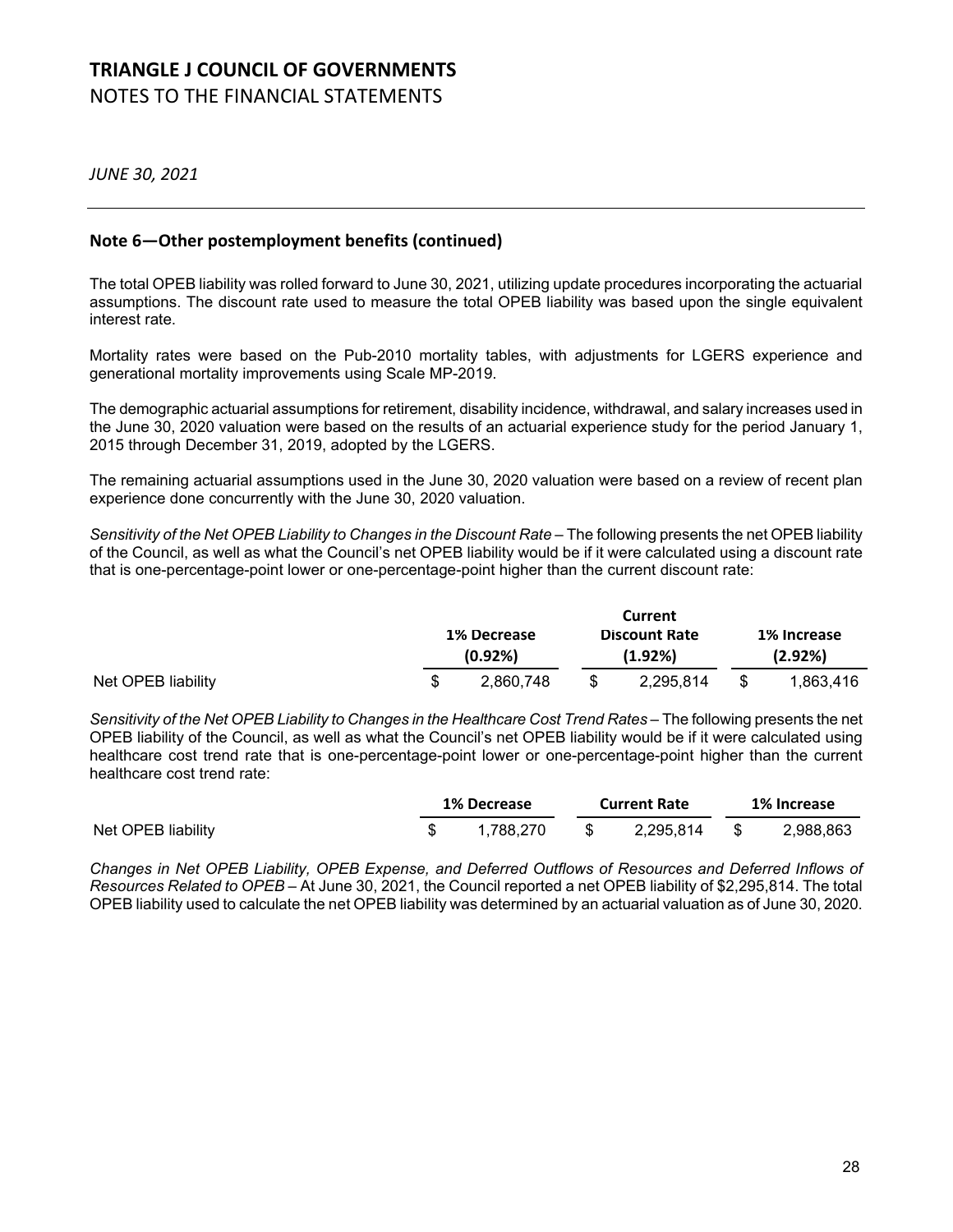*JUNE 30, 2021*

## **Note 6—Other postemployment benefits (continued)**

The components of the net OPEB liability of the Council, measured as of June 30, 2021 were as follows:

|                                                   |     | <b>Total OPEB</b><br>Liability (a) | <b>Plan Net</b><br>Position (b) | <b>Net OPEB</b><br>Liability $(a) - (b)$ |            |  |
|---------------------------------------------------|-----|------------------------------------|---------------------------------|------------------------------------------|------------|--|
| Balance as of June 30, 2020                       | -\$ | 2,519,181                          | \$<br>201,291                   | \$                                       | 2,317,890  |  |
| Changes for the year:                             |     |                                    |                                 |                                          |            |  |
| Service cost at the end of the year               |     | 163,836                            |                                 |                                          | 163,836    |  |
| Interest on TOL and cash flows                    |     | 50,542                             |                                 |                                          | 50,542     |  |
| Change in benefit terms                           |     | 40,278                             |                                 |                                          | 40,278     |  |
| Difference between expected and actual experience |     | (74, 097)                          |                                 |                                          | (74, 097)  |  |
| Changes of assumptions or other inputs            |     | (105, 169)                         |                                 |                                          | (105, 169) |  |
| Contributions - employer                          |     |                                    | 97,445                          |                                          | (97, 445)  |  |
| Contributions - non-employer                      |     |                                    |                                 |                                          |            |  |
| Net investment income                             |     |                                    | 21                              |                                          | (21)       |  |
| Benefit payments                                  |     | (34, 401)                          | (34, 401)                       |                                          |            |  |
| Plan administrative expenses                      |     |                                    |                                 |                                          |            |  |
| Other                                             |     |                                    |                                 |                                          |            |  |
| <b>Net changes</b>                                |     | 40,989                             | 63,065                          |                                          | (22,076)   |  |
| Balance as of June 30, 2021                       | \$  | 2,560,170                          | \$<br>264,356                   | \$                                       | 2,295,814  |  |

*Changes of Assumptions –* Changes of assumptions and other inputs reflect a change in the discount rate from 2.02% in 2020 to 1.92% in 2021.

For the year ended June 30, 2021, the Council recognized OPEB expense of \$335,628. At June 30, 2021, the Council reported deferred outflows of resources and deferred inflows of resources related to OPEB from the following sources:

|                                                      | <b>Deferred</b><br>Outflows of<br><b>Resources</b> | <b>Deferred</b><br>Inflows of<br><b>Resources</b> |    |         |
|------------------------------------------------------|----------------------------------------------------|---------------------------------------------------|----|---------|
| Differences between expected and actual experience   | S                                                  | 40.073                                            | \$ | 65,802  |
| Changes of assumptions or other inputs               |                                                    | 448.486                                           |    | 116,538 |
| Net difference between projected and actual earnings |                                                    |                                                   |    |         |
| on plan investments                                  |                                                    | 52                                                |    | ۰       |
|                                                      | S                                                  | 488.611                                           | \$ | 182,340 |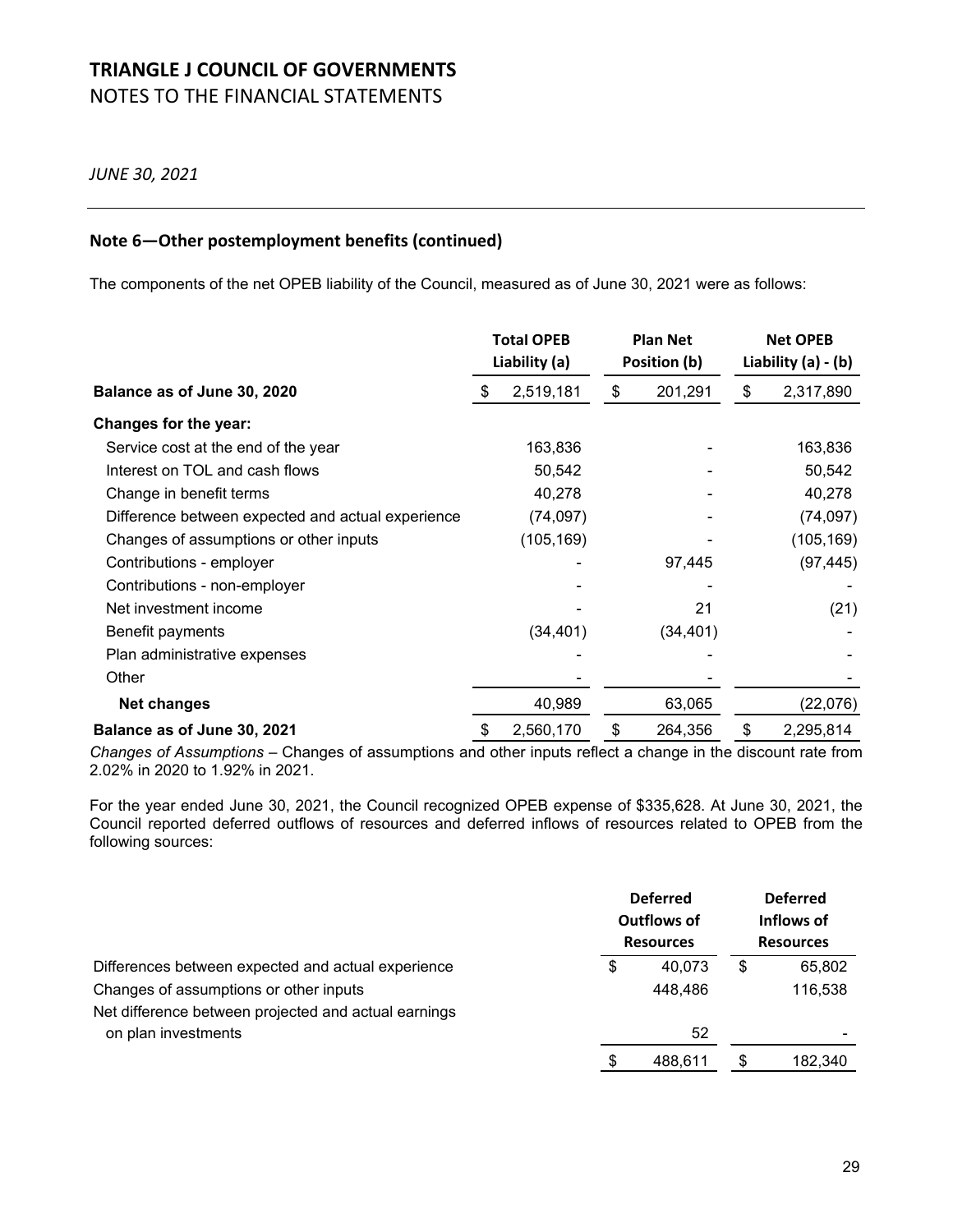*JUNE 30, 2021*

## **Note 6—Other postemployment benefits (continued)**

The \$306,271 reported as deferred outflows of resources net of deferred inflows of resources related to OPEB will be recognized in OPEB expense as follows:

### **Measurement Period for Fiscal Years Ending June 30:**

| 2022       | \$<br>81,040 |  |
|------------|--------------|--|
| 2023       | 81,599       |  |
| 2024       | 87,240       |  |
| 2025       | 64,988       |  |
| 2026       | 5,952        |  |
| Thereafter | (14, 548)    |  |
|            | 306,271<br>S |  |

The financial statements for the OPEB Trust Fund is shown as a fiduciary fund on pages 15 and 16.

### **Note 7—Other Employment benefits**

The Council has elected to provide death benefits to employees through the Death Benefit Plan for members of the LGERS (Death Benefit Plan), a multiple-employer, state-administered, cost-sharing plan funded on a one-year term cost basis. The beneficiaries of those employees who die in active service after one year of contributing membership in the system, or who die within 180 days after retirement or termination of service and have at least one year of contributing membership service in the system at the time of death are eligible for death benefits. Lump sum death benefit payments to beneficiaries are equal to the employee's 12 highest months' salary in a row during the 24 months prior to the employee's death, but the benefit may not exceed \$50,000 or be less than \$25,000. Because all death benefit payments are made from the Death Benefit Plan and not by the Council, the Council does not determine the number of eligible participants. The Council has no liability beyond the payment of monthly contributions. The contributions to the Death Benefit Plan cannot be separated between the postemployment benefit amount and the other benefit amount. Contributions are determined as a percentage of monthly payroll based upon rates established annually by the state. Separate rates are set for employees not engaged in law enforcement and for law enforcement officers. The Council considers these contributions to be immaterial.

### **Note 8—Long‐term obligations**

*Capital Leases –* In 2016, the Council entered into a capital lease agreement for a copier. The economic substance of the lease is the Council is financing the acquisition of the asset through the lease and, accordingly, the lease is recorded in the Council's assets and liabilities.

The following is an analysis of the leased assets included in capital assets:

| Capital assets                | 22,783    |
|-------------------------------|-----------|
| Less accumulated depreciation | (22, 783) |
|                               | $\sim$    |

The lease agreement ended in May 2021. The lease continued month-to-month thereafter. Rent expense was recognized within general government expenses.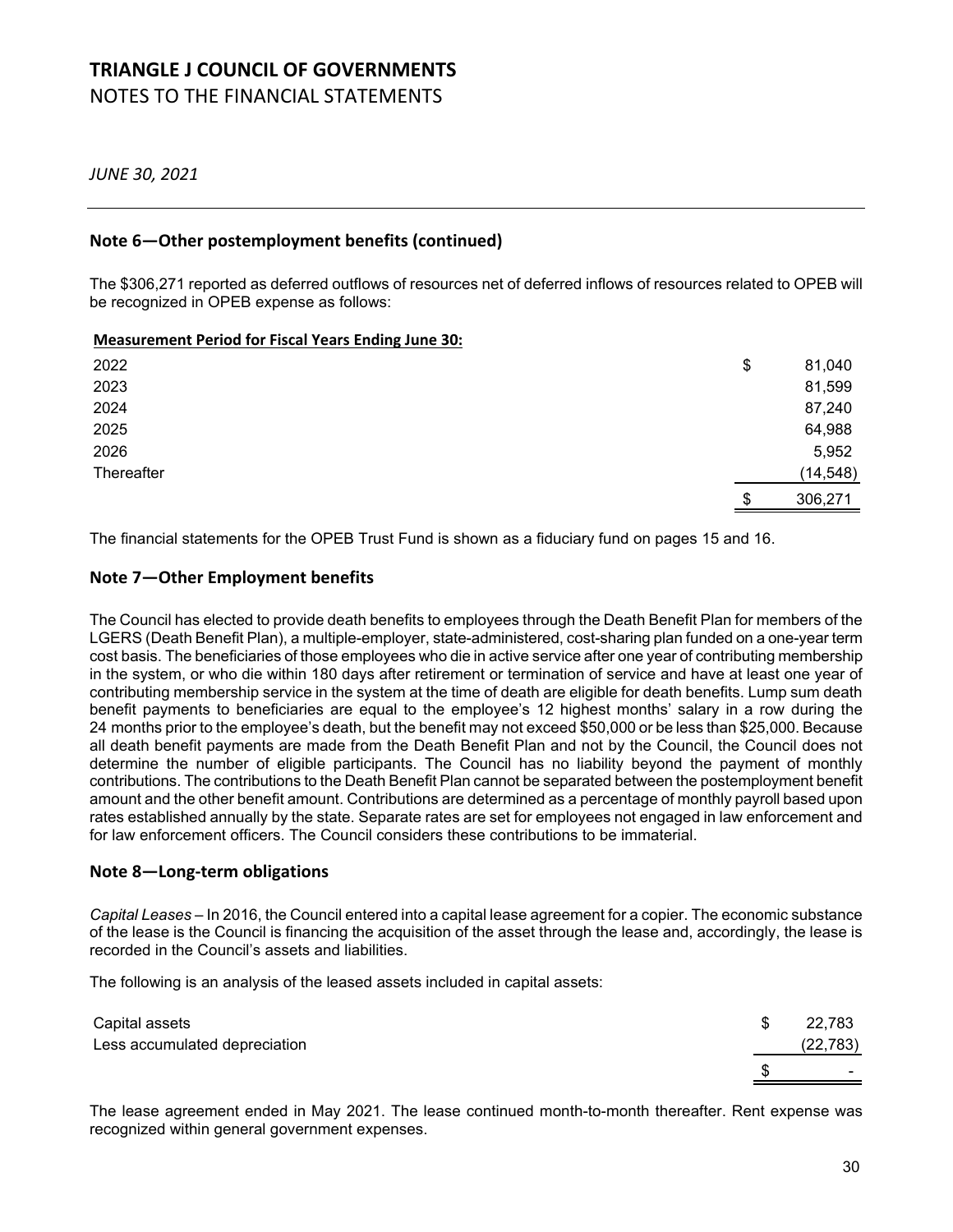*JUNE 30, 2021*

## **Note 8—Long‐term obligations (continued)**

*Change in Long-Term Obligations –* A summary of changes in long-term obligations for the year ended June 30, 2021 is as follows:

|                       | June 30, 2020 |    | <b>Net Increase</b>      |  | <b>Net Decrease</b>      | June 30, 2021 |           |  | <b>One Year</b> |
|-----------------------|---------------|----|--------------------------|--|--------------------------|---------------|-----------|--|-----------------|
| Net OPEB liability    | 2,317,890     | \$ | ۰                        |  | (22.076)                 | S             | 2,295,814 |  |                 |
| Compensated absences  | 161.260       |    | 21,853                   |  | $\overline{\phantom{a}}$ |               | 183.113   |  |                 |
| Capital leases        | 4.613         |    | $\overline{\phantom{0}}$ |  | (4,613)                  |               |           |  |                 |
| Net pension liability | 716,321       |    | 205.266                  |  | $\overline{\phantom{0}}$ |               | 921.587   |  | -               |
|                       | 3,200,084     | S  | 227.119                  |  | (26,689)                 |               | 3.400.514 |  |                 |

*Operating Leases –* The Council leases property under an operating lease with a term through July 2023, which requires future minimum rental payments as of June 30, 2021, according to the following schedule:

### **Fiscal Years Ending June 30,**

| 2022 | \$<br>226,447 |
|------|---------------|
| 2023 | 232,696       |
| 2024 | 19,435        |
|      | \$<br>478,578 |

Rent expense under all leases was \$225,622 for the year ended June 30, 2021.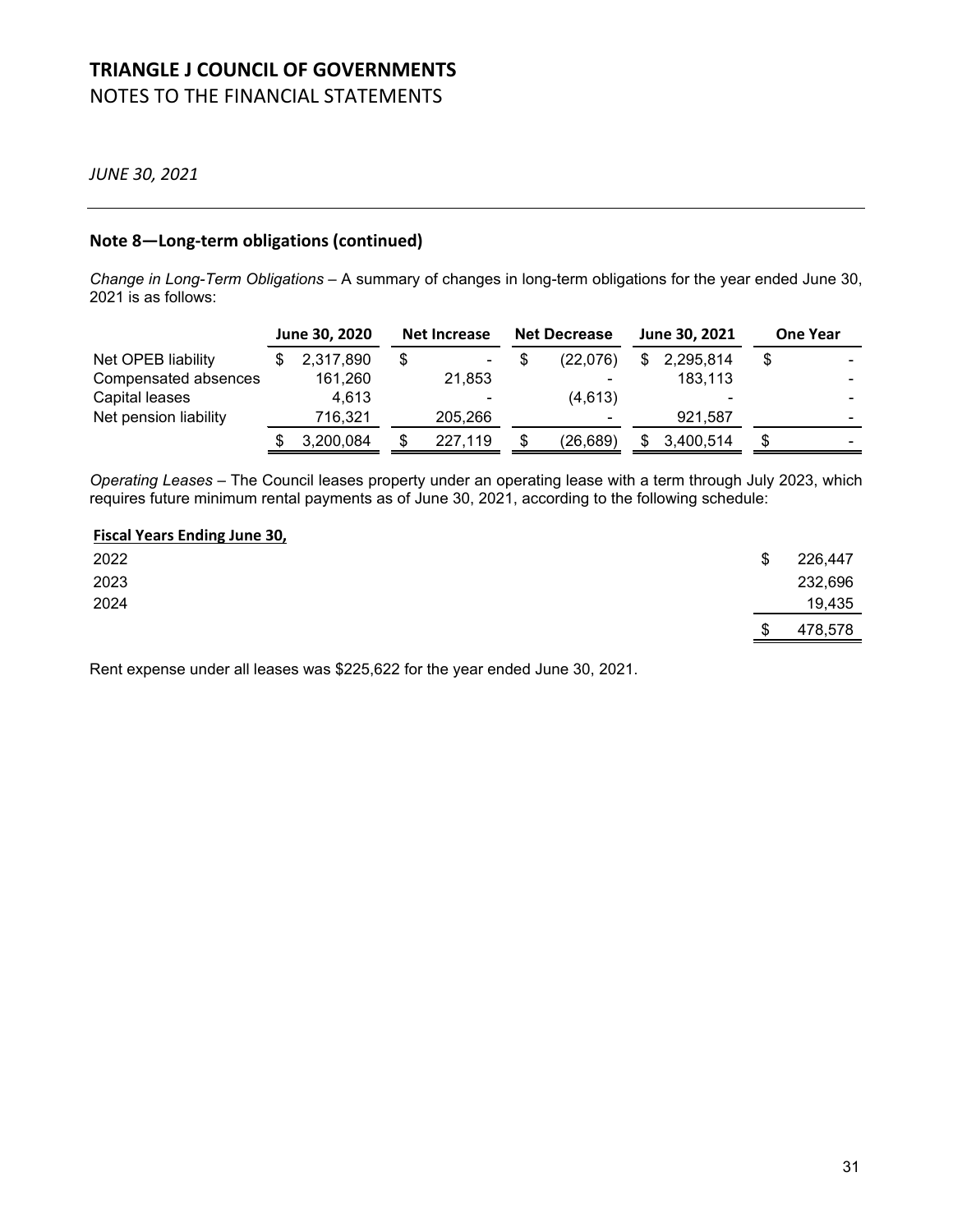*JUNE 30, 2021*

### **Note 9—Risk management**

The Council is exposed to various risks of loss related to torts; theft of, damage to, and destruction of assets; errors and omissions; injuries to employees; and natural disasters. The Council participates in two self-funded risk financing pools administered by the North Carolina League of Municipalities. Through these pools, the Council obtains general liability of \$5 million per occurrence, auto liability coverage of \$5 million per occurrence, property coverage up to the total insurance values of the property policy, and workers' compensation coverage up to statutory limits. The pools are reinsured through commercial companies for single occurrence claims against general liability, auto liability, and property in excess of \$500,000 and \$300,000 up to statutory limits for workers' compensation. The property liability pool has an aggregate limit for the total property losses in a single year, with the reinsurance limit based upon a percentage of the total insurance values.

The Council carries commercial coverage for all other risks of loss. There have been no significant reductions in insurance coverage in the prior year and settled claims have not exceeded coverage in any of the past fiscal years. A Public Officials Bond has been purchased for the Finance Officer in the amount of \$100,000.

### **Note 10—Contingent liabilities**

The Council is the recipient of various State and Federal awards for specific purposes that are subject to review and possibly final audit by the grantor agencies. Such audits could lead to requests by the grantor agencies for reimbursement of expenditures disallowed under the compliance terms of the grant. At June 30, 2021, no request for reimbursement by the grantor agencies existed for those grants which have been subjected to grantor audits.

### **Note 11—Concentration of risk**

A material part of the Council's support is derived from grants from the North Carolina Department of Health and Human Services – Division of Aging. This support represented 69% of the Council's total revenue for the year ended June 30, 2021. The loss of this revenue would have an adverse effect on the Council's ability to continue to provide its aging services.

### **Note 12—Subsequent events**

The Council has evaluated subsequent events through December 21, 2021 in connection with the preparation of these financial statements, which is the date the financial statements were available to be issued.

In September 2021, the Council entered into a five-year lease for copier equipment, which requires monthly rental payments of \$375 for 63 months.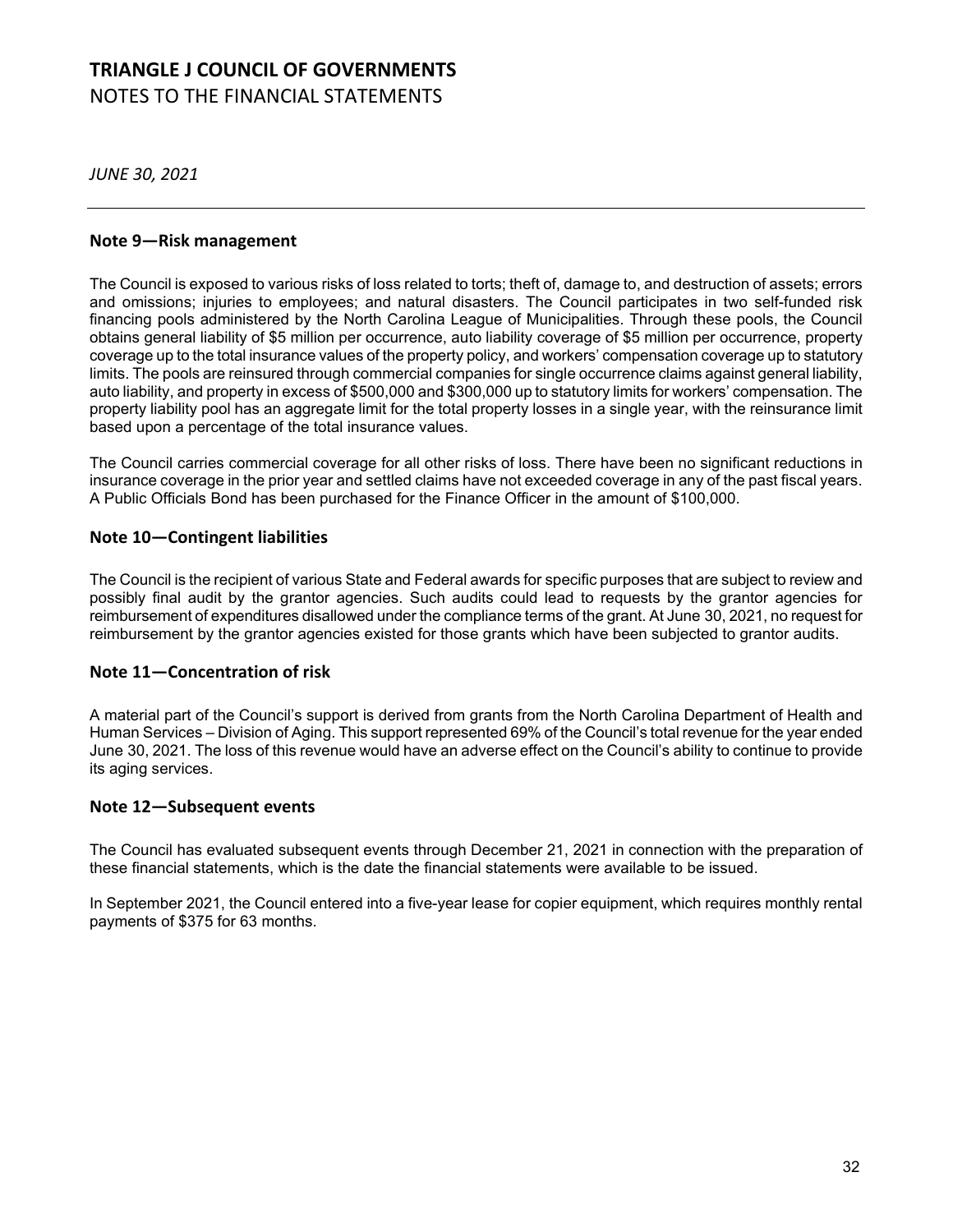### **REQUIRED SUPPLEMENTARY FINANCIAL DATA**

This section contains additional information required by governmental accounting standards board.

- Schedule of Change in Net OPEB Liability and Related Ratios
- Schedule of OPEB Investment Returns
- Schedule of OPEB Employer Contributions
- Schedule of Proportionate Share of Net Pension Liability
- Schedule of Contributions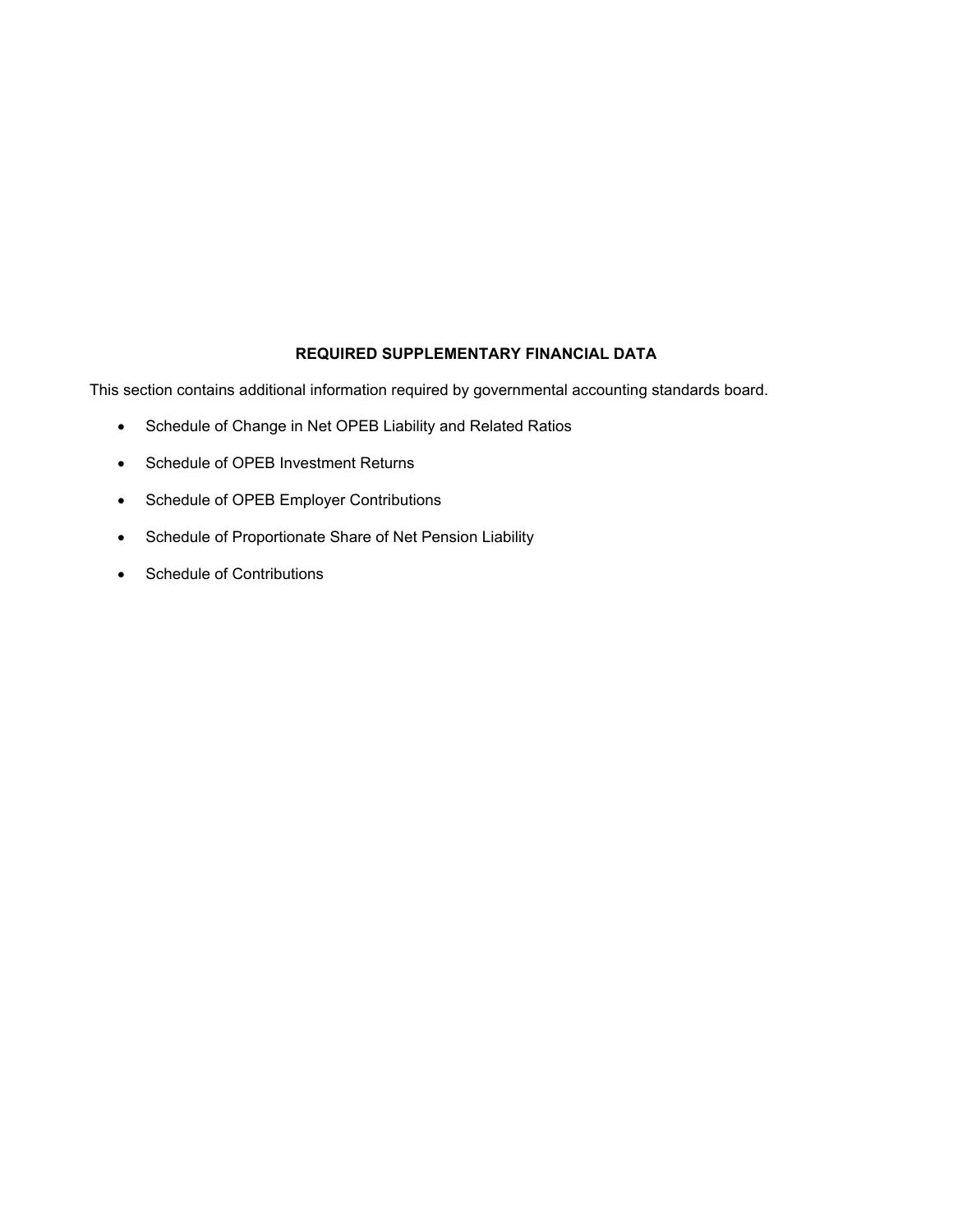## **TRIANGLE J COUNCIL OF GOVERNMENTS**  OTHER POSTEMPLOYMENT HEALTHCARE BENEFITS – SCHEDULE OF CHANGES IN NET OPEB LIABILITY AND RELATED RATIOS, AND INVESTMENT RETURNS

## *LAST FIVE FISCAL YEARS ENDING JUNE 30\**

| Schedule of Changes in Net OPEB Liability and Related Ratios                                    |                                     |    |                                  |                                |                                 |    |                         |
|-------------------------------------------------------------------------------------------------|-------------------------------------|----|----------------------------------|--------------------------------|---------------------------------|----|-------------------------|
|                                                                                                 | 2021                                |    | 2020                             | 2019                           | 2018                            |    | 2017                    |
| <b>Total OPEB liability</b><br>Service cost<br>Interest<br>Changes of benefit terms             | \$<br>163.836<br>50.542<br>40.278   | \$ | 112.344<br>59,678                | \$<br>62.775<br>59,009         | \$<br>66.435<br>52,713          | \$ | 74.614<br>47,205        |
| Difference between expected and actual experience<br>Changes in assumptions<br>Benefit payments | (74,097)<br>(105, 169)<br>(34, 401) |    | (4, 424)<br>483,197<br>(28, 207) | 45,705<br>215,218<br>(21, 584) | 48,354<br>(85,011)<br>(71, 569) |    | (147, 357)<br>(46, 797) |
| Net change in total OPEB liability                                                              | 40,989                              |    | 622,588                          | 361,123                        | 10,922                          |    | (72, 335)               |
| <b>Total OPEB liability, beginning</b>                                                          | 2,519,181                           |    | 1,896,593                        | 1,535,470                      | 1,524,548                       |    | 1,596,883               |
| <b>Total OPEB liability, ending</b>                                                             | \$<br>2,560,170                     | S  | 2,519,181                        | \$1,896,593                    | \$<br>1,535,470                 |    | 1,524,548               |
| Plan fiduciary net position                                                                     | \$<br>97,445                        | \$ |                                  | \$                             | \$                              | \$ |                         |
| Contributions - employer<br>Contributions - non-employer<br>Contributions - active member       |                                     |    | 102,861                          | 91,682                         | 20,463                          |    | 107,575                 |
| Net investment income                                                                           | 21                                  |    | 31                               | 16                             | 23                              |    |                         |
| Benefit payments<br>Administrative expense<br>Other                                             | (34, 401)                           |    | (28, 207)                        | (21, 584)                      | (71, 569)<br>46.797             |    | (46, 797)               |
| Net change in plan fiduciary net position                                                       | 63,065                              |    | 74,685                           | 70,114                         | (4, 286)                        |    | 60,778                  |
| Plan fiduciary net position, beginning                                                          | 201,291                             |    | 126,606                          | 56,492                         | 60,778                          |    |                         |
| Plan fiduciary net position, ending                                                             | 264,356                             | \$ | 201,291                          | \$<br>126,606                  | \$<br>56,492                    | S  | 60,778                  |
| Net OPEB liability - ending                                                                     | \$<br>2,295,814                     | \$ | 2,317,890                        | \$1,769,987                    | \$<br>1,478,978                 | \$ | 1,463,770               |
| Plan fiduciary net position as a percentage<br>of the total OPEB liability                      | 10.33%                              |    | 7.99%                            | 6.68%                          | 3.68%                           |    | 3.99%                   |

\*This schedule is intended to show information for 10 years. This schedule will not present 10 years of information until fiscal year 2026.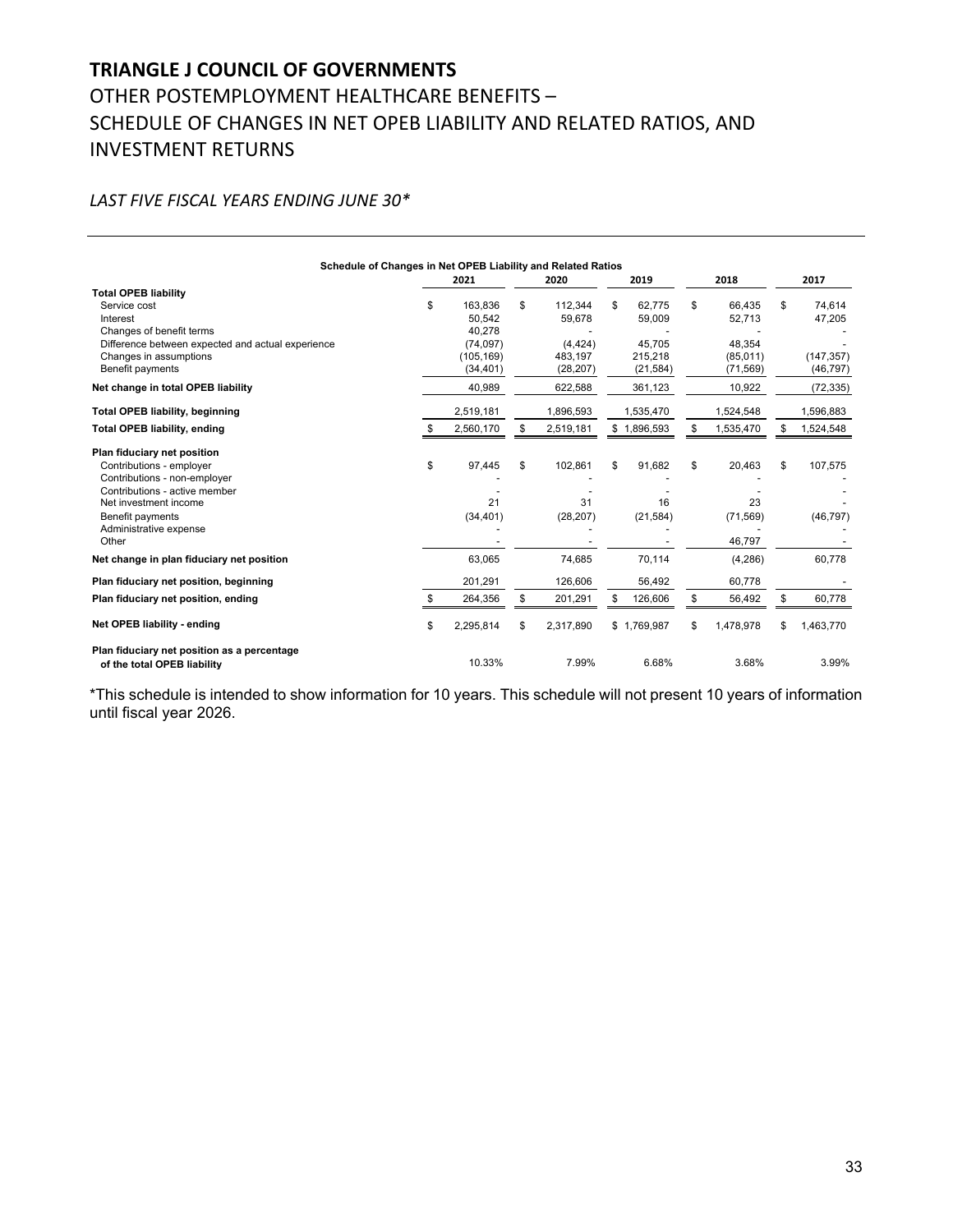## **TRIANGLE J COUNCIL OF GOVERNMENTS**  OTHER POSTEMPLOYMENT HEALTHCARE BENEFITS – SCHEDULE OF OPEB EMPLOYER CONTRIBUTIONS AND NOTES TO THE REQUIRED SCHEDULE

## *LAST FIVE FISCAL YEARS ENDING JUNE 30*

|                                                                                | Schedule of Employer Contributions <sup>(1)</sup> |    |           |   |           |    |           |
|--------------------------------------------------------------------------------|---------------------------------------------------|----|-----------|---|-----------|----|-----------|
|                                                                                | 2021                                              |    | 2020      |   | 2019      |    | 2018      |
| Actuarially determined contribution                                            | \$<br>404,714                                     | \$ | 404.714   | S | 276.180   | \$ | 276,180   |
| Contributions in relation to the Actuarially<br><b>Determined Contribution</b> | 97,445                                            |    | 102,861   |   | 91,682    |    | 67,260    |
| Annual contribution deficiency (excess)                                        | 307.269                                           | S  | 301.853   |   | 184.498   | S. | 208.920   |
| Covered payroll <sup>(2)</sup>                                                 | \$<br>2.010.476                                   | \$ | 1.685.103 | S | 1.685.103 | \$ | 1,223,575 |
| Actual contributions as a percentage of                                        |                                                   |    |           |   |           |    |           |
| covered payroll                                                                | 4.85%                                             |    | 6.10%     |   | 5.44%     |    | 5.50%     |

 $(1)$  Ten-year trend information is being developed in this table.

#### **Notes to the Required Schedule**

Actuarially Determined Contribution rates, as a percentage of payroll used to determine the Actuarially Determined Contribution amounts in the Schedule of Employer Contributions are calculated with each biennial actuarial valuation. The following actuarial methods and assumptions (from the June 30, 2018 actuarial valuation) were used to determine contribution rates report in that schedule for the year ending June 30, 2020:

Methods and assumptions used to determine contribution rates:

| Actuarial cost method                                    |      | Entry age normal       |                                                                  |      |      |
|----------------------------------------------------------|------|------------------------|------------------------------------------------------------------|------|------|
| Amortization method                                      |      | Level dollar           |                                                                  |      |      |
| Amortization period                                      |      | 30 years, closed       |                                                                  |      |      |
| Asset valuation method                                   |      | Market value of assets |                                                                  |      |      |
| Actuarial Assumptions:                                   |      |                        |                                                                  |      |      |
| Inflation                                                |      | 2.50%                  |                                                                  |      |      |
| Real wage growth                                         |      | 0.75%                  |                                                                  |      |      |
| Wage inflation                                           |      | 3.25%                  |                                                                  |      |      |
| Salary increases                                         |      | 3.25-8.41%             |                                                                  |      |      |
| Investment rate of return                                |      | 0.03%                  |                                                                  |      |      |
| Municipal bond index rate - prior measurement date       |      | 2.21%                  |                                                                  |      |      |
| Municipal bond index rate - measurement date             |      | 2.16%                  |                                                                  |      |      |
| Single equivalent interest rate - prior measurement date |      | 2.02%                  |                                                                  |      |      |
| Single equivalent interest rate - measurement date       |      | 1.92%                  |                                                                  |      |      |
| Healthcare cost trend rates - Pre-Medicare               |      |                        | 7.00% for 2020 decreasing to an<br>ultimate rate of 4.5% by 2030 |      |      |
| Healthcare cost trend rates - Medicare                   |      |                        | 5.25% for 2020 decreasing to an<br>ultimate rate of 4.5% by 2024 |      |      |
| Schedule of Investment Returns                           |      |                        |                                                                  |      |      |
|                                                          | 2021 | 2020                   | 2019                                                             | 2018 | 2017 |

| Annual money-weighted rate of return, net of investment expense | 0.001<br>.UJ /0 | .03% | <b>U30Y</b> | 0.03% | <b>U30Y</b><br>UJ /0 |
|-----------------------------------------------------------------|-----------------|------|-------------|-------|----------------------|
|                                                                 |                 |      |             |       |                      |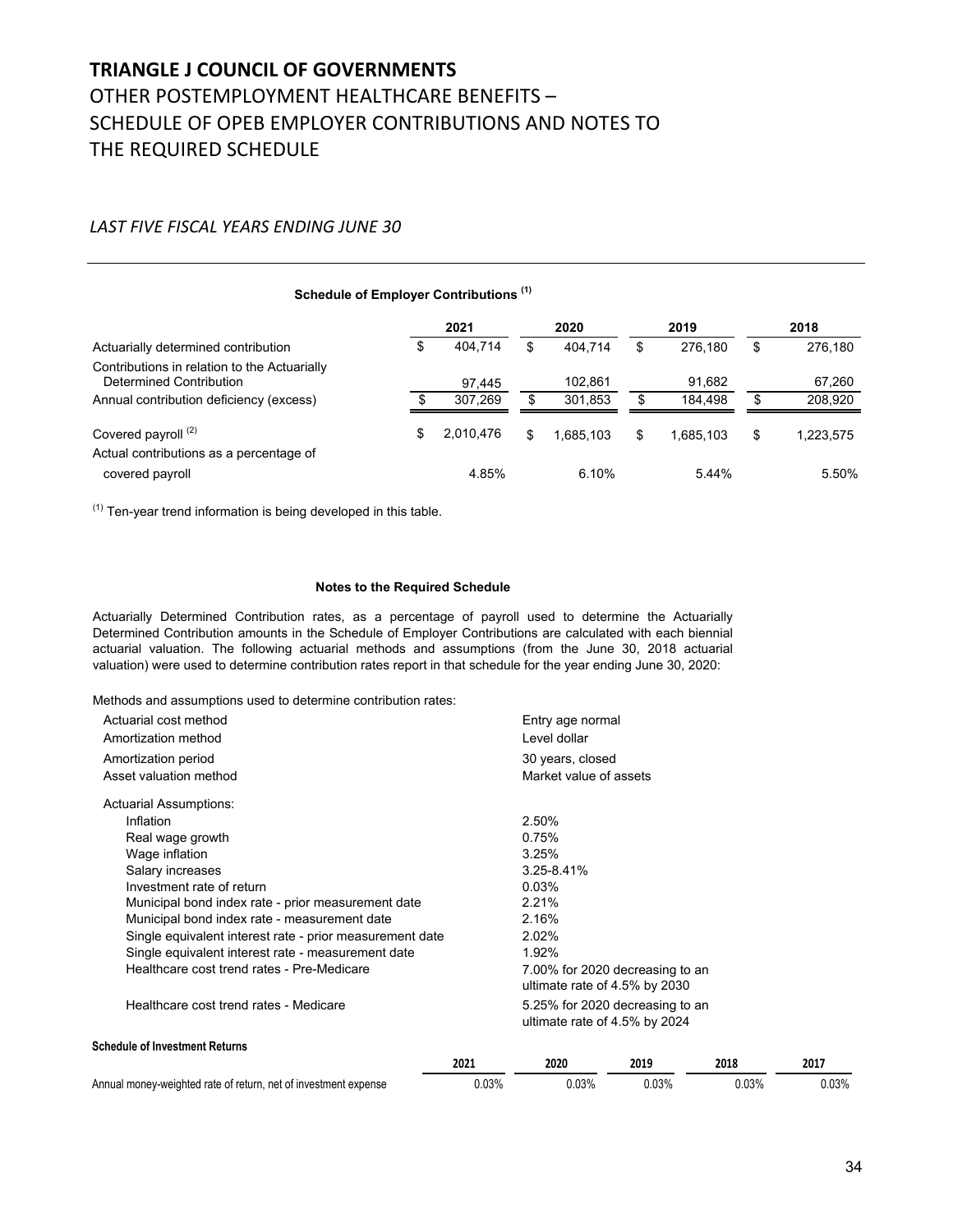## **TRIANGLE J COUNCIL OF GOVERNMENTS** LOCAL GOVERNMENT EMPLOYEES' RETIREMENT SYSTEM – SCHEDULE OF PROPORTIONATE SHARE OF NET PENSION LIABILITIES AND SCHEDULE OF CONTRIBUTIONS

## *LAST EIGHT FISCAL YEARS ENDED JUNE 30\**

| Schedule of Proportionate Share of Net Pension Liability (Asset)                                             |               |  |           |  |           |     |           |  |          |    |           |  |           |  |           |
|--------------------------------------------------------------------------------------------------------------|---------------|--|-----------|--|-----------|-----|-----------|--|----------|----|-----------|--|-----------|--|-----------|
|                                                                                                              | 2021          |  | 2020      |  | 2019      |     | 2018      |  | 2017     |    | 2016      |  | 2015      |  | 2014      |
| Council's proportion of the net pension liability (asset) (%)                                                | 0.026%        |  | 0.026%    |  | 0.025%    |     | 0.026%    |  | 0.023%   |    | 0.024%    |  | 0.027%    |  | 0.027%    |
| Council's proportion of the net pension liability (asset) (\$)                                               | 921.587<br>\$ |  | 716.321   |  | 600.914   | -\$ | 401,638   |  | 485.166  | £. | 108.159   |  | 323.043   |  | 323,043   |
| Council's covered payroll                                                                                    | 1,985,350     |  | 1,859,630 |  | 1.729.645 |     | 1,635,289 |  | .376.448 |    | 1.472.426 |  | 1,237,322 |  | 1,237,322 |
| Council's proportionate share of the net pension<br>liability (asset) as a percentage of its covered payroll | 46.42%        |  | 38.52%    |  | 34.74%    |     | 24.56%    |  | 35.25%   |    | 7.35%     |  | $-10.65%$ |  | 22.25%    |
| Plan fiduciary net position as a percentage of<br>the total pension liability                                | 88.61%        |  | 90.86%    |  | 91.63%    |     | 98.31%    |  | 97.97%   |    | 98.09%    |  | 102.64%   |  | 94.35%    |

#### **Schedule of Contributions**

|                                                                                                | 2021        | 2020     | 2019                     |     | 2018    | 2017                     | 2016     | 2015      | 2014     |
|------------------------------------------------------------------------------------------------|-------------|----------|--------------------------|-----|---------|--------------------------|----------|-----------|----------|
| Contractually required contribution<br>Contributions in relation to the contractually required | 210.512     | 178.483  | 144.865                  |     | 130.516 | 119.540                  | 91.809   | 105.581   | 105,921  |
| contribution                                                                                   | 210,512     | 178.483  | 144.865                  |     | 130.516 | 119.540                  | 91.809   | 105.581   | 105,921  |
| Contribution deficiency (excess)                                                               | $\sim$      |          | $\overline{\phantom{0}}$ |     | $\sim$  | $\overline{\phantom{a}}$ |          |           |          |
| Council's covered payroll                                                                      | \$2,065,868 | .985.350 | .859.630                 | \$1 | 729.645 | .635.289                 | .376.448 | 1.472.426 | .451,793 |
| Contributions as a percentage of covered payroll                                               | 10.19%      | 8.99%    | 7.79%                    |     | 7.55%   | 7.31%                    | 6.67%    | 7.17%     | 7.30%    |

\*The amounts presented for each fiscal year were determined as of the prior fiscal year ending June 30. Information is not available for years prior to those presented.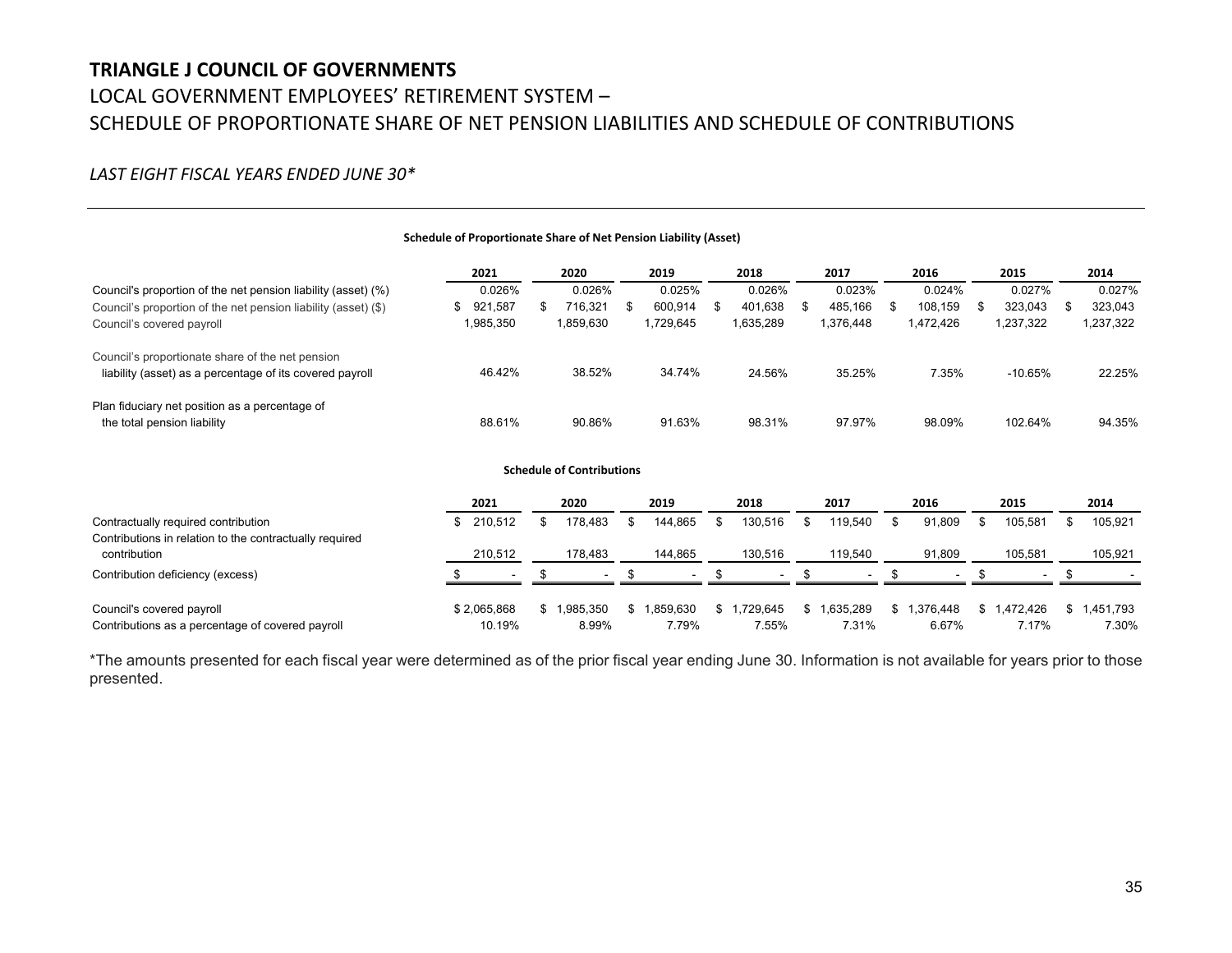## **TRIANGLE J COUNCIL OF GOVERNMENTS**  SCHEDULE OF INDIRECT COSTS –

BUDGET AND ACTUAL

| Indirect Personnel Costs:<br>\$<br><b>Salaries</b><br>381,640<br>\$<br>381,579<br>\$<br>Fringe benefits<br>146,616<br>146,517<br>528,256<br>528,096<br><b>Administrative Costs:</b><br>Telecommunications<br>144,024<br>133,471<br>1,500<br>10<br>Travel-mileage<br>Computer equipment<br>4,000<br>Leased equipment<br>9,000<br>8,484<br>Maintenance:<br>Equipment/software maintenance<br>24,150<br>24,127<br>15,504<br>Office furnishings/repairs<br>2,771<br>Recruitment cost<br>3,500<br>3,659<br>228,979<br>Rent building<br>225,622<br>2,500<br>2,475<br><b>Rent facility</b><br>7,000<br>Office supplies<br>2,238<br>2,600<br>Postage<br>13,000<br>Printing<br>1,030<br>Meeting expense<br>Conferences/training<br>11,500<br>1,543<br>10,450<br>12,241<br>Contractual<br>3,000<br>Legal cost<br>5,050<br>Audit cost<br>27,700<br>27,700<br>12,718<br>12,717<br>Dues and subscriptions<br>12,500<br>11,518<br>Insurance<br>533,625<br>474,656<br>\$<br>\$<br><b>Total Indirect Costs</b><br>\$<br>1,061,881<br>1,002,752 |  | <b>Budget</b> | <b>Actual</b> | Variance<br><b>Positive</b><br>(Negative) |
|--------------------------------------------------------------------------------------------------------------------------------------------------------------------------------------------------------------------------------------------------------------------------------------------------------------------------------------------------------------------------------------------------------------------------------------------------------------------------------------------------------------------------------------------------------------------------------------------------------------------------------------------------------------------------------------------------------------------------------------------------------------------------------------------------------------------------------------------------------------------------------------------------------------------------------------------------------------------------------------------------------------------------------|--|---------------|---------------|-------------------------------------------|
|                                                                                                                                                                                                                                                                                                                                                                                                                                                                                                                                                                                                                                                                                                                                                                                                                                                                                                                                                                                                                                |  |               |               |                                           |
|                                                                                                                                                                                                                                                                                                                                                                                                                                                                                                                                                                                                                                                                                                                                                                                                                                                                                                                                                                                                                                |  |               |               | 61                                        |
|                                                                                                                                                                                                                                                                                                                                                                                                                                                                                                                                                                                                                                                                                                                                                                                                                                                                                                                                                                                                                                |  |               |               | 99                                        |
|                                                                                                                                                                                                                                                                                                                                                                                                                                                                                                                                                                                                                                                                                                                                                                                                                                                                                                                                                                                                                                |  |               |               | 160                                       |
|                                                                                                                                                                                                                                                                                                                                                                                                                                                                                                                                                                                                                                                                                                                                                                                                                                                                                                                                                                                                                                |  |               |               |                                           |
|                                                                                                                                                                                                                                                                                                                                                                                                                                                                                                                                                                                                                                                                                                                                                                                                                                                                                                                                                                                                                                |  |               |               | 10,553                                    |
|                                                                                                                                                                                                                                                                                                                                                                                                                                                                                                                                                                                                                                                                                                                                                                                                                                                                                                                                                                                                                                |  |               |               | 1,490                                     |
|                                                                                                                                                                                                                                                                                                                                                                                                                                                                                                                                                                                                                                                                                                                                                                                                                                                                                                                                                                                                                                |  |               |               | 4,000                                     |
|                                                                                                                                                                                                                                                                                                                                                                                                                                                                                                                                                                                                                                                                                                                                                                                                                                                                                                                                                                                                                                |  |               |               | 516                                       |
|                                                                                                                                                                                                                                                                                                                                                                                                                                                                                                                                                                                                                                                                                                                                                                                                                                                                                                                                                                                                                                |  |               |               |                                           |
|                                                                                                                                                                                                                                                                                                                                                                                                                                                                                                                                                                                                                                                                                                                                                                                                                                                                                                                                                                                                                                |  |               |               | 23                                        |
|                                                                                                                                                                                                                                                                                                                                                                                                                                                                                                                                                                                                                                                                                                                                                                                                                                                                                                                                                                                                                                |  |               |               | 12,733                                    |
|                                                                                                                                                                                                                                                                                                                                                                                                                                                                                                                                                                                                                                                                                                                                                                                                                                                                                                                                                                                                                                |  |               |               | (159)                                     |
|                                                                                                                                                                                                                                                                                                                                                                                                                                                                                                                                                                                                                                                                                                                                                                                                                                                                                                                                                                                                                                |  |               |               | 3,357                                     |
|                                                                                                                                                                                                                                                                                                                                                                                                                                                                                                                                                                                                                                                                                                                                                                                                                                                                                                                                                                                                                                |  |               |               | 25                                        |
|                                                                                                                                                                                                                                                                                                                                                                                                                                                                                                                                                                                                                                                                                                                                                                                                                                                                                                                                                                                                                                |  |               |               | 4.762                                     |
|                                                                                                                                                                                                                                                                                                                                                                                                                                                                                                                                                                                                                                                                                                                                                                                                                                                                                                                                                                                                                                |  |               |               | 2,600                                     |
|                                                                                                                                                                                                                                                                                                                                                                                                                                                                                                                                                                                                                                                                                                                                                                                                                                                                                                                                                                                                                                |  |               |               | 11,970                                    |
|                                                                                                                                                                                                                                                                                                                                                                                                                                                                                                                                                                                                                                                                                                                                                                                                                                                                                                                                                                                                                                |  |               |               |                                           |
|                                                                                                                                                                                                                                                                                                                                                                                                                                                                                                                                                                                                                                                                                                                                                                                                                                                                                                                                                                                                                                |  |               |               | 9,957                                     |
|                                                                                                                                                                                                                                                                                                                                                                                                                                                                                                                                                                                                                                                                                                                                                                                                                                                                                                                                                                                                                                |  |               |               | (1,791)                                   |
|                                                                                                                                                                                                                                                                                                                                                                                                                                                                                                                                                                                                                                                                                                                                                                                                                                                                                                                                                                                                                                |  |               |               | (2,050)                                   |
|                                                                                                                                                                                                                                                                                                                                                                                                                                                                                                                                                                                                                                                                                                                                                                                                                                                                                                                                                                                                                                |  |               |               |                                           |
|                                                                                                                                                                                                                                                                                                                                                                                                                                                                                                                                                                                                                                                                                                                                                                                                                                                                                                                                                                                                                                |  |               |               | 1                                         |
|                                                                                                                                                                                                                                                                                                                                                                                                                                                                                                                                                                                                                                                                                                                                                                                                                                                                                                                                                                                                                                |  |               |               | 982                                       |
|                                                                                                                                                                                                                                                                                                                                                                                                                                                                                                                                                                                                                                                                                                                                                                                                                                                                                                                                                                                                                                |  |               |               | 58,969                                    |
|                                                                                                                                                                                                                                                                                                                                                                                                                                                                                                                                                                                                                                                                                                                                                                                                                                                                                                                                                                                                                                |  |               |               | 59,129                                    |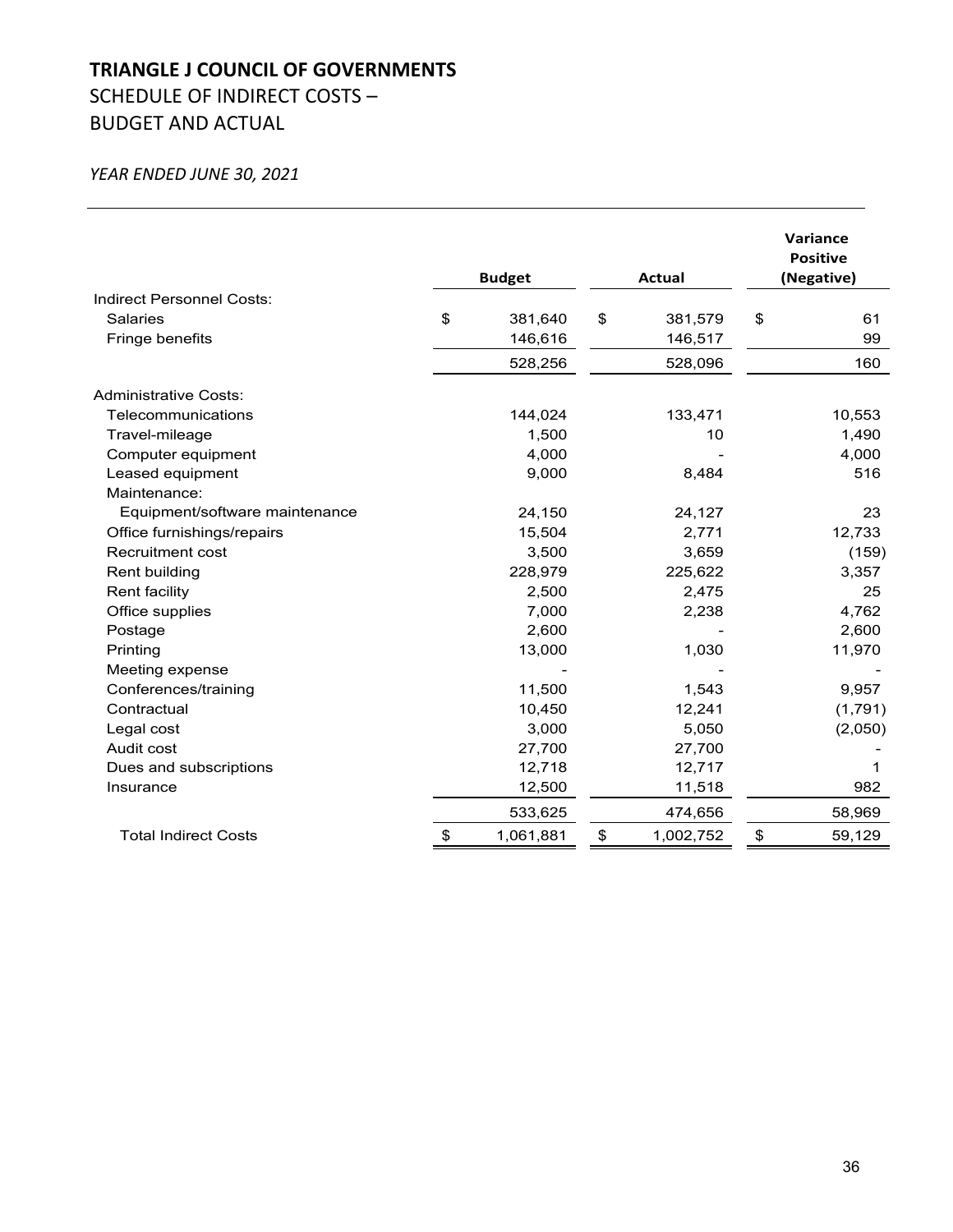## **TRIANGLE J COUNCIL OF GOVERNMENTS**  SCHEDULE OF INDIRECT COSTS APPLIED TO PROGRAMS

|                                               | <b>Program Salaries</b><br>and Fringe | <b>Actual Indirect Costs</b><br><b>Allocated to Programs</b><br><b>Based on Salaries</b> |
|-----------------------------------------------|---------------------------------------|------------------------------------------------------------------------------------------|
| <b>Member Services</b>                        | \$<br>203,431                         | \$<br>80,638                                                                             |
| Drug Alcohol Testing Program                  | 21,845                                | 8,846                                                                                    |
| Regional Summit                               | 6,673                                 | 3,029                                                                                    |
| Regional Recruitment Partnership              | 5,964                                 | 2,438                                                                                    |
| Triangle Area Rural Planning Organization     | 84,911                                | 34,705                                                                                   |
| Foreign Trade Zone                            | 53,627                                | 18,544                                                                                   |
| Economic Development District                 | 60,378                                | 25,052                                                                                   |
| <b>Brownfields</b>                            | 10,707                                | 4,269                                                                                    |
| <b>CARES Act Supplemental EDA</b>             | 48,562                                | 19,389                                                                                   |
| Natural Resources Strategy & Technical Asst.  | 11,641                                | 5,145                                                                                    |
| 319 Septic                                    | 6,446                                 | 2,625                                                                                    |
| Jordan Lake One Water                         | 1,134                                 | 440                                                                                      |
| <b>Upper Middle Creek</b>                     | 3,994                                 | 1,903                                                                                    |
| Johnston Merger and Regionalization           | 2,640                                 | 1,197                                                                                    |
| Triangle Area Water Supply Monitoring Project | 11,847                                | 4,889                                                                                    |
| Upper Middle Creek Phase II                   | 509                                   | 204                                                                                      |
| Clean Water Education Partnership (CWEP)      | 40,052                                | 9,947                                                                                    |
| Triangle Water Supply Partnership             | 22,450                                | 9,277                                                                                    |
| Integrated Water Management                   | 33,677                                | 14,086                                                                                   |
| Raleigh Watershed Protection                  | 20,900                                | 8,969                                                                                    |
| Dry Creek                                     | 5,698                                 | 2,069                                                                                    |
| Upper Cape Fear River Basin Association       | 10,205                                | 4,172                                                                                    |
| Transportation Demand Management (TDM)        | 159,333                               | 59,345                                                                                   |
| <b>Triangle Clean Cities</b>                  | 77,554                                | 21,563                                                                                   |
| Energy & Environment Project Planning         | 2,744                                 | 1,277                                                                                    |
| Disaster Recovery and Resiliency              | 12,960                                | 5,536                                                                                    |
| Intercity Rail Outreach                       | 3,999                                 | 1,825                                                                                    |
| Clean Fuels Advanced Technologies             | 2,868                                 | 1,220                                                                                    |
| Safe Routes to School                         | 30,337                                | 12,146                                                                                   |
| Alt Fuel Resilience Plan                      | 29,721                                | 12,028                                                                                   |
| Regional Data Center/GIS                      | 26,269                                | 10,679                                                                                   |
| Center of the Region Enterprise (CORE)        | 8,763                                 | 3,399                                                                                    |
| Development & Infrastructure Planning         | 18,586                                | 7,810                                                                                    |
| <b>Smart Growth Education</b>                 | 38,031                                | 15,749                                                                                   |
| Land Use - Transportation - Air Quality       | 218,032                               | 88,567                                                                                   |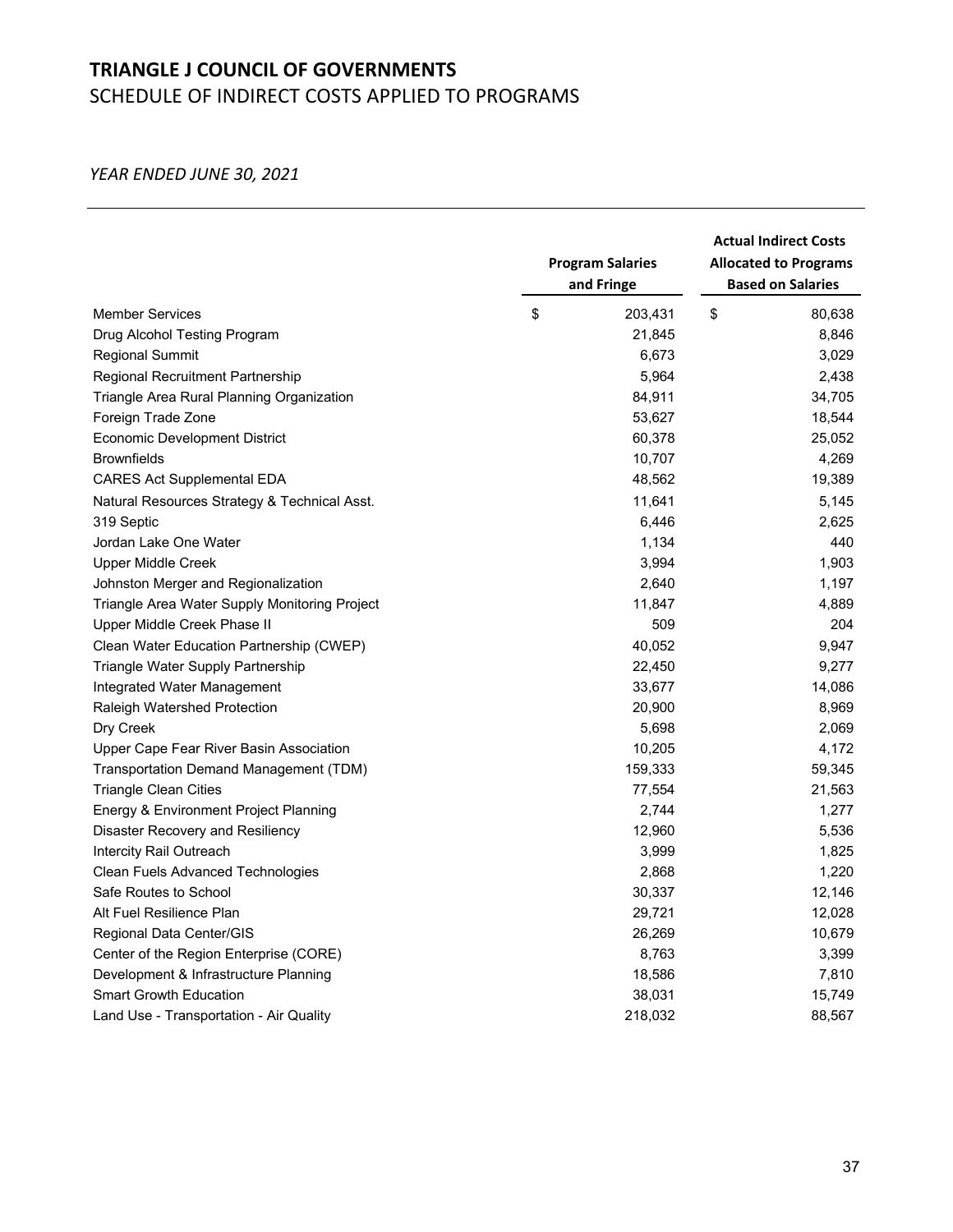## SCHEDULE OF INDIRECT COSTS APPLIED TO PROGRAMS (CONTINUED)

|                                                     | <b>Program Salaries</b><br>and Fringe | <b>Allocated to Programs</b><br><b>Based on Salaries</b> |
|-----------------------------------------------------|---------------------------------------|----------------------------------------------------------|
| Chatham Housing Project                             | \$<br>19,000                          | \$<br>7,600                                              |
| <b>Planning Technical Assistance</b>                | 28,386                                | 10,284                                                   |
| Home Repair Project                                 | 1,765                                 | 810                                                      |
| Durham Comprehensive Plan                           | 5,653                                 | 2,288                                                    |
| URP 2019 Lee County                                 | 1,757                                 | 778                                                      |
| ESFR 2018 Lee County                                | 5,775                                 | 2,251                                                    |
| ESFR 2019 Durham County                             | 3,729                                 | 1,571                                                    |
| ESFR 2019 Harnett County                            | 3,783                                 | 1,554                                                    |
| Durham ADU Technical Assistance                     | 2,995                                 | 1,428                                                    |
| Carthage Land Use Plan                              | 16,376                                | 6,572                                                    |
| <b>DEQ Collaborative Expansion</b>                  | 18,621                                | 6,987                                                    |
| Main Line Rail Corridor Analysis                    | 82,240                                | 34,656                                                   |
| <b>Community Home Trust Impact Study</b>            | 8,715                                 | 2,632                                                    |
| <b>URP-ESFR Orange County</b>                       | 14,429                                | 6,092                                                    |
| <b>Fayetteville Housing Study</b>                   | 27,667                                | 8,558                                                    |
| <b>Aging Planning</b>                               | 436,744                               | 178,686                                                  |
| Aging Ombudsman                                     | 397,484                               | 162,505                                                  |
| <b>Family Caregiver</b>                             | 98,251                                | 40,780                                                   |
| <b>Elder Abuse</b>                                  | 11,606                                | 4,808                                                    |
| <b>Health Promotion</b>                             | 8,573                                 | 3,531                                                    |
| Local Contact Agency (LCA)                          | 1,393                                 | 709                                                      |
| Durham Community Resource Connections               | 17,951                                | 7,477                                                    |
| Veteran Directed Home & Community Based Services    | 1,615                                 | 657                                                      |
| Medicare Improvements Patient and Providers Act III | 2,850                                 | 1,259                                                    |
| Cares Act Ombudsman                                 | 1,982                                 | 59                                                       |
| Cares Act Consumer Direct Services - Chatham        | 2,212                                 | 945                                                      |
| Cares Act Consumer Direct Services - Johnston       | 1,003                                 | 416                                                      |
| Medicare Improvements Patient and Providers Act IV  | 9,817                                 | 3,882                                                    |
| <b>Total Indirect Costs</b>                         | \$<br>2,528,860                       | \$<br>1,002,752                                          |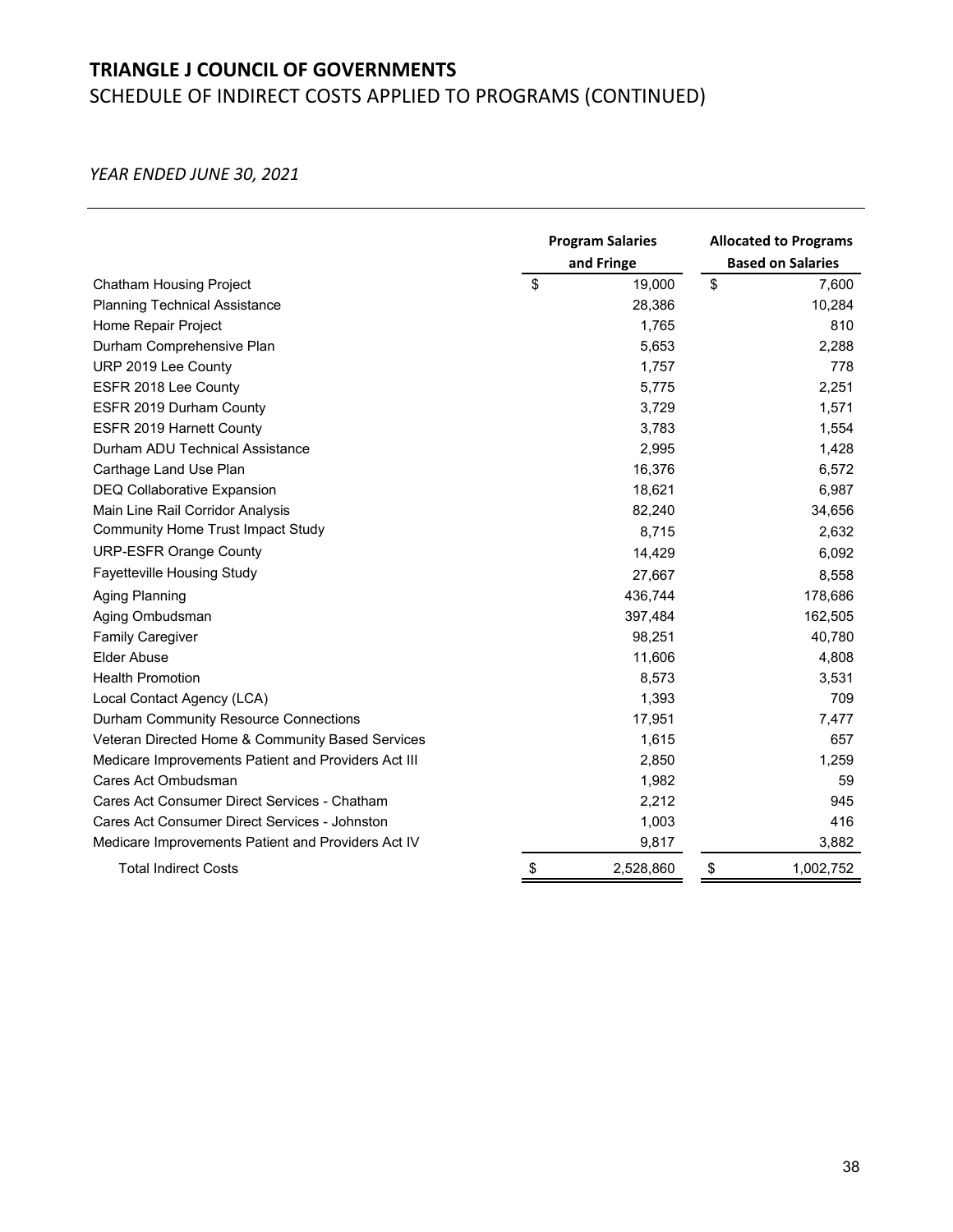## **TRIANGLE J COUNCIL OF GOVERNMENTS**  SUPPLEMENTAL SCHEDULE OF PROGRAM REVENUES – BUDGET AND ACTUAL – GENERAL FUND

|                                                        | <b>Budget</b> | Actual        | Variance<br><b>Positive</b><br>(Negative) |
|--------------------------------------------------------|---------------|---------------|-------------------------------------------|
| <b>General Government:</b>                             |               |               |                                           |
| Non-Departmental & Contingency                         | \$<br>135,771 | \$<br>123,538 | \$<br>(12, 233)                           |
| <b>Member Services</b>                                 | 414,986       | 392,963       | (22, 023)                                 |
| Drug Alcohol Testing Program                           | 72,275        | 70,635        | (1,640)                                   |
| <b>Regional Summit</b>                                 | 37,849        | 10,307        | (27, 542)                                 |
| Regional Recruitment Partnership                       | 119,251       | 78,906        | (40, 345)                                 |
|                                                        | 780,132       | 676,349       | (103, 783)                                |
| <b>Transportation:</b>                                 |               |               |                                           |
| <b>TARPO</b> planning                                  | 166,476       | 120,762       | (45, 714)                                 |
| <b>Economic and Physical Development:</b>              |               |               |                                           |
| Foreign Trade Zone                                     | 92,000        | 89,917        | (2,083)                                   |
| <b>Economic Development District</b>                   | 134,000       | 99,703        | (34, 297)                                 |
| <b>Brownfields</b>                                     | 16,000        | 14,976        | (1,024)                                   |
| Cares Act Supplemental EDA                             | 128,614       | 71,807        | (56, 807)                                 |
| Regional Data Center/GIS                               | 44,349        | 52,137        | 7,788                                     |
| Center of the Region Enterprise                        | 32,500        | 32,500        |                                           |
| Development and Infrastructure Planning                | 46,032        | 46,032        |                                           |
| <b>Smart Growth Education and Technical Assistance</b> | 54,578        | 54,568        | (10)                                      |
| Land Use - Transportation - Air Quality                | 309,320       | 295,884       | (13, 436)                                 |
| <b>Chatham Housing Project</b>                         | 36,000        | 32,114        | (3,886)                                   |
| <b>Planning Technical Assistance</b>                   | 39,100        | 47,853        | 8,753                                     |
| Home Repair Project                                    | 62,679        | 52,317        | (10, 362)                                 |
| Durham Comprehensive Plan                              | 35,000        | 7,333         | (27, 667)                                 |
| URP 2019 Lee County                                    | 11,061        | 11,948        | 887                                       |
| ESFR 2018 Lee County                                   | 73,939        | 50,363        | (23, 576)                                 |
| ESFR 2019 Durham County                                | 60,000        | 74,117        | 14,117                                    |
| ESFR 2019 Harnett County                               | 108,061       | 116,750       | 8,689                                     |
| Durham ADU Technical Assitance                         | 5,454         | 12,200        | 6,746                                     |
| Carthage Land Use Plan                                 | 24,000        | (1,052)       | (25,052)                                  |
| DEQ Collaborative Expansion                            | 327,439       | 292,868       | (34, 571)                                 |
| Main Line Rail Corridor Analysis                       | 148,232       | 117,540       | (30, 692)                                 |
| <b>Community Home Trust Impact Study</b>               | 15,490        | 2,500         | (12,990)                                  |
| <b>URP-ESFR Orange County</b>                          | 36,400        | 15,427        | (20, 973)                                 |
| <b>Fayetteville Housing Study</b>                      | 39,000        | 39,000        |                                           |
|                                                        | 1,879,248     | 1,628,802     | (250, 446)                                |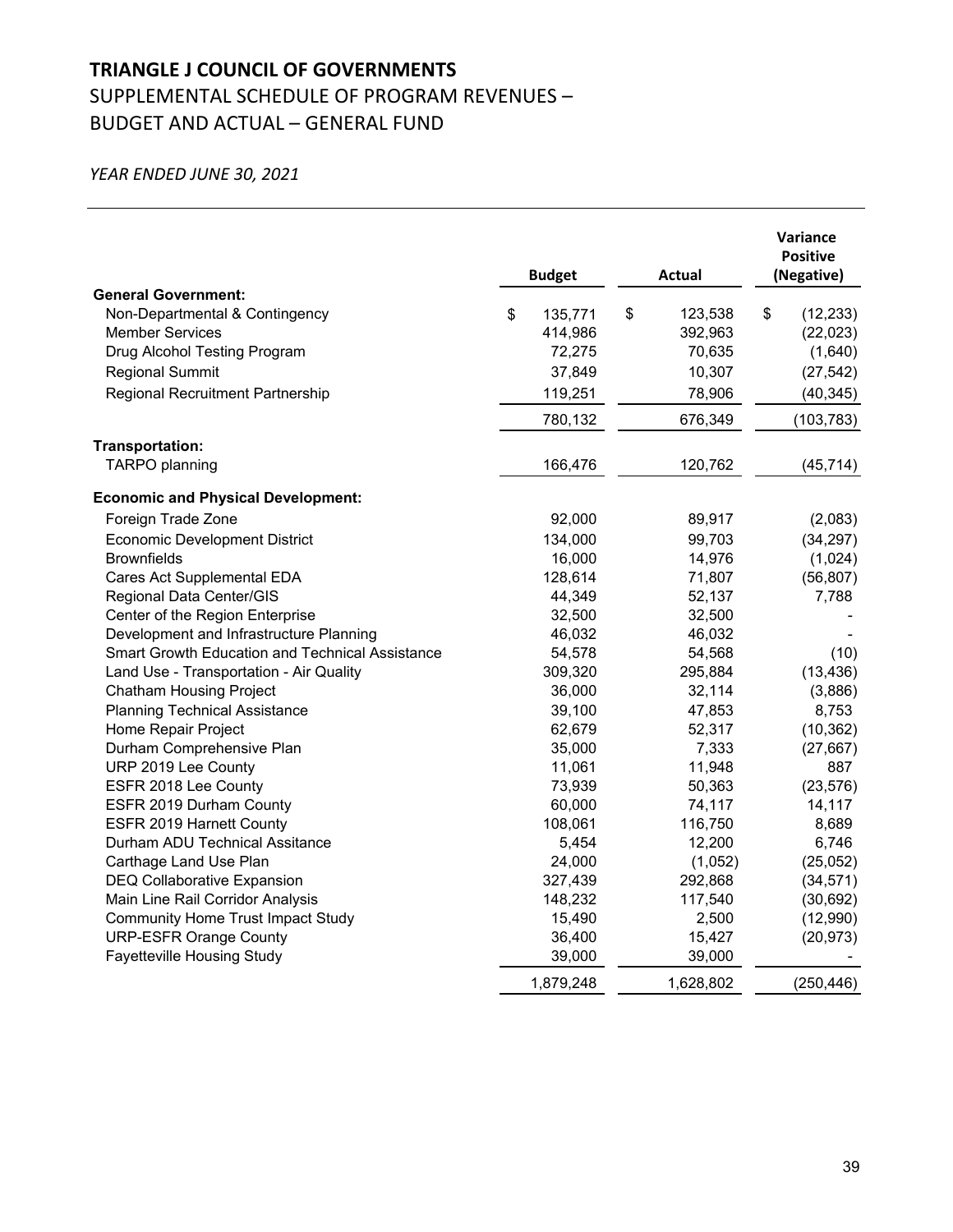## **TRIANGLE J COUNCIL OF GOVERNMENTS**  SUPPLEMENTAL SCHEDULE OF PROGRAM REVENUES – BUDGET AND ACTUAL – GENERAL FUND (CONTINUED)

|                                                   | <b>Budget</b> | Actual       | Variance<br><b>Positive</b><br>(Negative) |
|---------------------------------------------------|---------------|--------------|-------------------------------------------|
| <b>Environmental Protection:</b>                  |               |              |                                           |
| Natural Resources Strategy & Technical Assistance | \$<br>24,718  | \$<br>17,653 | \$<br>(7,065)                             |
| 319 Septic                                        | 105,652       | 104,367      | (1,285)                                   |
| Jordan Lake One Water                             | 1,660         |              | (1,660)                                   |
| <b>Upper Middle Creek</b>                         | 6,000         | 5,897        | (103)                                     |
| Johnston Merger and Regionalization               | 13,000        |              | (13,000)                                  |
| Triangle Area Water Supply Monitoring Project     | 386,000       | 385,730      | (270)                                     |
| Upper Middle Creek Phase II                       | 800           | 713          | (87)                                      |
| <b>Clean Water Education Partnership</b>          | 183,763       | 166,453      | (17, 310)                                 |
| Triangle Water Supply Partnership                 | 248,250       | 216,000      | (32, 250)                                 |
| Integrated Water Management                       | 67,412        | 65,101       | (2,311)                                   |
| Raleigh Watershed Protection                      | 477,245       | 463,355      | (13,890)                                  |
| Dry Creek                                         | 24,884        | 7,972        | (16, 912)                                 |
| Upper Cape Fear River Basin Association           | 20,000        | 20,000       |                                           |
| <b>Transportation Demand Management</b>           | 1,863,527     | 1,164,823    | (698, 704)                                |
| <b>Triangle Clean Cities</b>                      | 138,325       | 107,445      | (30, 880)                                 |
| <b>Energy and Environment Project Planning</b>    | 4,021         | 4,021        |                                           |
| Disaster Recovery and Resiliency                  | 104,398       | 104,349      | (49)                                      |
| Intercity Rail Outreach                           | 112,390       | 54,203       | (58, 187)                                 |
| <b>Clean Fuels Advanced Technologies</b>          | 44,681        | 3,271        | (41, 410)                                 |
| Safe Routes to School                             | 71,989        | 47,984       | (24,005)                                  |
| Alt Fuel Resilience Plan                          | 55,433        | 41,749       | (13, 684)                                 |
|                                                   | 3,954,148     | 2,981,086    | (973,062)                                 |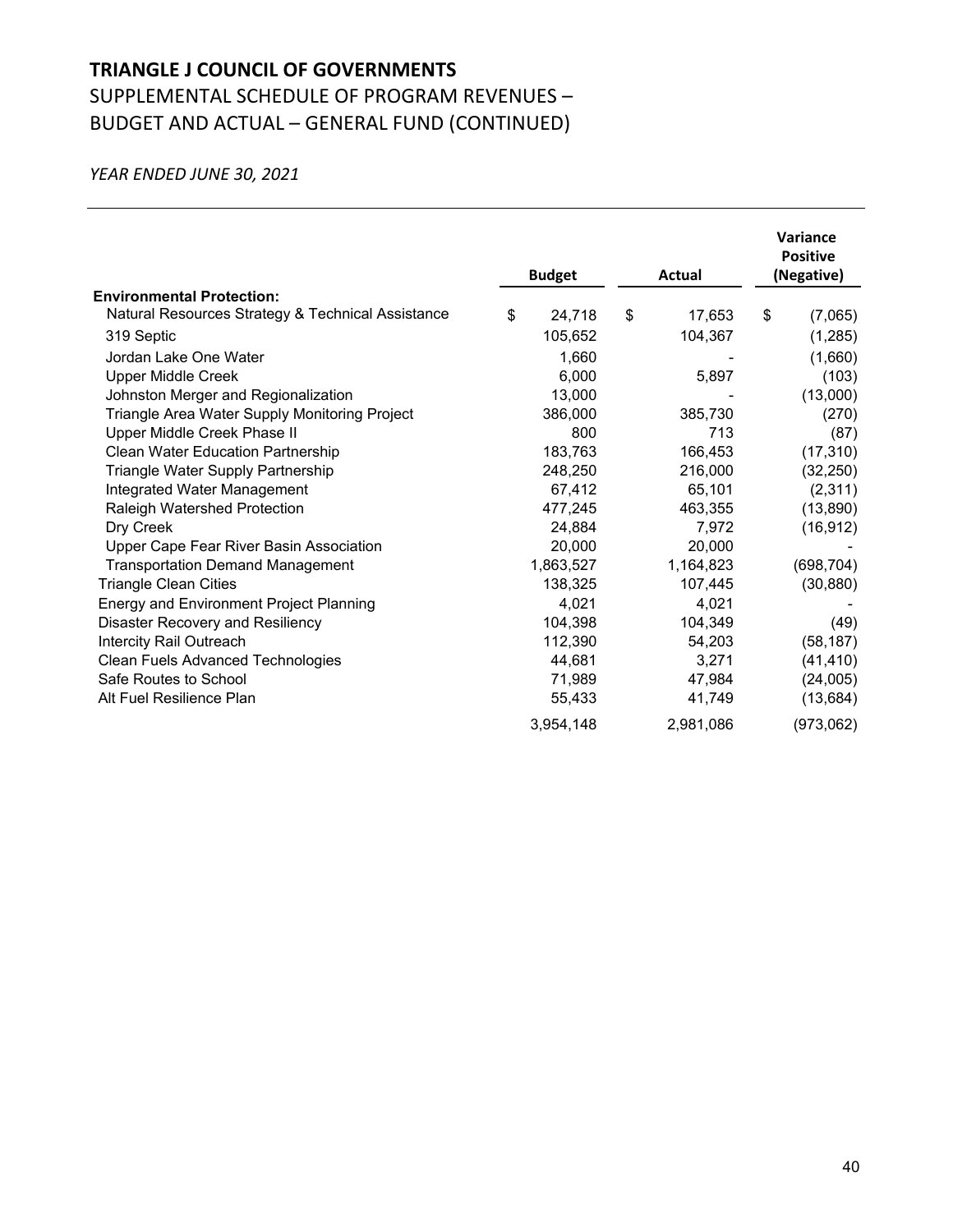## **TRIANGLE J COUNCIL OF GOVERNMENTS**  SUPPLEMENTAL SCHEDULE OF PROGRAM REVENUES – BUDGET AND ACTUAL – GENERAL FUND (CONTINUED)

|                                                      | <b>Budget</b> | <b>Actual</b>    | Variance<br><b>Positive</b><br>(Negative) |
|------------------------------------------------------|---------------|------------------|-------------------------------------------|
| <b>Human Services:</b>                               |               |                  |                                           |
| <b>Aging Planning</b>                                | \$<br>775,583 | \$<br>640,721    | \$<br>(134, 862)                          |
| Aging Ombudsman                                      | 630,773       | 563,519          | (67, 254)                                 |
| <b>Family Caregiver</b>                              | 673,908       | 650,576          | (23, 332)                                 |
| Music in My Mind                                     | 9,091         |                  | (9,091)                                   |
| <b>Elder Abuse</b>                                   | 21,490        | 17,799           | (3,691)                                   |
| Home Com Care Block Grant                            | 8,502,919     | 7,939,450        | (563, 469)                                |
| Legal                                                | 46,996        | 46,996           |                                           |
| <b>Health Promotion</b>                              | 117,991       | 104,574          | (13, 417)                                 |
| <b>Aging Fans</b>                                    | 17,360        | 17,360           |                                           |
| Aging Senior Center - GP                             | 158,608       | 153,264          | (5, 344)                                  |
| <b>Local Contact Agency</b>                          | 10,000        | 3,245            | (6, 755)                                  |
| <b>Durham Community Resource Connections</b>         | 37,023        | 26,184           | (10, 839)                                 |
| Veteran Directed Home and Community Based Services   | 181,774       | 82,780           | (98, 994)                                 |
| MIPPA - III                                          | 73,140        | 16,164           | (56, 976)                                 |
| Families First (FFCRA) - Congregate                  | 260,942       | 258,912          | (2,030)                                   |
| <b>Cares Act Grant</b>                               | 269,865       | 62,589           | (207, 276)                                |
| Cares Act Family Caregiver Support Program Grant     | 467,434       | 273,391          | (194, 043)                                |
| Cares Act Ombudsman                                  | 78,165        | 50,602           | (27, 563)                                 |
| Cares Act Consumer Direct Services - Chatham         | 50,512        | 24,501           | (26, 011)                                 |
| <b>Cares Act Consumer Direct Services - Johnston</b> | 32,200        | 8,910            | (23, 290)                                 |
| <b>Family First Home Delivered</b>                   | 373,603       | 310,121          | (63, 482)                                 |
| Cares Congregate                                     | 791,420       | 643,126          | (148, 294)                                |
| <b>Cares Home Delivered</b>                          | 1,459,181     | 1,057,243        | (401, 938)                                |
| <b>Cares Sr Center</b>                               | 314,297       | 154,710          | (159, 587)                                |
| <b>Cares Access</b>                                  | 81,239        | 61,851           | (19, 388)                                 |
| Cares Legal                                          | 17,744        | 17,743           | (1)                                       |
| MIPPA - IV                                           | 64,297        | 35,233           | (29,064)                                  |
|                                                      | 15,517,555    | 13,221,564       | (2, 295, 991)                             |
| <b>Total Program Revenues</b>                        | \$22,297,559  | \$<br>18,628,563 | $$$ $(3,668,996)$                         |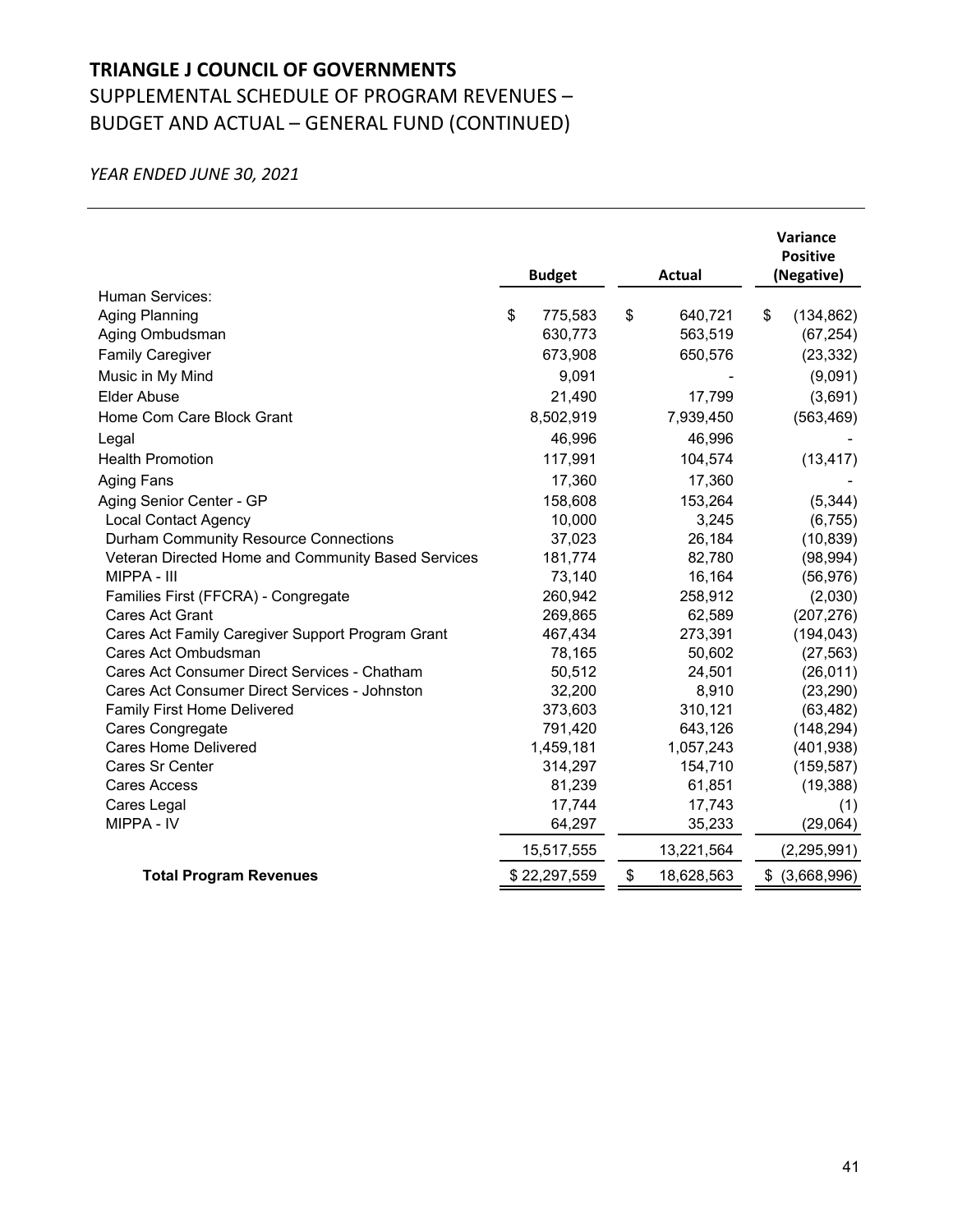## SUPPLEMENTAL SCHEDULE OF PROGRAM EXPENDITURES – BUDGET AND ACTUAL – GENERAL FUND

|                                                        | <b>Budget</b> | Actual       | Variance<br><b>Positive</b><br>(Negative) |
|--------------------------------------------------------|---------------|--------------|-------------------------------------------|
| <b>General Government:</b>                             |               |              |                                           |
| Non-Departmental & Contingency                         | \$<br>135,771 | \$<br>65,419 | \$<br>70,352                              |
| <b>Member Services</b>                                 | 414,986       | 384,096      | 30,890                                    |
| Drug Alcohol Testing Program                           | 72,275        | 61,460       | 10,815                                    |
| <b>Regional Summit</b>                                 | 37,849        | 10,307       | 27,542                                    |
| Regional Recruitment Partnership                       | 119,251       | 87,773       | 31,478                                    |
|                                                        | 780,132       | 609,055      | 171,077                                   |
| <b>Transportation:</b>                                 |               |              |                                           |
| <b>TARPO</b> planning                                  | 166,476       | 120,762      | 45,714                                    |
| <b>Economic and Physical Development:</b>              |               |              |                                           |
| Foreign Trade Zone                                     | 92,000        | 74,833       | 17,167                                    |
| <b>Economic Development District</b>                   | 134,000       | 99,703       | 34,297                                    |
| <b>Brownfields</b>                                     | 16,000        | 14,976       | 1,024                                     |
| <b>Cares Act Supplemental EDA</b>                      | 128,614       | 71,807       | 56,807                                    |
| Regional Data Center and GIS                           | 44,349        | 43,255       | 1,094                                     |
| Center of the Region Enterprise                        | 32,500        | 12,199       | 20,301                                    |
| Development and Infrastructure Planning                | 46,032        | 34,055       | 11,977                                    |
| <b>Smart Growth Education and Technical Assistance</b> | 54,578        | 54,568       | 10                                        |
| Land Use - Transportation - Air Quality                | 309,320       | 309,231      | 89                                        |
| <b>Chatham Housing Project</b>                         | 36,000        | 32,114       | 3,886                                     |
| <b>Planning Technical Assistance</b>                   | 39,100        | 39,063       | 37                                        |
| Home Repair Project                                    | 62,679        | 61,199       | 1,480                                     |
| Durham Comprehensive Plan                              | 35,000        | 8,072        | 26,928                                    |
| URP 2019 Lee County                                    | 11,061        | 11,061       |                                           |
| ESFR 2018 Lee County                                   | 73,939        | 39,282       | 34,657                                    |
| ESFR 2019 Durham County                                | 60,000        | 59,508       | 491                                       |
| ESFR 2019 Harnett County                               | 108,061       | 102,328      | 5,733                                     |
| Durham ADU Technical Assistance                        | 5,454         | 4,422        | 1,032                                     |
| Carthage Land Plan                                     | 24,000        | 22,948       | 1,052                                     |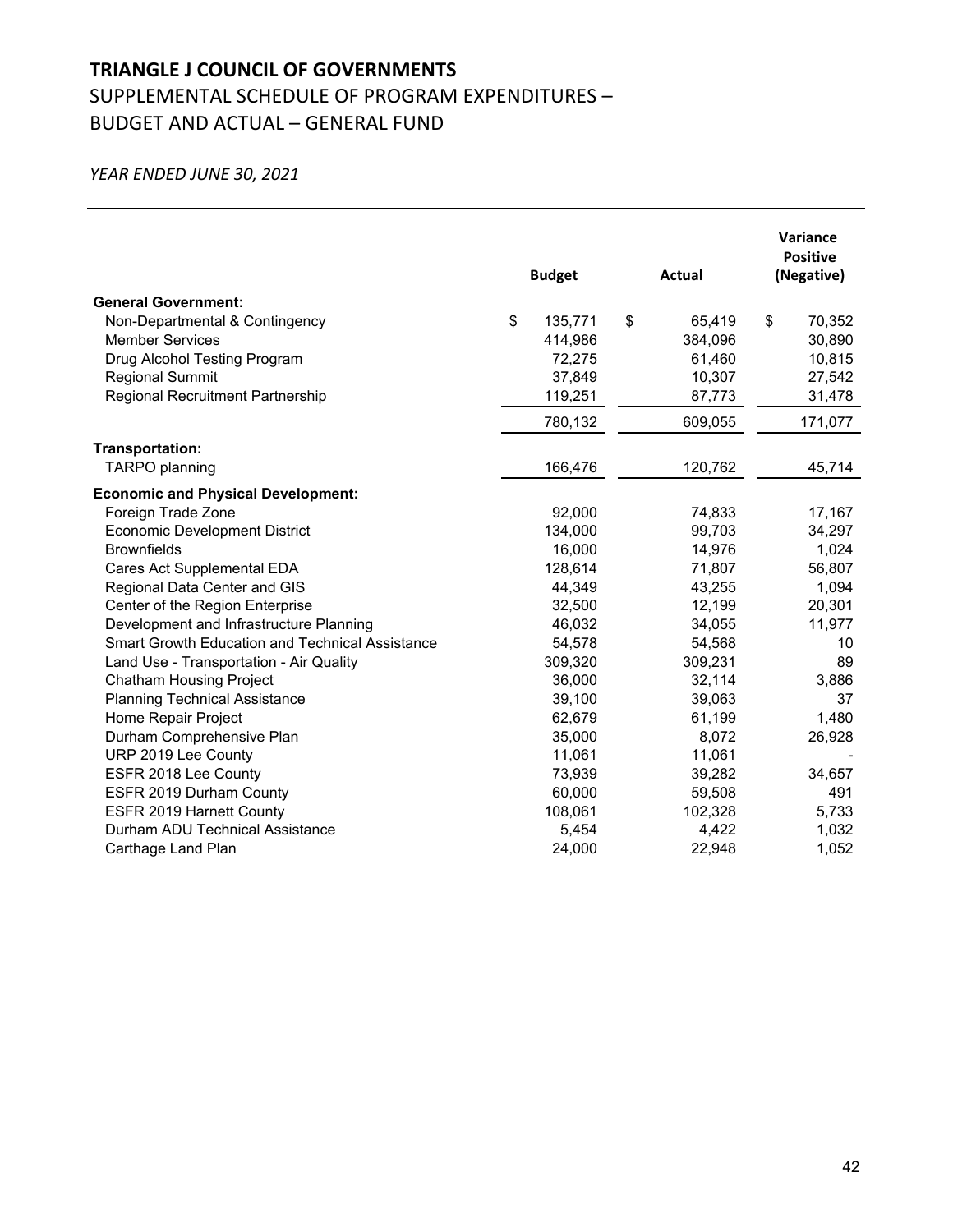## **TRIANGLE J COUNCIL OF GOVERNMENTS**  SUPPLEMENTAL SCHEDULE OF PROGRAM EXPENDITURES – BUDGET AND ACTUAL – GENERAL FUND (CONTINUED)

|                                                   | <b>Budget</b> | Actual        | Variance<br><b>Positive</b><br>(Negative) |
|---------------------------------------------------|---------------|---------------|-------------------------------------------|
| <b>DEQ Collaborative Expansion</b>                | \$<br>327,439 | \$<br>292,868 | \$<br>34,571                              |
| Main Line Rail Corridor Analysis                  | 148,232       | 117,540       | 30,692                                    |
| <b>Community Home Trust Impact Study</b>          | 15,490        | 11,347        | 4,143                                     |
| <b>URP-ESFR Orange County</b>                     | 36,400        | 20,599        | 15,801                                    |
| Fayetteville Housing Study                        | 39,000        | 36,225        | 2,775                                     |
|                                                   | 1,879,248     | 1,573,203     | 306,044                                   |
| <b>Environmental Protection:</b>                  |               |               |                                           |
| Natural Resources Strategy & Technical Assistance | 24,718        | 17,554        | 7,164                                     |
| 319 Septic                                        | 105,652       | 102,573       | 3,079                                     |
| Jordan Lake One Water                             | 1,660         | 1,577         | 83                                        |
| <b>Upper Middle Creek</b>                         | 6,000         | 5,897         | 103                                       |
| Johnston Merger and Regionilization               | 13,000        | 3,840         | 9,160                                     |
| Triangle Area Water Supply Monitoring Project     | 386,000       | 383,251       | 2,749                                     |
| Upper Middle Creek Phase II                       | 800           | 713           | 87                                        |
| Clean Water Education Partnership                 | 183,763       | 168,475       | 15,288                                    |
| Triangle Water Supply Partnership                 | 248,250       | 276,374       | (28, 124)                                 |
| Integrated Water Management                       | 67,412        | 65,101        | 2,311                                     |
| Raleigh Watershed Protection                      | 477,245       | 477,245       |                                           |
| Dry Creek                                         | 24,884        | 7,972         | 16,912                                    |
| Upper Cape Fear River Basin Association           | 20,000        | 14,377        | 5,623                                     |
| <b>Transportation Demand Management</b>           | 1,863,527     | 1,164,822     | 698,705                                   |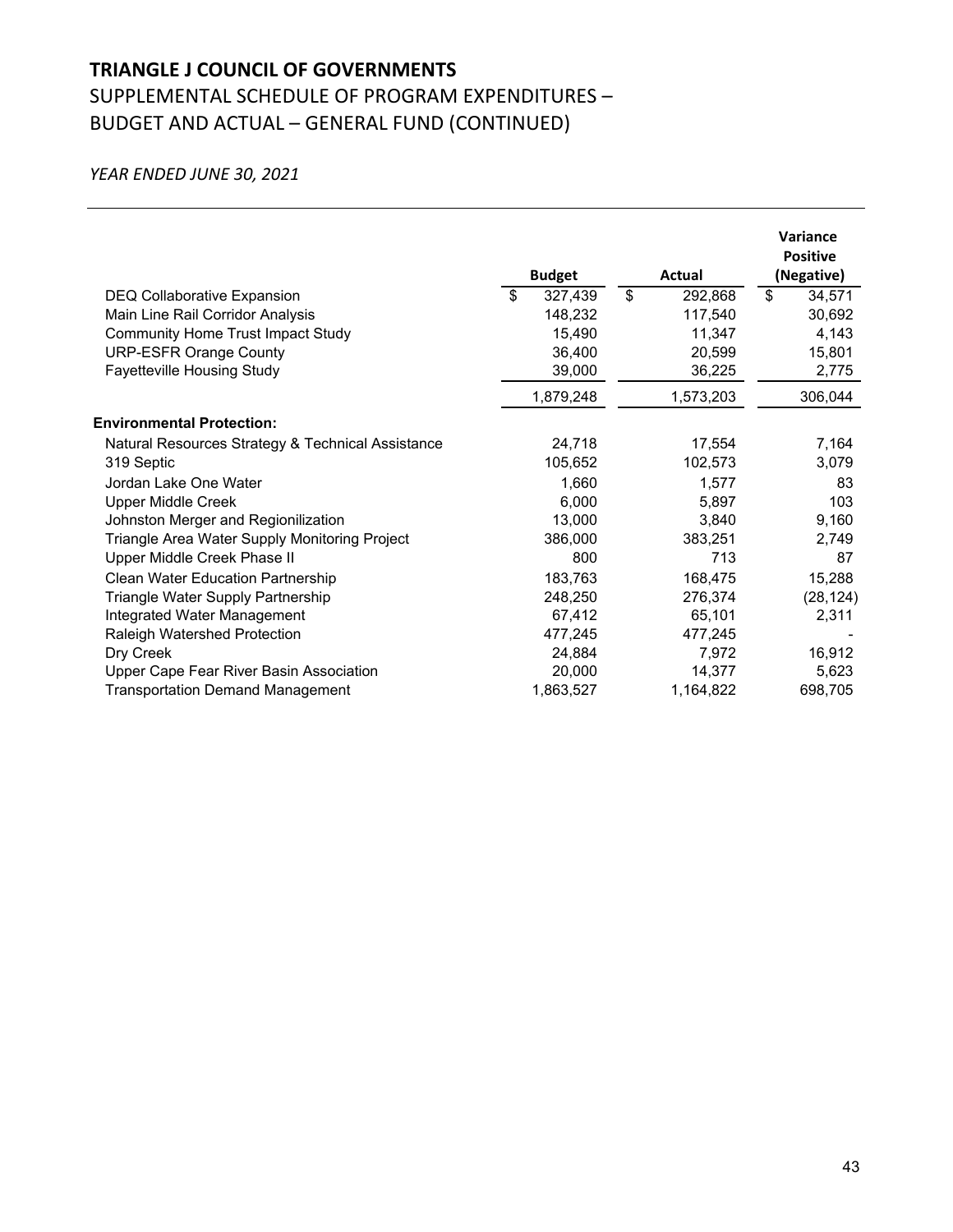# **TRIANGLE J COUNCIL OF GOVERNMENTS**  SUPPLEMENTAL SCHEDULE OF PROGRAM EXPENDITURES – BUDGET AND ACTUAL – GENERAL FUND (CONTINUED)

|                                                    | <b>Budget</b> | <b>Actual</b>    | Variance<br><b>Positive</b><br>(Negative) |
|----------------------------------------------------|---------------|------------------|-------------------------------------------|
| <b>Triangle Clean Cities</b>                       | \$<br>138,325 | \$<br>107,445    | \$<br>30,880                              |
| <b>Energy and Environment Project Planning</b>     | 4,021         | 4,021            |                                           |
| Disaster Recovery and Resiliency                   | 104,398       | 104,349          | 49                                        |
| Intercity Rail Outreach                            | 112,390       | 54,203           | 58,187                                    |
| <b>Clean Fuels Advanced Technologies</b>           | 44,681        | 4,088            | 40,593                                    |
| Safe Routes to School                              | 71,989        | 47,984           | 24,005                                    |
| Alt Fuel Resilience Plan                           | 55,433        | 41,749           | 13,682                                    |
|                                                    | 3,954,148     | 3,053,610        | 900,536                                   |
| <b>Human Services:</b>                             |               |                  |                                           |
| Aging Program:                                     |               |                  |                                           |
| <b>Aging Planning</b>                              | 775,583       | 626,326          | 149,257                                   |
| Aging Ombudsman                                    | 630,773       | 563,394          | 67,379                                    |
| <b>Family Caregiver</b>                            | 673,908       | 650,773          | 23,135                                    |
| Music in My Mind                                   | 9,091         | 9,072            | 19                                        |
| <b>Elder Abuse</b>                                 | 21,490        | 17,820           | 3,670                                     |
| Home Com Care Block Grant                          | 8,502,919     | 7,939,452        | 563,467                                   |
| Legal                                              | 46,996        | 46,996           |                                           |
| <b>Health Promotion</b>                            | 117,991       | 104,620          | 13,371                                    |
| <b>Aging Fans</b>                                  | 17,360        | 17,360           |                                           |
| Aging Senior Center - GP                           | 158,608       | 153,264          | 5,344                                     |
| <b>Local Contact Agency</b>                        | 10,000        | 3,367            | 6,633                                     |
| <b>Durham Community Resource Connections</b>       | 37,023        | 26,184           | 10,839                                    |
| Veteran Directed Home and Community Based Services | 181,774       | 82,780           | 98,997                                    |
| MIPPA - III                                        | 73,140        | 29,430           | 43,710                                    |
| Families First (FFCRA) - Congregate                | 260,942       | 258,912          | 2,030                                     |
| <b>Cares Act Grant</b>                             | 269,865       | 62,589           | 207,276                                   |
| Cares Act Family Caregiver Support Program Grant   | 467,434       | 273,391          | 194,043                                   |
| Cares Act Ombudsman                                | 78,165        | 50,602           | 27,563                                    |
| Cares Act Consumer Direct Services - Chatham       | 50,512        | 24,559           | 25,953                                    |
| Cares Act Consumer Direct Services - Johnston      | 32,200        | 9,063            | 23,137                                    |
| Family First Home Delivered                        | 373,603       | 310,121          | 63,482                                    |
| Cares Congregate                                   | 791,420       | 643,125          | 148,295                                   |
| <b>Cares Home Delivered</b>                        | 1,459,181     | 1,057,243        | 401,938                                   |
| Cares Sr Center                                    | 314,297       | 154,710          | 159,587                                   |
| <b>Cares Access</b>                                | 81,239        | 61,851           | 19,388                                    |
| Cares Legal                                        | 17,744        | 17,743           | 1                                         |
| MIPPA - IV                                         | 64,297        | 35,233           | 29,064                                    |
|                                                    | 15,517,555    | 13,229,980       | 2,287,578                                 |
| <b>Total Program Expenditures</b>                  | \$22,297,559  | \$<br>18,586,610 | \$<br>3,710,949                           |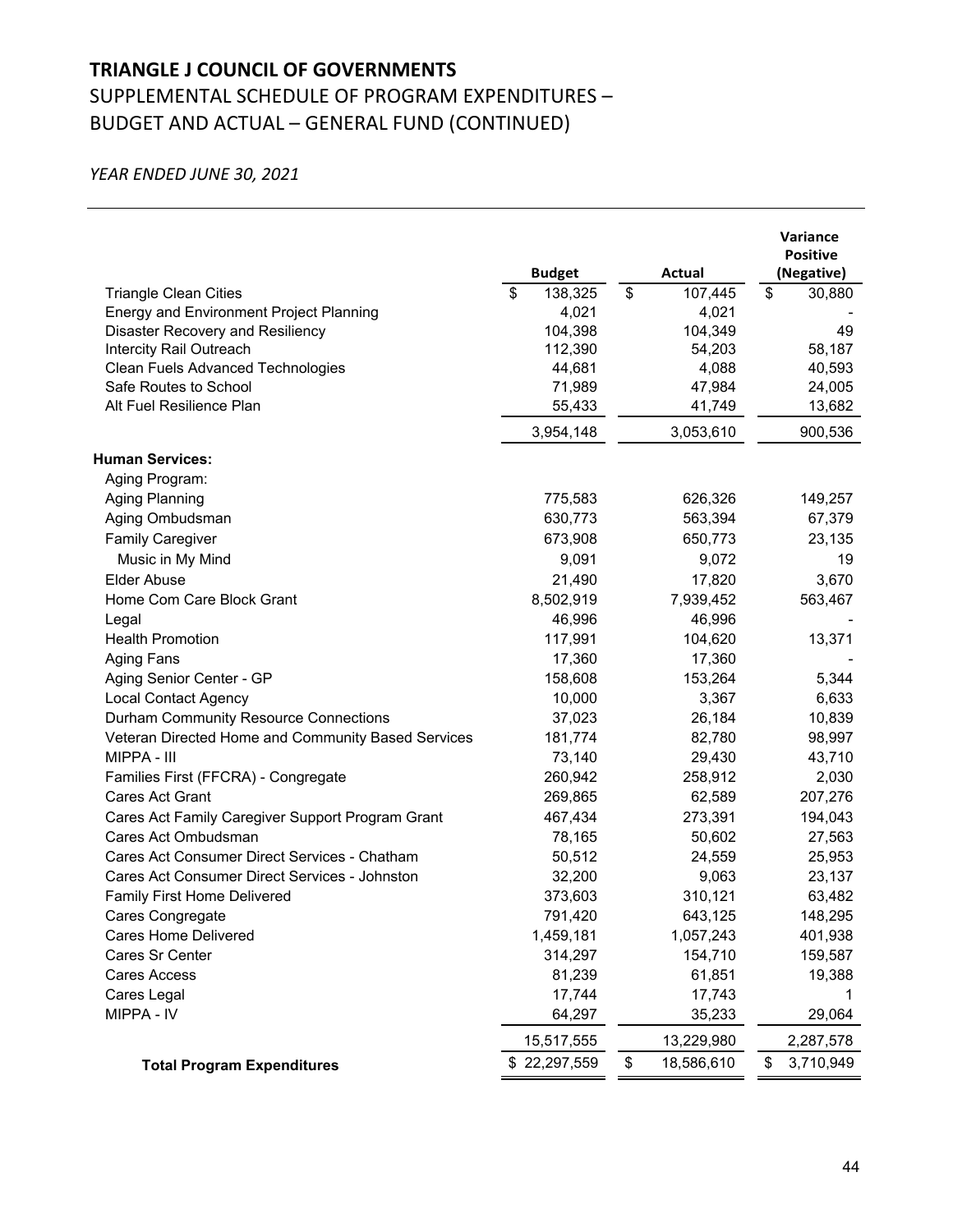

## **Report of Independent Auditor on Internal Control over Financial Reporting and on Compliance and on Other Matters Based on an Audit of Financial Statements Performed In Accordance with** *Government Auditing Standards*

To the Board of Delegates Triangle J Council of Governments Research Triangle Park, North Carolina

We have audited, in accordance with the auditing standards generally accepted in the United States of America and the standards applicable to the financial audits contained in *Government Auditing Standards* issued by the Comptroller General of the United States, the accompanying financial statements of the governmental activities, the general fund, and the fiduciary fund of the Triangle J Council of Governments (the "Council"), as of and for the year ended June 30, 2021, and the related notes to the financial statements, which collectively comprises the Council's basic financial statements, and have issued our report thereon dated December 21, 2021.

### **Internal Control over Financial Reporting**

In planning and performing our audit of the financial statements, we considered the Council's internal control over financial reporting ("internal control") as a basis for designing audit procedures that are appropriate in the circumstances for the purpose of expressing our opinions on the financial statements, but not for the purpose of expressing an opinion on the effectiveness of the Council's internal control. Accordingly, we do not express an opinion on the effectiveness of the Council's internal control.

A *deficiency* in internal control exists when the design or operation of a control does not allow management or employees, in the normal course of performing their assigned functions, to prevent, or detect and correct misstatements on a timely basis. A *material weakness* is a deficiency, or a combination of deficiencies, in internal control, such that there is a reasonable possibility that a material misstatement of the Council's financial statements will not be prevented, or detected and corrected, on a timely basis. A *significant deficiency* is a deficiency, or a combination of deficiencies, in internal control that is less severe than a material weakness, yet important enough to merit attention by those charged with governance.

Our consideration of internal control was for the limited purpose described in the first paragraph of this section and was not designed to identify all deficiencies in internal control that might be material weaknesses or significant deficiencies. Given these limitations, during our audit we did not identify any deficiencies in internal control that we consider material weaknesses. However, material weaknesses may exist that have not been identified.

### **Compliance and Other Matters**

As part of obtaining reasonable assurance about whether the Council's financial statements are free from material misstatement, we performed tests of its compliance with certain provisions of laws, regulations, contracts, and grant agreements, noncompliance with which could have a direct and material effect on the financial statements. However, providing an opinion on compliance with those provisions was not an objective of our audit and, accordingly, we do not express such an opinion. The results of our tests disclosed no instances of noncompliance or other matters that are required to be reported under *Government Auditing Standards*.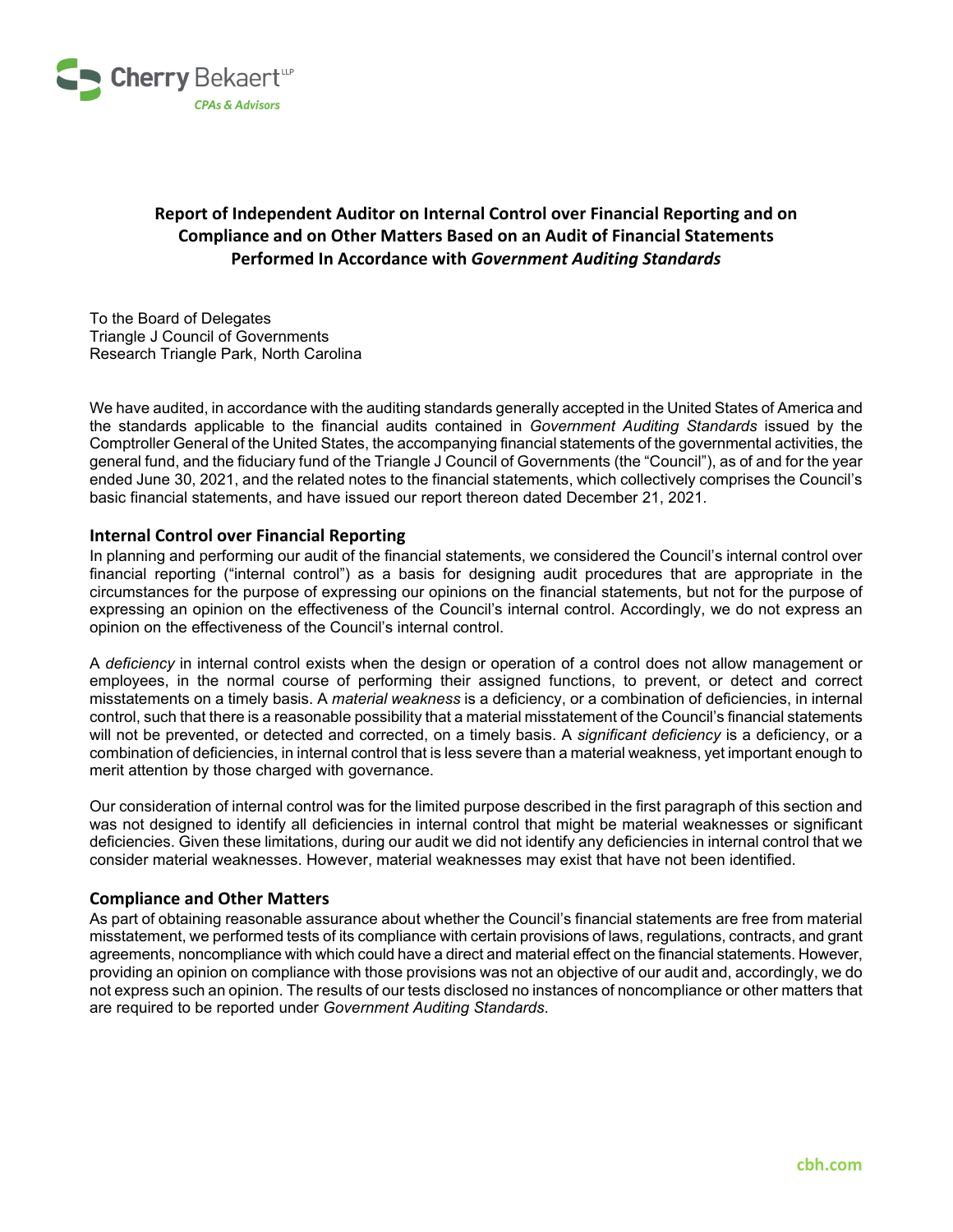## **Purpose of This Report**

The purpose of this report is solely to describe the scope of our testing of internal control and compliance and the results of that testing, and not to provide an opinion on the effectiveness of the Council's internal control or on compliance. This report is an integral part of an audit performed in accordance with *Government Auditing Standards*  in considering the Council's internal control and compliance. Accordingly, this communication is not suitable for any other purpose.

Chuny Bekaert LLP

Raleigh, North Carolina December 21, 2021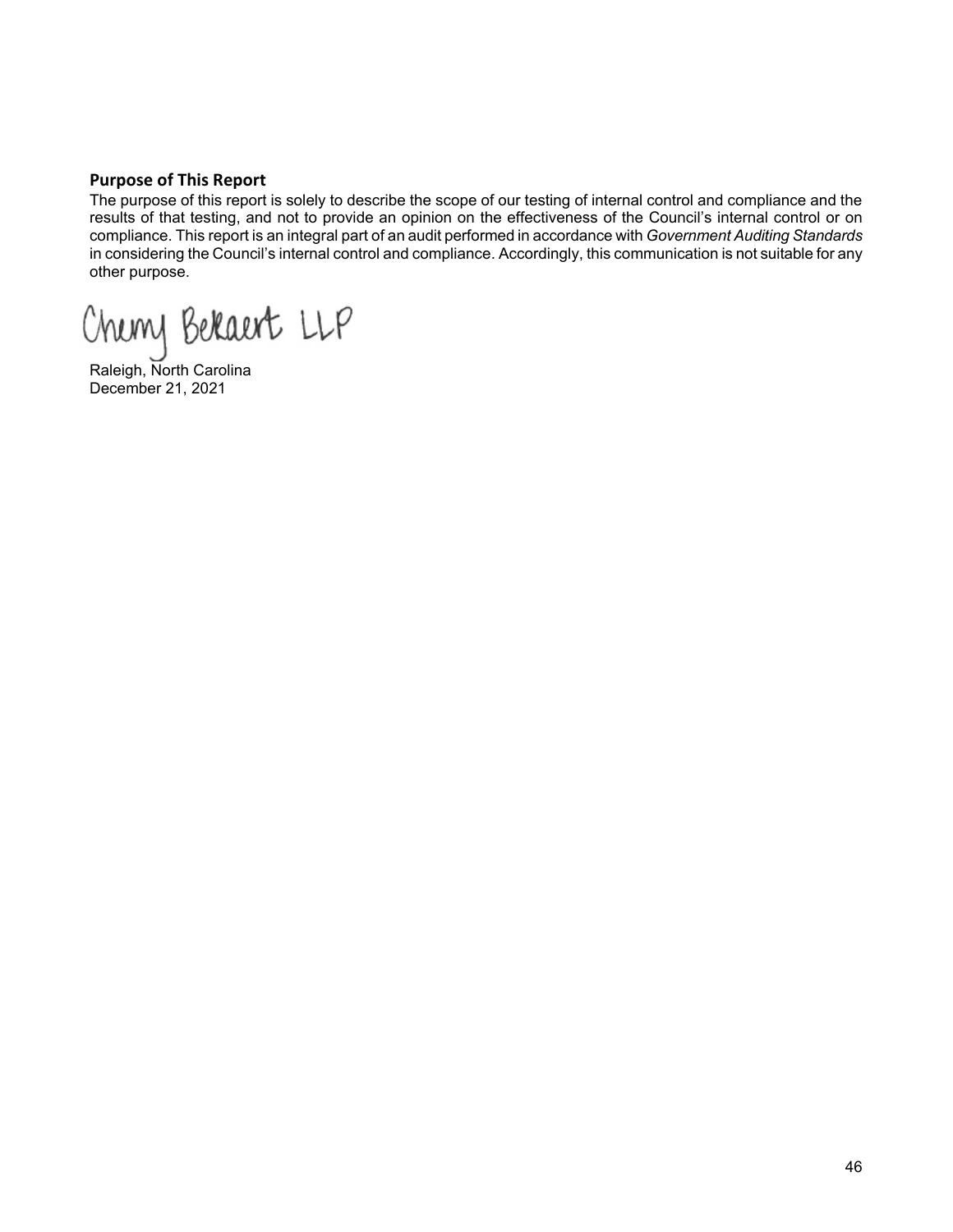

## **Report of Independent Auditor on Compliance with Requirements Applicable to Each Major Federal Program and Internal Control over Compliance Required by the OMB Uniform Guidance and the State Single Audit Implementation Act**

To the Board of Delegates Triangle J Council of Governments Research Triangle Park, North Carolina

### **Report on Compliance for Each Major Federal Program**

We have audited the Triangle J Council of Governments (the "Council") compliance with the types of compliance requirements described in the OMB *Compliance Supplement* and the *Audit Manual for Governmental Auditors in North Carolina*, issued by the Local Government Commission, that could have a direct and material effect on each of the Council's major federal programs for the year ended June 30, 2021. The Council's major federal programs are identified in the summary of auditor's results section of the accompanying schedule of findings and questioned costs.

### **Management's Responsibility**

Management is responsible for compliance with Federal and State statutes, regulations, and the terms and conditions of its federal awards applicable to its federal programs.

### **Auditor's Responsibility**

Our responsibility is to express an opinion on compliance for each of the Council's major federal programs based on our audit of the types of compliance requirements referred to above. We conducted our audit of compliance in accordance with auditing standards generally accepted in the United States of America; the standards applicable to financial audits contained in *Government Auditing Standards*, issued by the Comptroller General of the United States; and the audit requirements of Title 2 U.S. *Code of Federal Regulations* Part 200, *Uniform Administrative Requirements, Cost Principles, and Audit Requirements for Federal Awards* ("Uniform Guidance"); and the State Single Audit Implementation Act. Those standards, the Uniform Guidance, and the State Single Audit Implementation Act require that we plan and perform the audit to obtain reasonable assurance about whether noncompliance with the types of compliance requirements referred to above that could have a direct and material effect on a major federal program occurred. An audit includes examining, on a test basis, evidence about the Council's compliance with those requirements and performing such other procedures, as we considered necessary in the circumstances.

We believe our audit provides a reasonable basis for our opinion on compliance for each major federal program. However, our audit does not provide a legal determination of the Council's compliance.

### **Opinion on Each Major Federal Program**

In our opinion, the Council complied, in all material respects, with the types of compliance requirements referred to above that could have a direct and material effect on each of its major federal programs for the year ended June 30, 2021.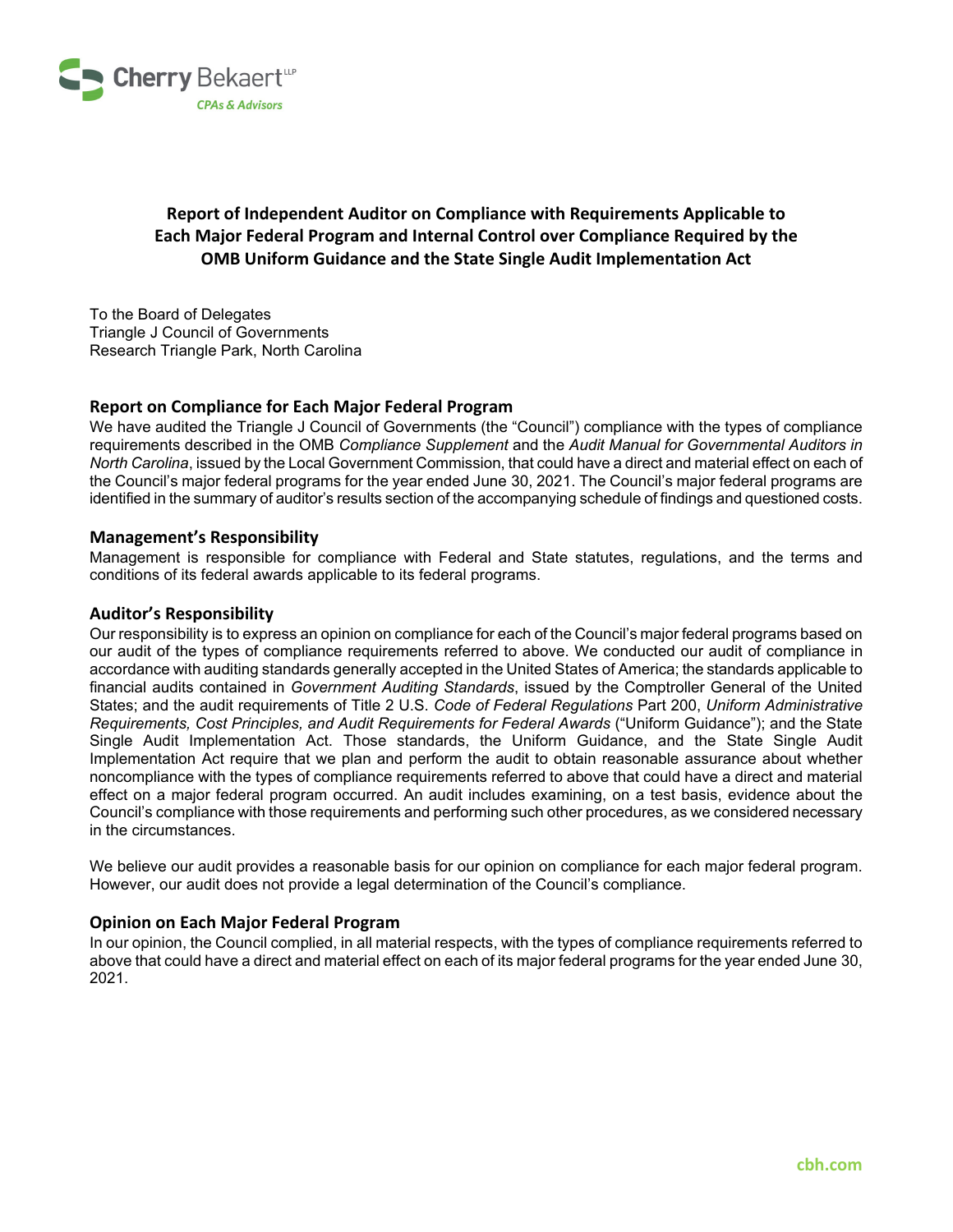### **Report on Internal Control over Compliance**

Management of the Council is responsible for establishing and maintaining effective internal control over compliance with the types of compliance requirements referred to above. In planning and performing our audit of compliance, we considered the Council's internal control over compliance with the types of requirements that could have a direct and material effect on a major federal program to determine the auditing procedures that are appropriate in the circumstances for the purpose of expressing our opinion on compliance for each major federal program and to test and report on internal control over compliance in accordance with the Uniform Guidance, but not for the purpose of expressing an opinion on the effectiveness of internal control over compliance. Accordingly, we do not express an opinion on the effectiveness of the Council's internal control over compliance.

A *deficiency in internal control over compliance* exists when the design or operation of a control over compliance does not allow management or employees, in the normal course of performing their assigned functions, to prevent, or detect and correct, noncompliance with a type of compliance requirement of a federal program on a timely basis. A *material weakness in internal control over compliance* is a deficiency, or combination of deficiencies, in internal control over compliance, such that there is a reasonable possibility that a material noncompliance with a type of compliance requirement of a federal program will not be prevented, or detected and corrected, on a timely basis. A *significant deficiency in internal control over compliance* is a deficiency, or combination of deficiencies, in internal control over compliance with a type of compliance requirement of a federal program that is less severe than a material weakness in internal control over compliance, yet important enough to merit attention by those charged with governance.

Our consideration of internal control over compliance was for the limited purpose described in the first paragraph of this section and was not designed to identify all deficiencies in internal control over compliance that might be significant deficiencies or material weaknesses. We did not identify any deficiencies in internal control over compliance that we consider to be material weaknesses. However, material weaknesses may exist that have not been identified.

The purpose of this report on internal control over compliance is solely to describe the scope of our testing of internal control over compliance and the results of that testing based on the requirements of the Uniform Guidance. Accordingly, this report is not suitable for any other purpose.

Chuny Belaert LLP

Raleigh, North Carolina December 21, 2021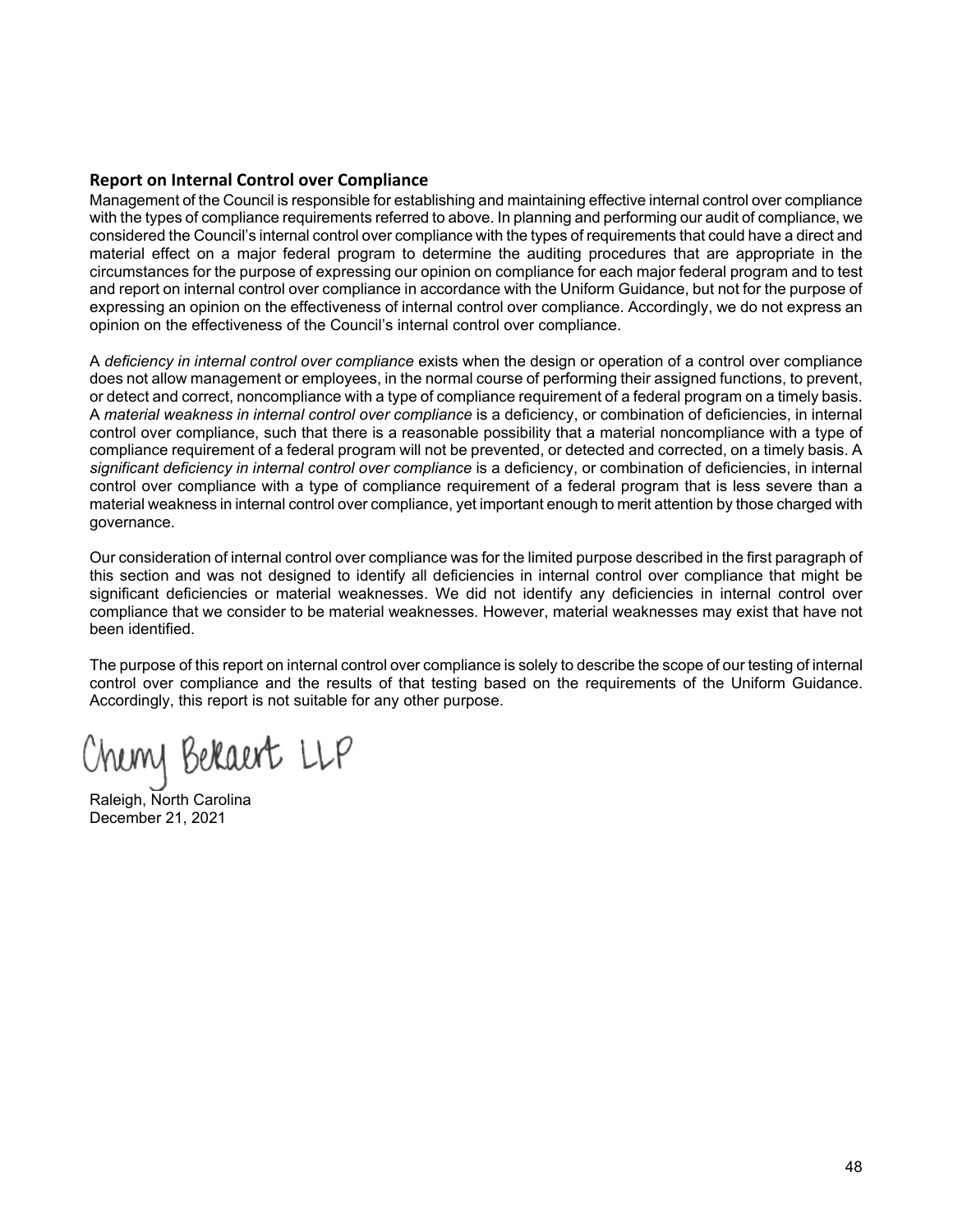

## **Report of Independent Auditor on Compliance with Requirements Applicable to Each Major State Program and on Internal Control over Compliance Required by the OMB Uniform Guidance and the State Single Audit Implementation Act**

To the Board of Delegates Triangle J Council of Governments Research Triangle Park, North Carolina

### **Report on Compliance for Each Major State Program**

We have audited the Triangle J Council of Governments (the "Council") compliance with the types of compliance requirements described in the *Audit Manual for Governmental Auditors in North Carolina*, issued by the Local Government Commission that could have a direct and material effect on each of the Council's major state programs for the year ended June 30, 2021. The Council's major state programs are identified in the summary of auditor's results section of the accompanying schedule of findings and questioned costs.

### **Management's Responsibility**

Management is responsible for compliance with state statutes, regulations, and the terms and conditions of its states awards applicable to its state programs.

### **Auditor's Responsibility**

Our responsibility is to express an opinion on compliance for each of the Council's major state programs based on our audit of the types of compliance requirements referred to above. We conducted our audit of compliance in accordance with auditing standards generally accepted in the United States of America; the standards applicable to financial audits contained in *Government Auditing Standards,* issued by the Comptroller General of the United States; and applicable audit requirements of Title 2 U.S. *Code of Federal Regulations* Part 200, *Uniform Administrative Requirements, Cost Principles, and Audit Requirements for Federal Awards* ("Uniform Guidance"), as described in the *Audit Manual for Governmental Auditors in North Carolina*, and the State Single Audit Implementation Act. Those standards, the Uniform Guidance, and the State Single Audit Implementation Act require that we plan and perform the audit to obtain reasonable assurance about whether noncompliance with the types of compliance requirements referred to above that could have a direct and material effect on a major state program occurred. An audit includes examining, on a test basis, evidence about the Council's compliance with those requirements and performing such other procedures, as we considered necessary in the circumstances.

We believe our audit provides a reasonable basis for our opinion on compliance for each major State program. However, our audit does not provide a legal determination of the Council's compliance.

### **Opinion on Each Major State Program**

In our opinion, the Council complied, in all material respects, with the types of compliance requirements referred to above that could have a direct and material effect on each of its major state programs for the year ended June 30, 2021.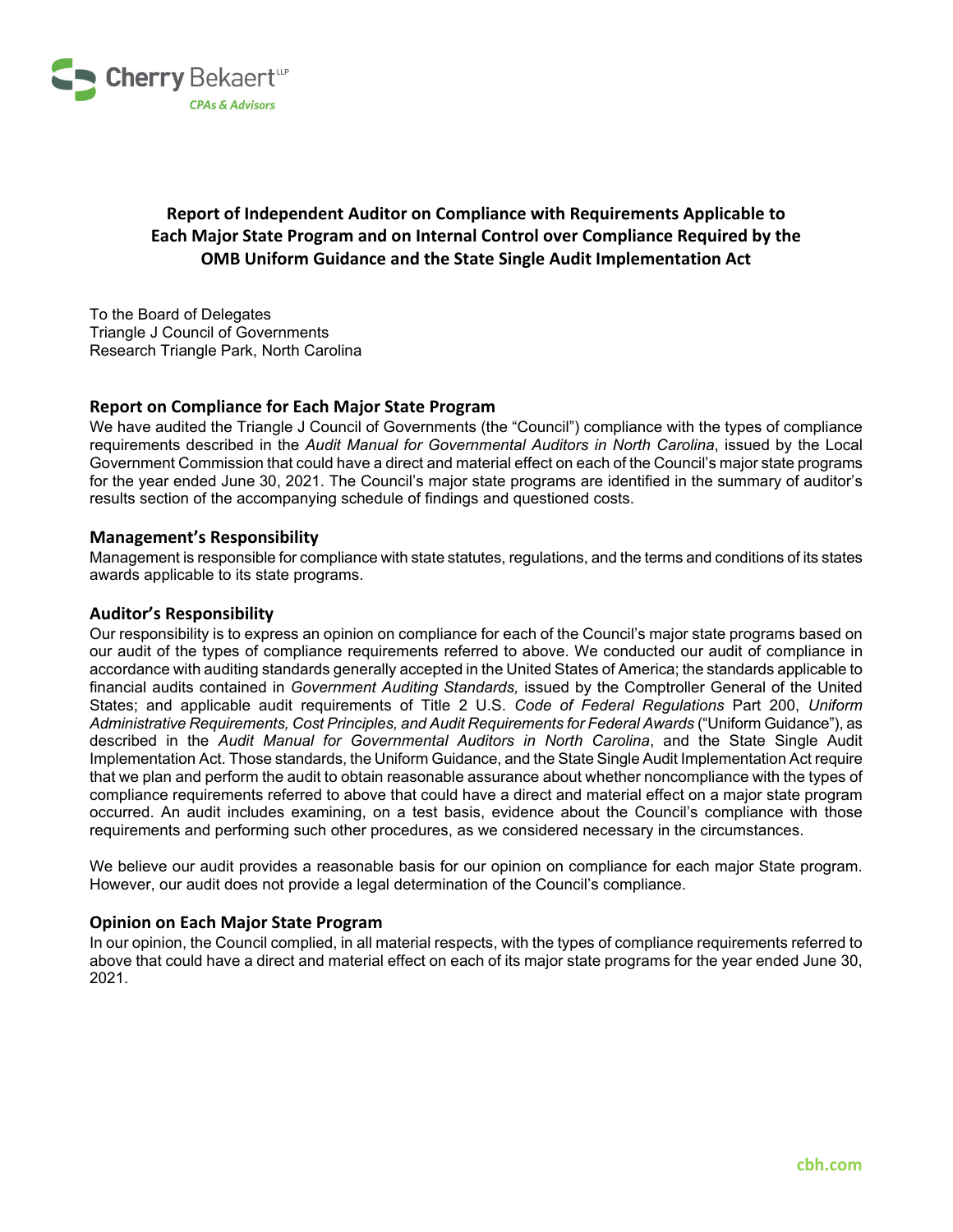### **Report on Internal Control over Compliance**

Management of the Council is responsible for establishing and maintaining effective internal control over compliance with the types of compliance requirements referred to above. In planning and performing our audit of compliance, we considered the Council's internal control over compliance with the types of requirements that could have a direct and material effect on a major state program to determine the auditing procedures that are appropriate in the circumstances for the purpose of expressing our opinion on compliance for each major state program and to test and report on internal control over compliance in accordance with the Uniform Guidance, but not for the purpose of expressing an opinion on the effectiveness of internal control over compliance. Accordingly, we do not express an opinion on the effectiveness of the Council's internal control over compliance.

A *deficiency in internal control over compliance* exists when the design or operation of a control over compliance does not allow management or employees, in the normal course of performing their assigned functions, to prevent, or detect and correct, noncompliance with a type of compliance requirement of a state program on a timely basis. A *material weakness in internal control over compliance* is a deficiency, or a combination of deficiencies, in internal control over compliance, such that there is a reasonable possibility that material noncompliance with a type of compliance requirement of a state program will not be prevented, or detected and corrected, on a timely basis. A *significant deficiency in internal control over compliance* is a deficiency, or a combination of deficiencies, in internal control over compliance with a type of compliance requirement of a state program that is less severe than a material weakness in internal control over compliance, yet important enough to merit attention by those charged with governance.

Our consideration of internal control over compliance was for the limited purpose described in the first paragraph of this section and was not designed to identify all deficiencies in internal control over compliance that might be material weaknesses or significant deficiencies. We did not identify any deficiencies in internal control over compliance that we consider to be material weaknesses. However, material weaknesses may exist that have not been identified.

The purpose of this report on internal control over compliance is solely to describe the scope of our testing of internal control over compliance and the results of that testing based on the requirements of the Uniform Guidance. Accordingly, this report is not suitable for any other purpose.

Chuny Belaert LLP

Raleigh, North Carolina December 21, 2021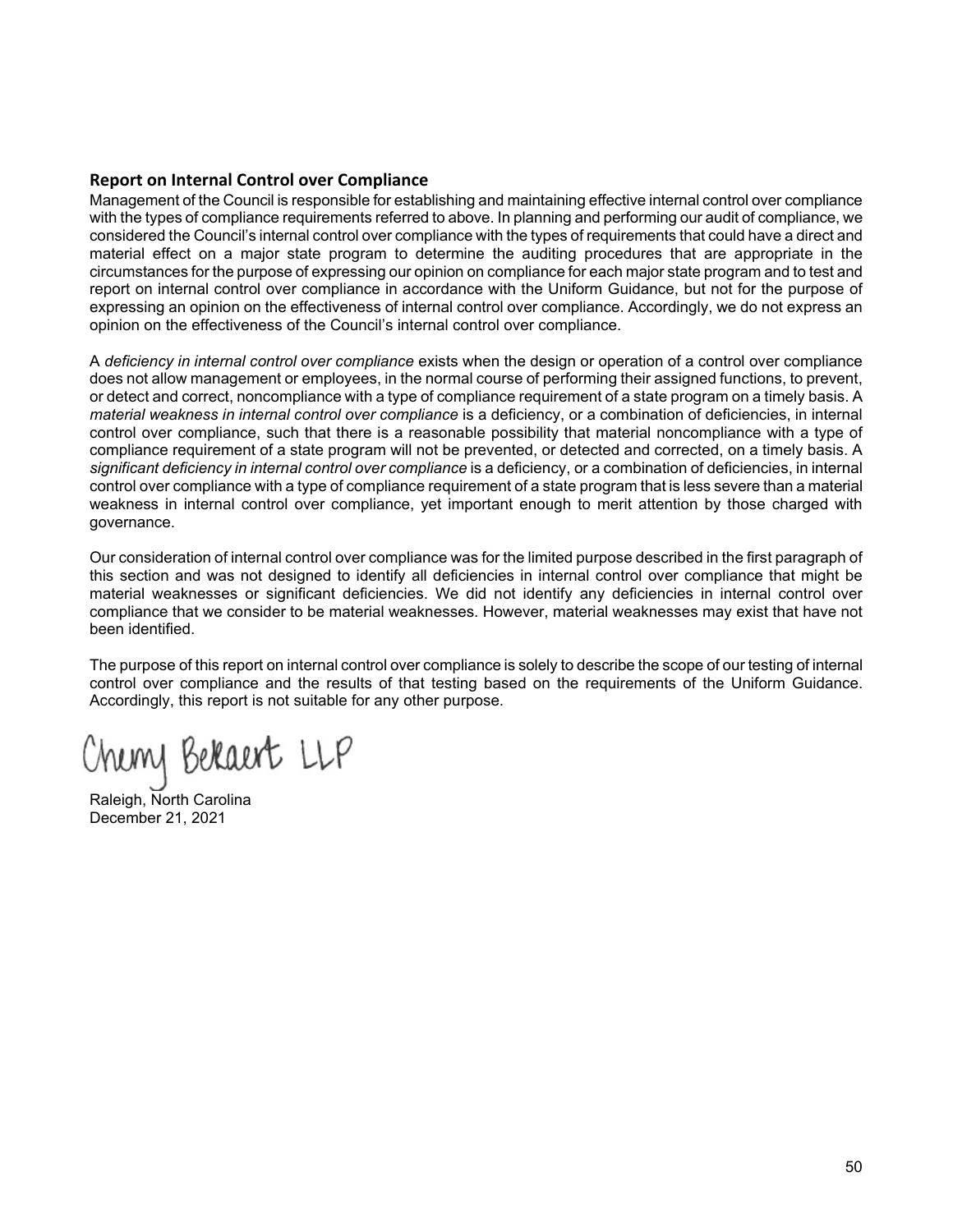## **TRIANGLE J COUNCIL OF GOVERNMENTS** SCHEDULE OF EXPENDITURES OF FEDERAL AND STATE AWARDS

## *YEAR ENDED JUNE 30, 2021*

|                                                                     |                          | Assistance State/Pass-Through |              | <b>Expenditures</b> |                 |
|---------------------------------------------------------------------|--------------------------|-------------------------------|--------------|---------------------|-----------------|
| Grantor/Pass-Through                                                | Listing                  | Grantor's                     |              |                     | Pass-through to |
| <b>Grantor/Program Title</b>                                        | Number                   | <b>Number</b>                 | Federal      | State               | sub-recipients  |
| U.S. Department of Health and Human Services:                       |                          |                               |              |                     |                 |
| Programs passed-through North Carolina Department                   |                          |                               |              |                     |                 |
| of Health and Human Services-Division of Aging:                     |                          |                               |              |                     |                 |
| Special Programs for the Aging-Title VII, Chapter 3:                |                          |                               |              |                     |                 |
| Programs for Prevention of Elder Abuse,                             |                          |                               |              |                     |                 |
| <b>Neglect and Exploitation</b>                                     | 93.041                   | <b>NC-10</b>                  | \$<br>16,810 | \$<br>989           | \$              |
| Special Programs for the Aging-Title III-D:                         |                          |                               |              |                     |                 |
| Disease Prevention and Health Promotion Services                    | 93.043                   | <b>NC-10</b>                  | 97,629       | 5,743               | 92,516          |
| Special Programs for the Aging-Title VII-D:                         |                          |                               |              |                     |                 |
| Fan Heat                                                            |                          | <b>NC-10</b>                  |              | 17,360              | 17,360          |
| <b>DEQ Collaborative Expansion</b>                                  | 93.568                   | <b>NC-10</b>                  | 292,868      |                     |                 |
| Aging Cluster:                                                      |                          |                               |              |                     |                 |
| Special Programs for the Aging - Title III-B: Grants for Supportive |                          |                               |              |                     |                 |
| Services and Senior Centers:                                        |                          |                               |              |                     |                 |
| Legal Services - Title III, Part B                                  | 93.044                   | <b>NC-10</b>                  | 44,385       | 2,611               | 46,996          |
| Ombudsman - Title III, Part B & 90% State Funds                     | 93.044                   | <b>NC-10</b>                  | 335,594      | 19,741              |                 |
| Ombudsman                                                           | $\overline{\phantom{a}}$ | <b>NC-10</b>                  |              | 37,230              |                 |
| Access - 90% State Funds                                            |                          | <b>NC-10</b>                  |              | 206,369             | 206,369         |
| Access - Title III, Part B                                          | 93.044                   | <b>NC-10</b>                  | 796,054      | 46,828              | 842,882         |
| In-Home Services - Title III. Part B                                | 93.044                   | <b>NC-10</b>                  | 852,719      | 50,161              | 902,880         |
| In-Home Services - 90% Funds                                        |                          | <b>NC-10</b>                  |              | 2,597,552           | 2,597,552       |
| COVID-19: Access, HCCBG-in Home Support, Legal                      | 93.044                   | <b>NC-10</b>                  | 330,304      |                     | 330,304         |
| COVID-19: Ombudsman                                                 | 93.044                   | <b>NC-10</b>                  | 50,602       |                     | 50,602          |
| Special Programs for the Aging - Title III-C: Nutrition Services:   |                          |                               |              |                     |                 |
| Planning and Administration - 79.11% State Funds                    |                          | <b>NC-10</b>                  |              | 48,261              |                 |
| Planning and Administration - Title III, Part C1                    | 93.045                   | <b>NC-10</b>                  | 419,993      | 23,016              |                 |
| Congregate Nutrition - Title III, Part C1                           | 93.045                   | <b>NC-10</b>                  | 125,431      | 7,378               | 132,809         |
| Home Delivered Meals - 90% State Funds                              | $\overline{\phantom{a}}$ | <b>NC-10</b>                  |              | 427,205             | 427,205         |
| Senior Center Development                                           |                          | <b>NC-10</b>                  |              | 153,265             | 153,265         |
| Home Delivered Meals - Title III, Part C2                           | 93.045                   | <b>NC-10</b>                  | 1,834,911    | 107,936             | 1,942,847       |
| COVID-19: Families First Congregate Meals                           | 93.045                   | <b>NC-10</b>                  | 310,121      |                     | 310,121         |
| COVID-19: Families First Home Delivered Meals                       | 93.045                   | <b>NC-10</b>                  | 258,912      |                     | 258,912         |
| COVID-19: Congregate & Home Delivered                               | 93.045                   | <b>NC-10</b>                  | 1,700,368    |                     | 1,700,368       |
| <b>Nutrition Services Incentive Program</b>                         | 93.053                   | <b>NC-10</b>                  | 276,481      |                     | 276,481         |
| <b>Total Aging Cluster</b>                                          |                          |                               | 7,335,875    | 3,727,553           | 10,179,593      |
|                                                                     |                          |                               |              |                     |                 |
| Subsidized Child Care Cluster<br>Social Services Block Grant        | 93.667                   | <b>NC-10</b>                  | 593,492      | 16,957              | 610,449         |
| <b>Total Subsidized Child Care Cluster</b>                          |                          |                               | 593,492      | 16,957              | 610,449         |
|                                                                     |                          |                               |              |                     |                 |
| National Family Caregiver Support, Title III, Part E                | 93.052                   | <b>NC-10</b>                  | 609,916      | 40,661              | 511,660         |
| COVID-19: Family Caregiver                                          | 93.052                   | <b>NC-10</b>                  | 273,391      |                     | 273,391         |
| <b>Total Subsidized Child Care Cluster</b>                          |                          |                               | 883,307      | 40,661              | 785,051         |
| Total U.S. Department of Health and Human Services                  |                          |                               | 9,219,981    | 3,809,263           | 11,684,971      |
| U.S. Department of Agriculture:                                     |                          |                               |              |                     |                 |
| Program passed through North Carolina Department                    |                          |                               |              |                     |                 |
| of Health and Human Services Resources-Division of Aging:           |                          |                               |              |                     |                 |
| <b>USDA Supplement</b>                                              | 93.053                   | <b>NC-10</b>                  |              |                     | 2               |
| U.S. Department of Energy:                                          |                          |                               |              |                     |                 |
| Program passed through North Carolina Department                    |                          |                               |              |                     |                 |
|                                                                     |                          |                               |              |                     |                 |
| of Energy:<br><b>Conservation Research and Development:</b>         |                          |                               |              |                     |                 |
| <b>Triangle Clean Cities</b>                                        | 81.086                   | DE-FE0004002                  | \$<br>98,548 | \$                  | \$              |
| <b>Highway Planning and Construction</b>                            | 20.205                   | DE-FE0004002                  | 3,270        |                     |                 |
| Alt Fuel Resilience                                                 | 81.086                   | DE-FE0004002                  | 20,874       | 20,874              |                 |
| <b>Total U.S. Department of Energy</b>                              |                          |                               | 122,692      | 20,874              |                 |
|                                                                     |                          |                               |              |                     |                 |

The notes to the Schedule of Expenditures of Federal and State Financial Awards are an integral part of this schedule.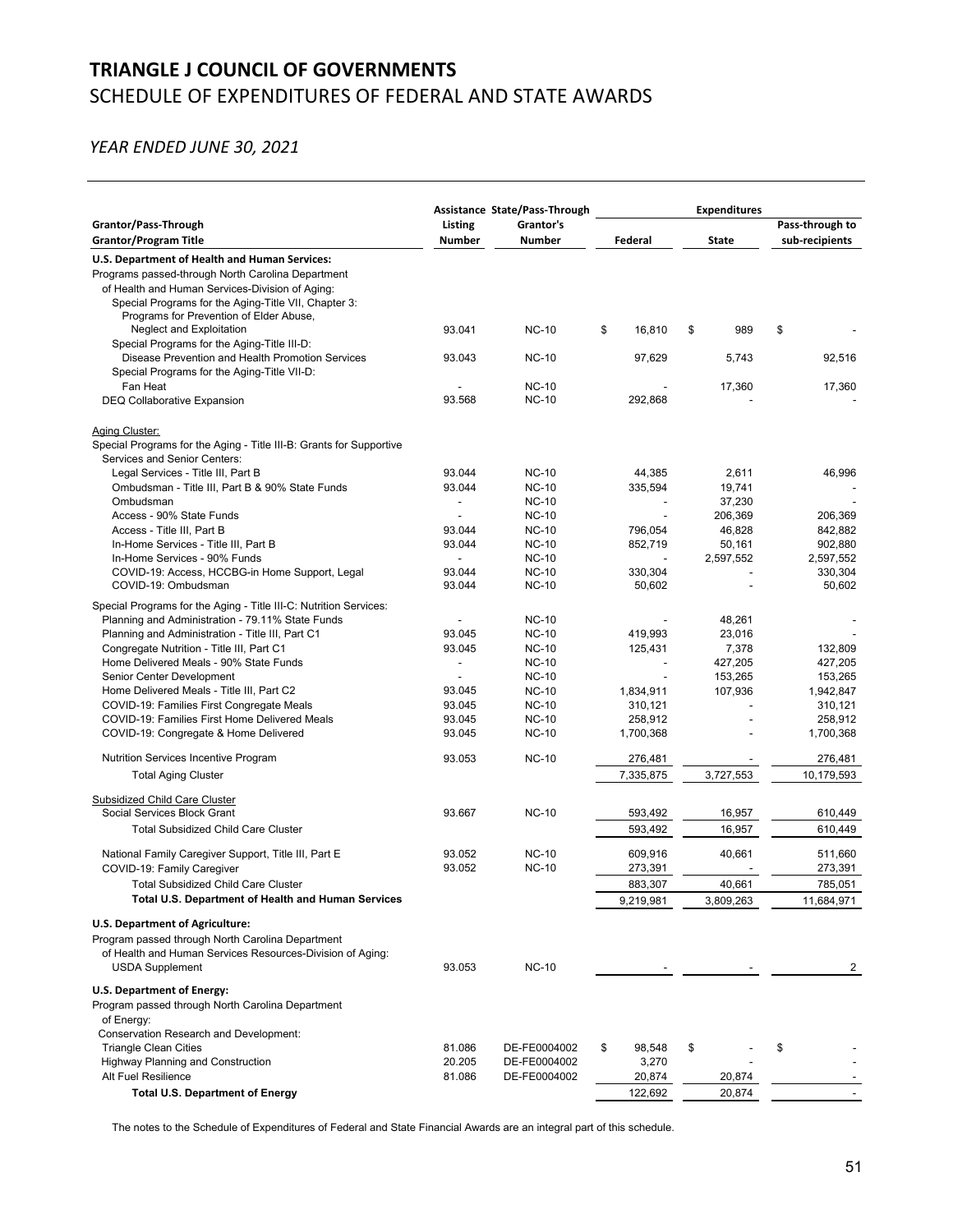## **TRIANGLE J COUNCIL OF GOVERNMENTS** SCHEDULE OF EXPENDITURES OF FEDERAL AND STATE AWARDS (CONTINUED)

### *YEAR ENDED JUNE 30, 2021*

|                                                                   |               | Assistance State/Pass-Through |              | <b>Expenditures</b> |                  |
|-------------------------------------------------------------------|---------------|-------------------------------|--------------|---------------------|------------------|
| Grantor/Pass-Through                                              | Listing       | Grantor's                     |              |                     | Pass-through to  |
| <b>Grantor/Program Title</b>                                      | <b>Number</b> | <b>Number</b>                 | Federal      | <b>State</b>        | sub-recipients   |
| U.S. Department of Transportation:                                |               |                               |              |                     |                  |
| Program passed through North Carolina Department                  |               |                               |              |                     |                  |
| of Transportation:                                                |               |                               |              |                     |                  |
| Highway Planning and Construction:                                |               |                               |              |                     |                  |
| TDM-CMAQ Project C-4954                                           | 20.205        | 44024.1.1                     | 1,031,554    |                     | 933.606          |
| Intercity Rail Outreach                                           | 20.205        | 50062.4.3                     | 53,057       |                     | 48,380           |
| <b>TARPO Planning</b>                                             | 20.205        | 45439.1.18                    | 96,578       |                     |                  |
| Safe Routes to School                                             | 20.205        | 48778.4.10                    | 38,358       |                     |                  |
| <b>Total U.S. Department of Transportation</b>                    |               |                               | 1,219,547    |                     | 981.986          |
| U.S. Department of Insurance:                                     |               |                               |              |                     |                  |
| Medicare Enrollment Assistance Program                            | 93.071        |                               | 51,397       |                     | 21,600           |
| U.S. Department of Commerce:                                      |               |                               |              |                     |                  |
| <b>Economic Development District</b>                              | 11.307        |                               | 85,641       |                     |                  |
| Hurricane Matthew Resiliency                                      | 11.307        |                               | 101,113      |                     | 78.818           |
| COVID-19: Supplemental EDA for EDD Partnership                    | 93.071        |                               | 71,807       |                     |                  |
|                                                                   |               |                               | 258,561      |                     | 78.818           |
| <b>U.S Department of Veterans Affairs</b>                         |               |                               |              |                     |                  |
| Veterans Directed Home & Community Based Services                 | 64.044        |                               | 84,401       |                     |                  |
| U.S. Environment Protection Agency:                               |               |                               |              |                     |                  |
| Program passed through North Carolina Department                  |               |                               |              |                     |                  |
| of Environment and Natural Resources:                             |               |                               |              |                     |                  |
| Water Quality Management Planning:                                |               |                               |              |                     |                  |
| 319 Septic                                                        | 66.460        | 5726                          | 101,995      |                     |                  |
| Upper Middle Creek - Phase II                                     | 66.454        | 5726                          | 4,393        |                     |                  |
| Upper Middle Creek - Phase III                                    | 66.454        | 5726                          | 560          |                     |                  |
| Dry Creek                                                         | 66.454        | 5726                          | 6,254        |                     |                  |
| Integrated Water Management                                       | 66.454        | 5726                          | 61,427       |                     |                  |
| <b>Total U.S. Environmental Protection Agency</b>                 |               |                               | 174,629      |                     |                  |
| Dept of Housing & Urban Development                               |               |                               |              |                     |                  |
| Home Repair Project                                               | 14.239        |                               | 52,317       |                     |                  |
| ESFR 2019 Durham County                                           | 14.239        |                               | 42,386       |                     |                  |
| ESFR 2019 Harnett County                                          | 14.239        |                               | 89,590       |                     |                  |
| Total Dept. of Housing & Urban Development                        |               |                               | 184,293      |                     |                  |
| <b>TOTAL FEDERAL AWARDS</b>                                       |               |                               | 11,315,501   | 3,830,137           | 12,767,377       |
| <b>STATE GRANTS</b>                                               |               |                               |              |                     |                  |
| <b>North Carolina Department of Transportation:</b>               |               |                               |              |                     |                  |
|                                                                   |               | 2000004445&                   |              |                     |                  |
| <b>Transportation Demand Management</b>                           |               | 2000004447                    |              | 133,269             |                  |
| TOTAL ASSISTANCE-STATE PROGRAMS                                   |               |                               |              | 133,269             |                  |
| <b>TOTAL ASSISTANCE</b>                                           |               |                               | \$11,315,501 | \$<br>3,963,406     | \$<br>12,767,377 |
| Notes to the Schedule of Expenditures of Federal and State Awards |               |                               |              |                     |                  |

#### **Note 1.**

**Basis of Presentation:** The accompanying schedule of expenditures of federal and state awards includes all federal and state grant activity of Triangle J Council of Governments and is presented on the modified accrual basis of accounting. The information in this schedule is presented in accordance with the requirements of Title 2 U.S. *Code of Federal Regulations* Part 200, *Uniform Administrative Requirements, Cost Principles, and Audit Requirements for Federal Awards* ("Uniform Guidance") and the State Single Audit Implementation Act. Therefore, some amounts presented in this schedule differ from amounts presented in, or used in the preparation of, the basic financial statements.

The Council has elected not to use the 10-percent de minimis indirect cost rate as allowed under the Uniform Guidance.

#### **Note 2.**

**Significant Accounting Policies:** Expenditures reported in the SEFSA are reported on the modified accrual basis of accounting. Such expenditures are recognized following the cost principles contained in Uniform Guidance, wherein certain types of expenditures are not allowable or are limited as to reimbursement.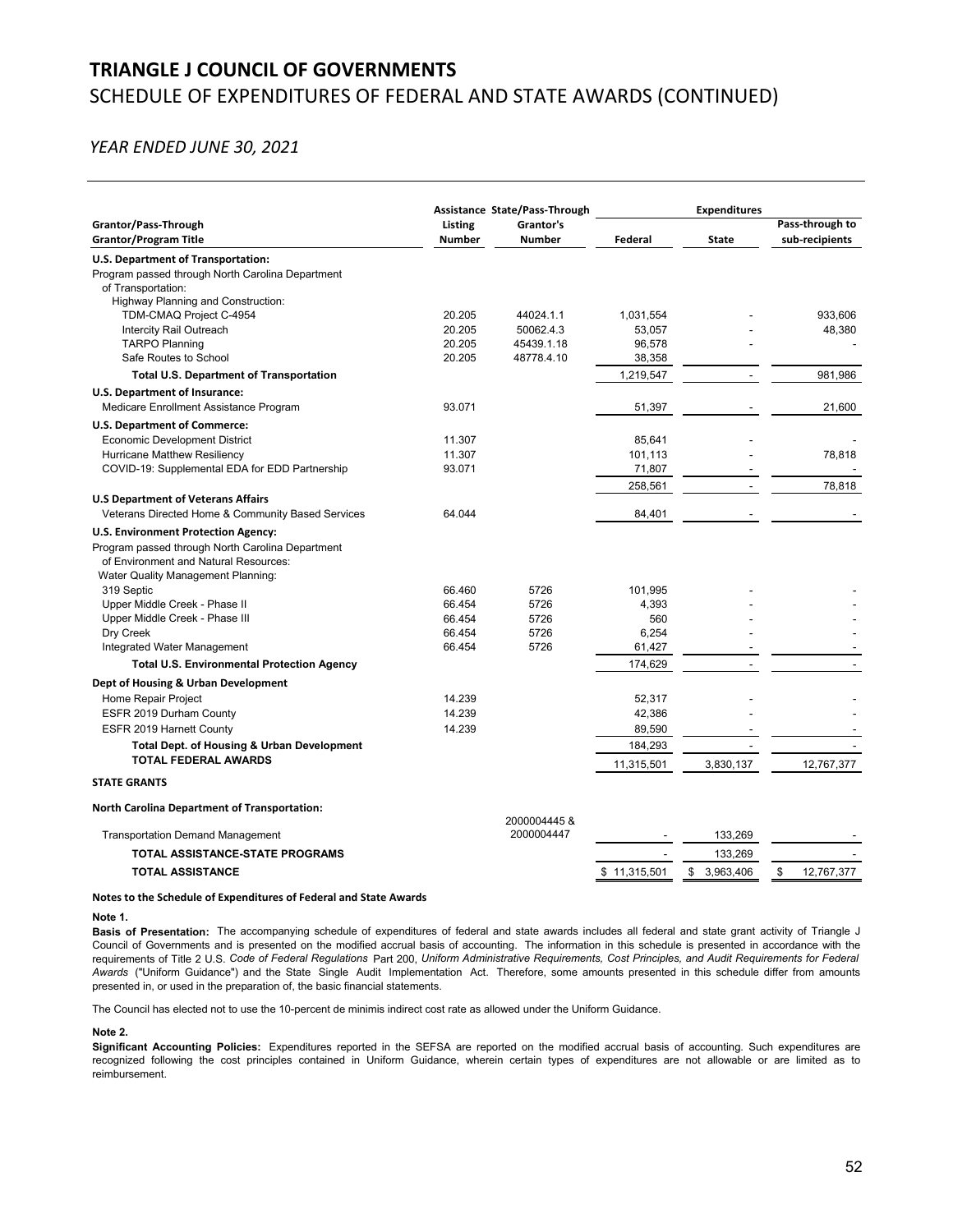## **TRIANGLE J COUNCIL OF GOVERNMENTS** SCHEDULE OF FINDINGS AND QUESTIONED COSTS

*YEAR ENDED JUNE 30, 2021*

## **SECTION I – SUMMARY OF AUDITOR'S RESULTS**

## **Financial Statements**

|                  | Type of auditor's report issued on whether the financial statements<br>audited were prepared in accordance to U.S. GAAP: |                                                                                                                       |            |     |              | Unmodified    |
|------------------|--------------------------------------------------------------------------------------------------------------------------|-----------------------------------------------------------------------------------------------------------------------|------------|-----|--------------|---------------|
|                  | Internal control over financial reporting:                                                                               |                                                                                                                       |            |     |              |               |
|                  | Material weakness(es) identified?                                                                                        |                                                                                                                       |            | yes | <u>X</u>     | no            |
| $\bullet$        | Significant deficiency(ies) identified<br>that are not considered to be<br>material weaknesses                           |                                                                                                                       |            | yes | $\mathsf{X}$ | none reported |
|                  | Noncompliance material to financial<br>statements noted                                                                  |                                                                                                                       |            | yes | <u>_X _</u>  | no            |
|                  | <b>Federal Awards</b>                                                                                                    |                                                                                                                       |            |     |              |               |
|                  | Internal control over major Federal programs:                                                                            |                                                                                                                       |            |     |              |               |
|                  | Material weakness(es) identified?                                                                                        |                                                                                                                       |            | yes | <u>X</u>     | no            |
| ٠                | Significant deficiency(ies) identified<br>that are not considered to be<br>material weaknesses                           |                                                                                                                       |            | yes | <u>X</u>     | none reported |
|                  | Noncompliance material to Federal awards                                                                                 |                                                                                                                       |            | yes | $\mathsf{X}$ | no            |
|                  | Type of auditor's report issued on compliance<br>for major Federal program:                                              |                                                                                                                       | Unmodified |     |              |               |
|                  | Any audit findings disclosed that are required to be<br>reported in accordance with the Uniform Guidance                 |                                                                                                                       |            | yes | <u>_X_</u>   | no            |
|                  | Identification of major Federal programs:                                                                                |                                                                                                                       |            |     |              |               |
| 93.052<br>93.568 | Assistance Listing #<br>93.044, 93.045, 93.053                                                                           | <b>Program Name</b><br><b>Aging Cluster</b><br>National Family Caregiver Support<br>Low-Income Home Energy Assistance |            |     |              |               |
|                  | Dollar threshold used to distinguish<br>between Type A and Type B Programs                                               |                                                                                                                       | \$750,000  |     |              |               |
|                  | Auditee qualified as low-risk auditee                                                                                    |                                                                                                                       | <u>х</u>   | yes |              | no            |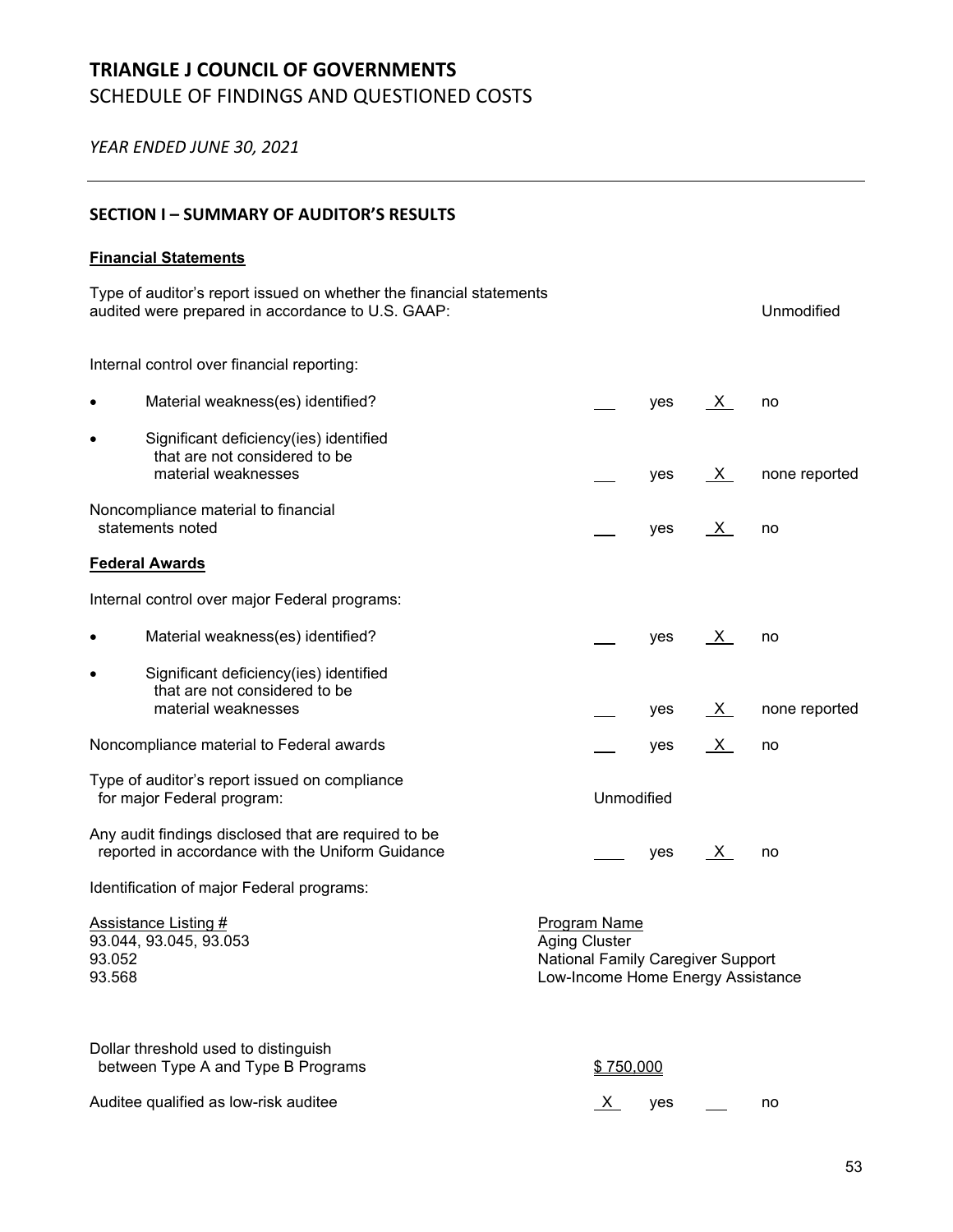## **TRIANGLE J COUNCIL OF GOVERNMENTS** SCHEDULE OF FINDINGS AND QUESTIONED COSTS (CONTINUED)

*YEAR ENDED JUNE 30, 2021*

### **State Awards**

Internal control over major State programs:

| Material weakness(es) identified?                                                                                                |                                                          | yes        | X.      | no            |  |  |
|----------------------------------------------------------------------------------------------------------------------------------|----------------------------------------------------------|------------|---------|---------------|--|--|
| Significant deficiency(ies) identified<br>$\bullet$<br>that are not considered to be<br>material weaknesses                      |                                                          | yes        | $X_{-}$ | none reported |  |  |
|                                                                                                                                  |                                                          |            |         |               |  |  |
| Noncompliance material to State awards                                                                                           |                                                          | yes        | X.      | no            |  |  |
| Type of auditor's report issued on compliance<br>of major State programs:                                                        |                                                          | Unmodified |         |               |  |  |
| Any audit findings disclosed that are required to be<br>reported in accordance with the State Single<br>Audit Implementation Act |                                                          | yes        | X.      | no            |  |  |
| Identification of major State programs:                                                                                          |                                                          |            |         |               |  |  |
| Program Name<br><b>NC DHHS Aging Cluster</b>                                                                                     | <b>Cluster or Grant Number</b><br>93.044, 93.045, 93.053 |            |         |               |  |  |
| <b>National Family Caregiver Support</b>                                                                                         | 93.052                                                   |            |         |               |  |  |
| <b>DEQ Collaborative Expansion</b>                                                                                               | 93.568                                                   |            |         |               |  |  |

### **Section II – Financial Statement Findings**

None reported.

### **Section III – Federal Awards Findings and Questioned Costs**

None reported.

### **Section IV – State Awards Findings and Questioned Costs**

None reported.